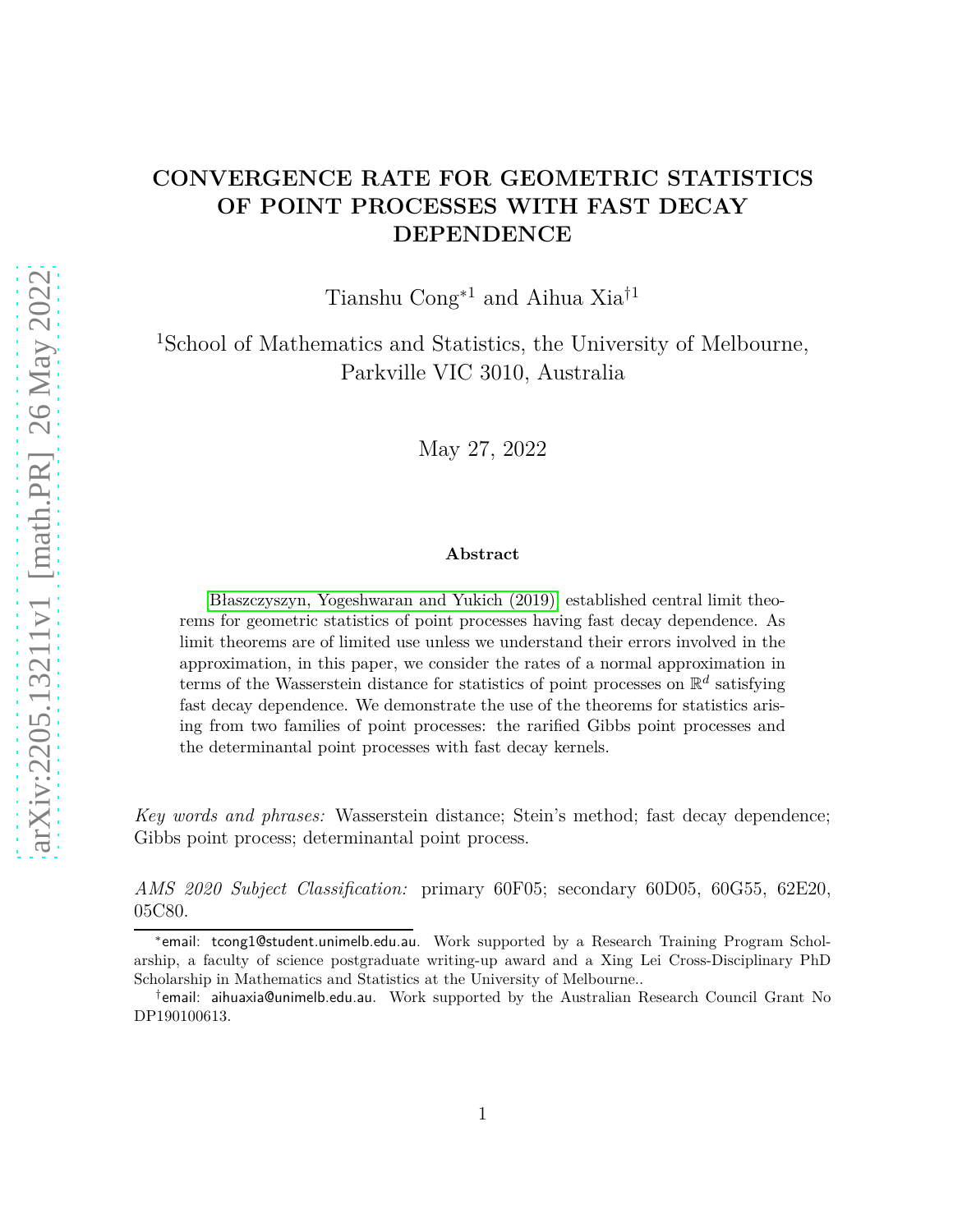## **1 Introduction**

Random events in space and time can be represented as point processes and statistics arising from such random events are often of the form  $\sum_{x \in \Xi \cap A} \eta(x, \Xi)$ , where  $\Xi$  is a point process on  $\mathbb{R}^d$ ,  $A \subset \mathbb{R}^d$  is a bounded Borel set, and  $\eta(x, \Xi)$ , known as a *score function*, is a functional representing the interaction between the point at *x* and the point process Ξ. The form dates back to [\[Beardwood, Halton and Hammersley \(1959\),](#page-38-1) [Steele \(1981\)\]](#page-41-0) with Ξ as a binomial point process and [\[Avram and Bertsimas \(1993\)\]](#page-38-2) with Ξ being a Poisson point process. As the density of points or the size of the observation window *A* increases, various limit theorems of the functionals have been established since then, see, e.g., [\[Schulte \(2012\),](#page-41-1) [Schulte \(2016\),](#page-41-2) [Lachièze-Rey, Schulte and Yukich \(2019\)\]](#page-40-0) and references therein. If  $\eta(x,\Xi) = \mathbf{1}_{x\in \Xi}$  and  $\Xi$  is an  $\alpha$ -determinantal point process with some condition on  $\alpha$ , [\[Soshnikov \(2002\),](#page-41-3) [Shirai and Takahashi \(2003\),](#page-41-4) [Nazarov and Sodin \(2012\)\]](#page-40-1) proved that the counting statistics are asymptotically normal. The asymptotic normality also holds when the input process  $\Xi$  is a Gibbsian point process [\[Schreiber and Yukich \(2013\),](#page-41-5) [Xia and Yukich \(2015\)\]](#page-41-6). The common feature leading to these limit theorems is the local dependence [\[Chen and Shao \(2004\),](#page-39-0) p. 133] in the sense that each summand is affected by a small neighbourhood only and hence it makes a nearly independent contribution to the statistics of interest. More generally, when the underline point process  $\Xi$  is a stationary point process and has fast decay dependence, and the score function  $\eta(x,\Xi)$ is determined by points of  $\Xi$  not too far away from *x*, it is possible to establish central limit theorems for such statistics [\[Błaszczyszyn, Yogeshwaran and Yukich \(2019\)\]](#page-38-0). In this paper, we aim to quantify the errors associated with the limit theorems in [\[Błaszczyszyn, Yogeshwaran and Yukich \(2019\)\]](#page-38-0) because the limit theorems are of limited practical value unless we understand the magnitude of the errors involved in the approximation of these statistics.

The local influence of the score function *η* can be controlled through the concept of stabilisation [\[Barbour and Xia \(2001\),](#page-38-3) [Penrose and Yukich \(2001\),](#page-40-2) [Penrose and Yukich \(2003\),](#page-40-3) [Penrose and Yukich \(2005\),](#page-40-4) [Penrose \(2007a\),](#page-40-5) [Penrose \(2007b\),](#page-40-6) [Schreiber and Yukich \(2013\),](#page-41-5) [Xia and Yukich \(2015\)\]](#page-41-6) and the fast decay of dependence of the input point process can be represented through its correlation functions [\[Lachièze-Rey, Schulte and Yukich \(2019\),](#page-40-0) (1.2)] being controlled by a correlation decay function [\[Lachièze-Rey, Schulte and Yukich \(2019\),](#page-40-0) Definition 1.2]. The limit theorems in [\[Lachièze-Rey, Schulte and Yukich \(2019\)\]](#page-40-0) are formulated in terms of the Palm distributions of all orders [\[Kallenberg \(1983\),](#page-39-1) p. 110] of the point process, and their proofs hinge on the Marcinkiewicz theorem [\[Soshnikov \(2002\),](#page-41-3) Lemma 3] and the method of cumulants. The Marcinkiewicz theorem is a handy tool to prove the central limit theorems, but when we aim for the errors of approximation, it seems impractical to use the cumulants to control the errors because these quantities are hard to obtain in applications. For this reason, we impose the condition of the decay of dependence through the *β*-mixing coefficient in *A2.0 Exponentially Decay Dependence* (EDD). We will show in Section [3](#page-10-0) that the Gibbs point processes with nearly finite range potentials, a class of the determinantal point processes with fast decay kernels,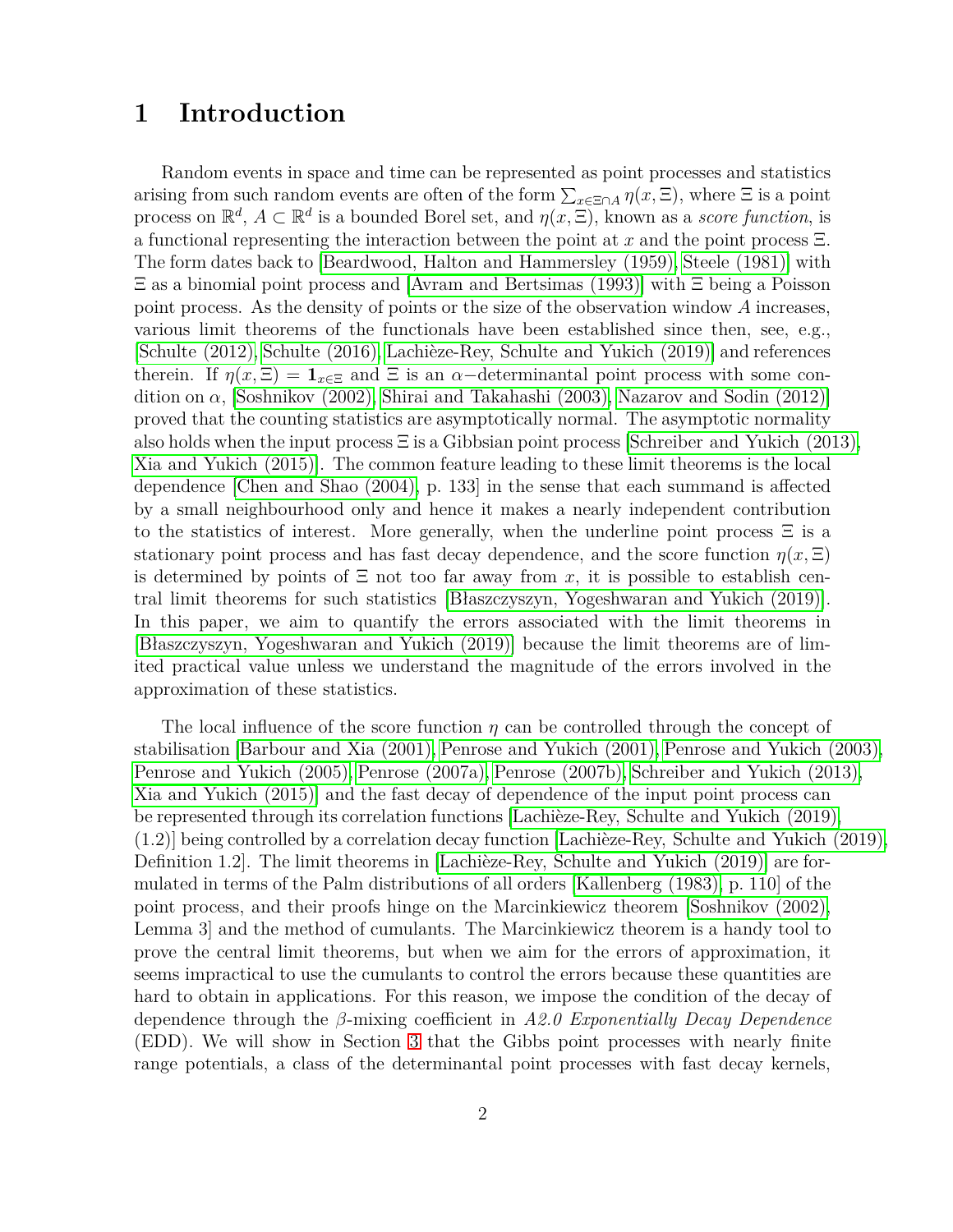the *r*-dependent point processes and the Boolean models all possess the EDD property. We also consider a wider class of score functions with different types of edge effects. In Section [4,](#page-16-0) we demonstrate the use of the theorems for statistics arising from the rarified Gibbs point processes and the determinantal point processes with fast decay kernels. For ease of reading, we postpone the proofs of the main results to Section [5.](#page-20-0)

The asymptotic normality depends on the lower bound of the variance of the statistics, and showing the order of the variance is itself an interesting but hard topic [Lachièze-Rey, Schulte and Yu (1.26) and Remark (iii)]. In an attempt to recover the volume order of the variances, we obtained Theorem 2.11, which is an analogue of [\[Lachièze-Rey, Schulte and Yukich \(2019\),](#page-40-0) Theorem 1.15].

## <span id="page-2-0"></span>**2 General results**

To start with, we recall the definition of the marked point processes on  $(\mathbb{R}^d, \mathscr{B}(\mathbb{R}^d))$ with marks in a measurable space  $(T, \mathscr{T})$ , where  $\mathbb{R}^d$  is equipped with the Euclidean norm  $\|\cdot\|$  and the Borel  $\sigma$ -algebra  $\mathscr{B}(\mathbb{R}^d)$ , and  $\mathscr{T}$  is a  $\sigma$ -algebra on *T*. Let  $\mathbf{S} := \mathbb{R}^d \times T$  be equipped with the product  $\sigma$ -field  $\mathscr{S} := \mathscr{B}(\mathbb{R}^d) \times \mathscr{T}$ . We use  $C_S$  to denote the space of all locally finite (with respect to the first coordinate in  $\mathbb{R}^d$ ) non-negative integervalued measures  $\xi$ , often called *configurations*, on **S** such that  $\xi({x} \times T) \le 1$  for all  $x \in \mathbb{R}^d$ . The space  $C_S$  is endowed with the *σ*-field  $\mathscr{C}_S$  generated by the vague topology [\[Kallenberg \(1983\),](#page-39-1) p. 169]. A *marked point process*  $\Xi$  on  $\mathbb{R}^d$  is a measurable mapping from  $(\Omega, \mathscr{F}, \mathbb{P})$  to  $(\mathcal{C}_S, \mathscr{C}_S)$  [\[Kallenberg \(2017\),](#page-39-2) p. 49]. The induced simple point process  $\overline{\Xi}(\cdot) := \Xi(\cdot \times T)$  is called the *ground process* [\[Daley and Vere-Jones \(2008\),](#page-39-3) p. 3] or projection [\[Kallenberg \(2017\),](#page-39-2) p. 17] of the marked point process  $\Xi$  on  $\mathbb{R}^d$ . We use  $M_x$ to denote the mark of  $\Xi$  at  $x$  for  $x \in \overline{\Xi}$ .

For a marked point process  $\Xi$ , let  $\Xi_A$  be the restriction of  $\Xi$  to  $A \times T$  defined as  $\Xi_A(B \times D) := \Xi((A \cap B) \times D), \Xi^x$  be the shifted point process of  $\Xi$  by x defined as  $\Xi^x(B \times D) := \Xi((B+x) \times D)$  for all  $x \in \mathbb{R}^d$ ,  $D \in \mathcal{F}$  and  $A, B \in \mathscr{B}(\mathbb{R}^d)$ . We say that the marked point process  $\Xi$  is *stationary* if  $\Xi \stackrel{d}{=} \Xi^x$  for all  $x \in \mathbb{R}^d$ , where  $\stackrel{d}{=}$  stands for 'equal in distribution'. To avoid using the Palm distributions of *all* orders and *all* cumulants in the approximation bounds, in this paper, the fast decay dependence of the marked point process Ξ is quantified through its *β-mixing coefficient* [\[Volkonskiˇı and Rozanov \(1959\),](#page-41-7) [Rio \(2017\)\]](#page-41-8): for  $A_1, A_2 \in \mathscr{B}(\mathbb{R}^d)$ ,

$$
\beta_{A_1,A_2} := \frac{1}{2} \int_{\zeta_1 \in C_{A_1 \times T}} \int_{\zeta_2 \in C_{A_2 \times T}} \left| \mathbb{P} \left( \Xi_{A_1} \in d\zeta_1, \Xi_{A_2} \in d\zeta_2 \right) - \mathbb{P} \left( \Xi_{A_1} \in d\zeta_1 \right) \mathbb{P} \left( \Xi_{A_2} \in d\zeta_2 \right) \right|,
$$

where and in the following,  $C_{A_i \times T}$  and  $\mathscr{C}_{A_i \times T}$  are defined in the same way as  $C_S$  and  $\mathscr{C}_S$ with *S* replaced by  $A_i \times T$ ,  $i = 1, 2$ .

To define the decay of dependence, we set  $\text{diam}(A) := \sup\{\|x - y\|; x, y \in A\},\$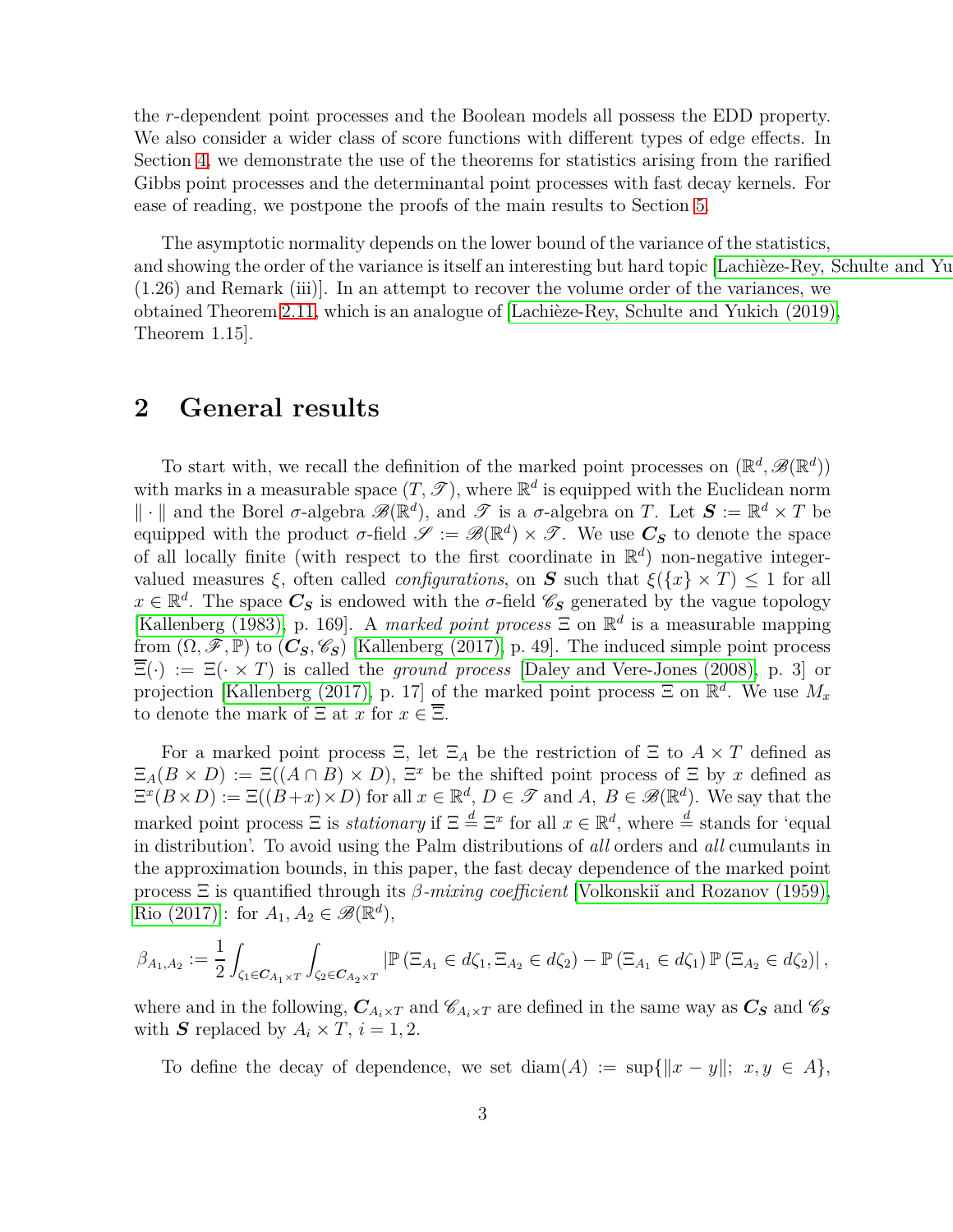$d(A, B) := \inf \{ ||x - y||; x \in A, y \in B \}$  for  $A, B \in \mathscr{B}(\mathbb{R}^d)$ , where we used the convention  $\sup\{\emptyset\}=0$  and  $\inf\{\emptyset\}=\infty$ . We use  $\vee$  to stand for the maximum.

*A2.0 Exponentially Decay Dependence* We say that the marked point process Ξ has the *exponentially decay dependence* (EDD) if there exist constants  $\theta_0 \in \mathbb{R}_0 := [0, \infty)$ ,  $\theta_i \in \mathbb{R}_+ := (0, \infty)$ ,  $1 \leq i \leq 4$ , such that for any *A*,  $B \in \mathscr{B}(\mathbb{R}^d)$  with  $d(A, B) \geq$  $\theta_3$  ln(diam(*A*)  $\vee$  diam(*B*)  $\vee$   $\theta_4$ ),

<span id="page-3-0"></span>
$$
\beta_{A,B} \le \theta_1 (\text{diam}(A)^{\theta_0} \vee 1) (\text{diam}(B)^{\theta_0} \vee 1) e^{-\theta_2 d(A,B)}.
$$
\n(2.1)

The idea of the EDD is that the total variation distance between the law of  $(\Xi_A, \Xi_B)$ and the law of the independent union of  $\Xi_A$  and  $\Xi_B$  decays exponentially fast as the distance between *A* and *B* becomes large.

The following lemma says that, in applications, it is sometimes more convenient to verify the EDD via the volumes of the sets. To this end, let  $Vol(A)$  denote the volume of the set  $A \in \mathscr{B}(\mathbb{R}^d)$ .

<span id="page-3-1"></span>**Lemma 2.1.** *If there exist constants*  $\theta'_0 \in \mathbb{R}_0$ ,  $\theta'_i \in \mathbb{R}_+$ ,  $1 \leq i \leq 4$ , such that for any *A*,  $B \in \mathscr{B}(\mathbb{R}^d)$  *with*  $d(A, B) \ge \theta'_3 \ln(\text{Vol}(A) \vee \text{Vol}(B) \vee \theta'_4)$ *,* 

$$
\beta_{A,B} \leq \theta'_1 (\text{Vol}(A)^{\theta'_0} \vee 1)(\text{Vol}(B)^{\theta'_0} \vee 1)e^{-\theta'_2 d(A,B)},
$$

*then* Ξ *satisfies the EDD.*

*Proof.* Given the dimension *d*, Vol $(A) \leq \frac{\pi^{d/2}}{2^d \Gamma(\frac{d}{2})}$  $\frac{\pi^{d/2}}{2^{d}\Gamma(\frac{d}{2}+1)}\text{diam}(A)^d$ , hence [\(2.1\)](#page-3-0) follows immediately.  $\Box$ 

<span id="page-3-2"></span>**Remark 2.2.** *The constants*  $\theta_4$  *in the definition of the EDD and*  $\theta'_4$  *in Lemma [2.1](#page-3-1) are not essential and they can be replaced by any positive constants because the definition of β-mixing coefficient ensures that β is non-decreasing in the sense of inclusion, i.e.,*  $\beta_{A,B} \leq \beta_{A',B'}$  for all  $A, A', B, B' \in \mathcal{B}(\mathbb{R}^d)$  such that  $A \subset A'$  and  $B \subset B'$ .

Let  $\Xi$  be a stationary marked point process on  $S$  with independent and identically distributed (*i.i.d.*) marks that satisfies the EDD. Writing the law of  $\Xi$  as  $\mathscr P$  and the law of the independent marks as  $\mathcal{L}_T$ . The functionals we study in the paper are defined on  $\Gamma_\alpha := \left[-\frac{1}{2}\right]$  $\frac{1}{2}\alpha^{\frac{1}{d}}, \frac{1}{2}$  $\frac{1}{2}\alpha^{\frac{1}{d}}\Big]^{d}$ , the cube with volume  $\alpha$  on  $\mathbb{R}^{d}$  centred at **0**, having the forms

$$
W_{\alpha} := \sum_{(x,m)\in \Xi_{\Gamma_{\alpha}}} \eta((x,m), \Xi)
$$

and

$$
\bar{W}_{\alpha} := \sum_{(x,m)\in \Xi_{\Gamma_{\alpha}}} \eta((x,m), \Xi_{\Gamma_{\alpha}}, \Gamma_{\alpha}) = \sum_{(x,m)\in \Xi_{\Gamma_{\alpha}}} \eta((x,m), \Xi, \Gamma_{\alpha}).
$$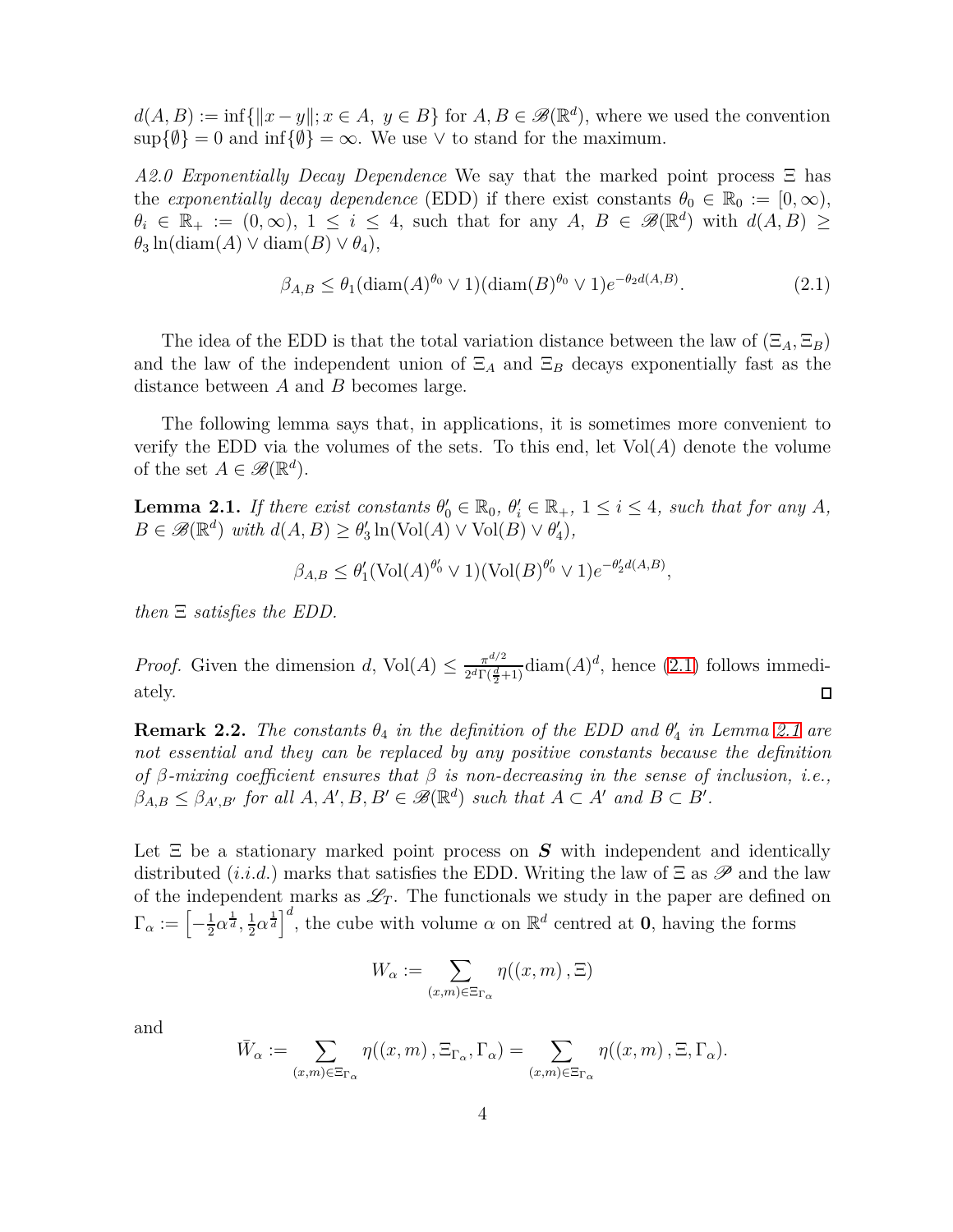The function  $\eta$  is called a *score function* (resp. *restricted score function*), i.e., a measurable function on  $(S \times C_S, \mathscr{S} \times \mathscr{C}_S)$  to  $(\mathbb{R}, \mathscr{B}(\mathbb{R}))$  (resp. a function mapping  $S \times$  $C_{\Gamma_{\alpha} \times T} \times \mathscr{B}(\mathbb{R}^d)$  to R which is  $(S \times C_{\Gamma_{\alpha} \times T}, \mathscr{S} \times \mathscr{C}_{\Gamma_{\alpha} \times T})$  to  $(\mathbb{R}, \mathscr{B}(\mathbb{R}))$  measurable when the third coordinate is fixed) and it represents the interaction between a point with its mark and the configuration of the point process. The class of score functions considered here is broader than that considered in [\[Błaszczyszyn, Yogeshwaran and Yukich \(2019\)\]](#page-38-0). More precisely, if the score function for the restricted case does not depend on the third argument, it reduces to that in [\[Błaszczyszyn, Yogeshwaran](#page-38-0) and Yukich (2019)]. Because the interest is in the values of the score function of the points in a configuration, for convenience,  $\eta((x, m), \mathscr{X})$  (resp.  $\eta((x, m), \mathscr{X}, \Gamma_{\alpha})$ ) is understood as 0 for all  $x \in \mathbb{R}^d$ and  $\mathscr{X} \in \mathbb{C}_{\mathbf{S}}$  such that  $(x, m) \notin \mathscr{X}$ .

We need Palm processes and reduced Palm processes as the tools for stating the conditions and constructing proofs. For ease of reading, we briefly recall their definitions. Let *H* be a Polish space with Borel  $\sigma$ -algebra  $\mathscr{B}(H)$  and configuration space  $(C_H, \mathscr{C}_H)$ , let  $\Upsilon$  be a point process on  $(H, \mathscr{B}(H))$  and write the mean measure of  $\Upsilon$  as  $\mathbb{E}\Upsilon$ . The point processes  $\{Y_x : x \in H\}$  are said to be the *reduced Palm processes* associated with  $\Upsilon$  if for any measurable function  $f : (H \times C_H, \mathcal{B}(H) \times \mathcal{C}_H) \to (\mathbb{R}_0, \mathcal{B}(\mathbb{R}_0)),$ 

<span id="page-4-0"></span>
$$
\mathbb{E}\left[\int_{H} f(x,\Upsilon)\Upsilon(dx)\right] = \int_{H} \mathbb{E}f(x,\Upsilon_{x} + \delta_{x})\mathbb{E}\Upsilon(dx),\tag{2.2}
$$

[\[Kallenberg \(1983\),](#page-39-1) § 10.1], where  $\delta_x$  is the Dirac measure at x. The distributions of  $\Upsilon_x$ and  $\Upsilon_x + \delta_x$  are respectively called the reduced Palm distribution and the Palm distribution of  $\Upsilon$  at *x*. When the point process  $\Upsilon$  is *simple*, i.e.,  $\mathbb{P}(\Upsilon({x}) \in \{0,1\}$  for all  $x \in$  $H$ ) = 1, the Palm distribution of  $\Upsilon_x + \delta_x$  can be interpreted as the conditional distribution of  $\Upsilon$  given  $\Upsilon({x}) = 1$  [\[Kallenberg \(1983\),](#page-39-1) § 10.1].

For the marked point process  $\Xi \sim \mathscr{P}$ , since the marks are independent of each other and independent of the ground process, we can adapt [\(2.2\)](#page-4-0) to the marked point process  $\Xi$ . For *f* : (*S* × *C<sub>S</sub>*,  $\mathscr{S}$  ×  $\mathscr{C}_S$ ) → (ℝ<sub>0</sub>,  $\mathscr{B}(\mathbb{R}_0)$ ), recalling that  $M_x$  is the mark of  $\Xi$  at the point  $x \in \overline{\Xi}$ , we have

<span id="page-4-1"></span>
$$
\mathbb{E}\left[\int_{\mathbb{R}^d} f((x, M_x), \Xi) \overline{\Xi}(dx)\right] = \int_{\mathbb{R}^d} \mathbb{E}f((x, M), \Xi_x + \delta_{(x, M)}) \lambda dx,\tag{2.3}
$$

where  $M \sim \mathscr{L}_T$ ,  $\lambda := \mathbb{E}\left(\overline{\Xi}(d\mathbf{0})\right)/d\mathbf{0}$ ,  $\Xi_x$  is the point process obtained by attaching the reduced Palm process  $\overline{\Xi}_x$  of  $\overline{\Xi}$  with i.i.d. marks following  $\mathscr{L}_T$ , and M is independent of  $\Xi_x$ . Without loss, we use the convention that  $M_x$  is independent of  $\Xi_x$  throughout the paper. Hence, when we need to emphasise the location of the mark, we can replace *M* by  $M_x$  at the right hand side of  $(2.3)$ .

The following assumptions are adapted from those in [\[Cong and Xia \(2020\)\]](#page-39-4) which were initiated in [\[Penrose and Yukich \(2001\)\]](#page-40-2) and further refined in [\[Xia and Yukich \(2015\)\]](#page-41-6).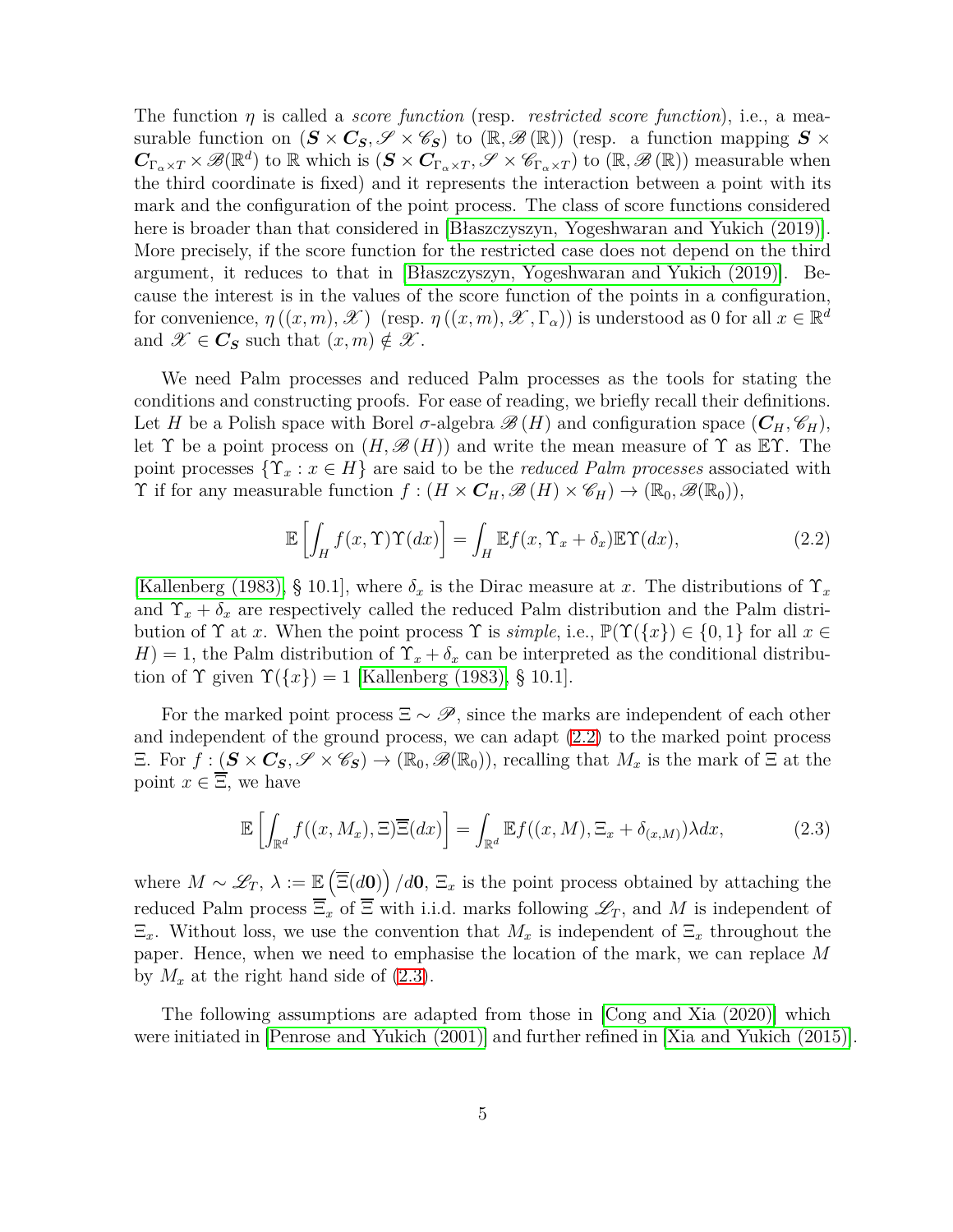#### *A2.1 Stabilisation*

For a locally finite configuration  $\mathscr{X}$  and  $z \in \mathbf{S} \cup \{\emptyset\}$ , write  $\mathscr{X}^{\{z\}} = \mathscr{X}$  if  $z = \emptyset$ and  $\mathscr{X}^{\{z\}} = \mathscr{X} \cup \{z\}$  otherwise. We use  $B(x, r)$  to stand for the ball with centre *x* and radius  $r > 0$ .

<span id="page-5-0"></span>**Definition 2.3.** *(unrestricted case) A score function η on S is range-bound (resp. exponentially stabilising) with respect to*  $\mathscr P$  *if for all*  $x \in \mathbb{R}^d$ ,  $z \in S \cup \{\emptyset\}$ , and al*most all realisations*  $\mathscr X$  *of the marked point process*  $\Xi_x$ *, there exists a radius of stabilisation*  $R := R(x) := R((x, m_x), \mathscr{X}^{\{z\}}) \in (0, \infty)$ *, such that for all locally finite*  $\mathscr{Y} \subset (\mathbb{R}^d \backslash B(x,R)) \times T$ *, we have* 

$$
\eta\left(\left(x,m_x\right),\left[\mathcal{X}^{\{z\}} \cap \left(B(x,R) \times T\right)\right] \cup \mathcal{Y}\right) = \eta\left(\left(x,m_x\right),\mathcal{X}^{\{z\}} \cap \left(B(x,R) \times T\right)\right)
$$

*and the tail probability*

$$
\tau(t) := \sup_{(x,m_x)\in\mathbb{R}^d\times\text{supp}(\mathscr{L}_T)}\sup_{z\in\mathbf{S}\cup\{\emptyset\}}\mathbb{P}\left(R((x,m_x),\Xi_x^{[z]}\,+\,\delta_{(x,m_x)})\geq t\right)
$$

*satisfies*  $\tau(t) = 0$  *for some*  $t > 0$  (resp.  $\tau(t) \leq C_1 e^{-C_2 t}$  *for all*  $t > 0$ *, where*  $C_1$  *and*  $C_2$ *are positive constants independent of t).*

For the functionals with the input of a restricted marked point process, we have the following counterpart of stabilisation. Note that the score function for the restricted input is not affected by points outside  $\Gamma_{\alpha}$ .

<span id="page-5-1"></span>**Definition 2.4.** *(restricted case) We say that the score function η is range-bound (resp. exponentially stabilising) with respect to*  $\mathscr P$  *if for*  $\alpha \in \mathbb{R}_+$ *,*  $x \in \Gamma_\alpha$ *, and*  $z \in (\Gamma_\alpha \times T) \cup$ {∅}*, almost all realisations* <sup>X</sup> *of the marked point process* <sup>Ξ</sup>*x, there exists a radius of*  $stabilisation \ \bar{R} := \bar{R}(x,\alpha) := \bar{R}((x,m_x),\alpha,\mathscr{X}^{\{z\}}) \in (0,\infty) \ \text{such that for all locally finite}$  $\mathscr{Y} \subset (\Gamma_{\alpha} \backslash B(x,R)) \times T$ *, we have* 

$$
\eta\left(\left(x,m_x\right),\left[\mathscr{X}_{\Gamma_\alpha}^{\{z\}}\cap\left(B(x,\bar{R})\times T\right)\right]\cup\mathscr{Y},\Gamma_\alpha\right)=\eta\left(\left(x,m_x\right),\mathscr{X}_{\Gamma_\alpha}^{\{z\}}\cap\left(B(x,\bar{R})\times T\right),\Gamma_\alpha\right)
$$

*and the tail probability*

$$
\bar{\tau}(t) := \sup_{(x,m_x)\in\mathbb{R}^d\times\text{supp}(\mathscr{L}_T)}\sup_{\alpha\in\mathbb{R}_+}\sup_{z\in(\Gamma_\alpha\times T)\cup\{\emptyset\}}\mathbb{P}\left(\bar{R}((x,m_x),\alpha,\Xi_x^{[z]}\,+\,\delta_{(x,m_x)})\geq t\right)
$$

 $satisfies \ \bar{\tau}(t) = 0 \ \text{for some} \ t > 0 \ \text{ (resp. } \ \bar{\tau}(t) \leq C_1 e^{-C_2 t} \ \text{for all} \ t > 0, \ \text{where} \ C_1 \ \text{and} \ C_2$ *are some positive constants independent of t).*

#### *A2.2 Translation Invariance*

We write  $d(x, A) := \inf\{d(x, y); y \in A\}, A \pm B := \{x \pm y; x \in A, y \in B\}$  for  $x \in \mathbb{R}^d$ and  $A, B \in \mathscr{B}(\mathbb{R}^d)$ . Recall that the shift operator is defined as  $\Xi^x(\cdot \times D) := \Xi((\cdot + x) \times D)$ for all  $x \in \mathbb{R}^d$ ,  $D \in \mathcal{T}$ .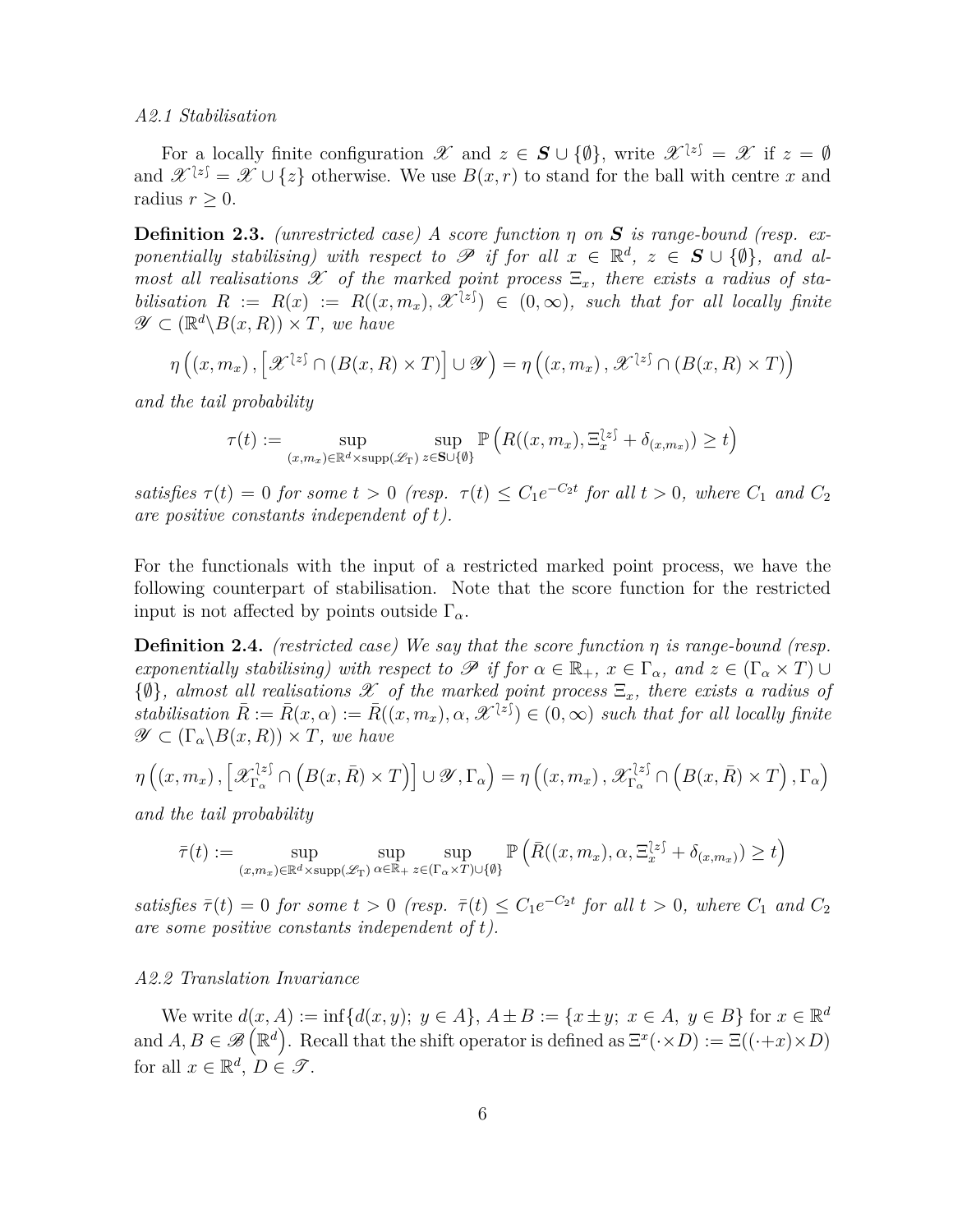#### *A2.2.1 Unrestricted Case:*

<span id="page-6-1"></span>**Definition 2.5.** *The score function η is translation invariant if for all locally finite configuration*  $\mathscr{X}, x \in \mathbb{R}^d$  *and*  $m \in T$ *,*  $\eta((0, m), \mathscr{X}) = \eta((x, m), \mathscr{X}^{-x}) =: g(\mathscr{X})$ *.* 

#### *A2.2.2 Restricted Case:*

As a translation may send a configuration to the outside of Γ*α*, resulting in a completely different configuration inside  $\Gamma_{\alpha}$ , it is necessary to focus on the part that affects the score function. Therefore, we expect the score function to take the same value for two configurations if the parts within their stabilising radii are completely inside Γ*<sup>α</sup>* and one is a translation of the other. More precisely, we have the following definition.

<span id="page-6-0"></span>**Definition 2.6.** A stabilising score function  $\eta$  with stabilisation radius R is called trans*lation invariant if for any*  $\alpha > 0$ ,  $x \in \Gamma_\alpha$  *and*  $\mathscr{X} \in \mathbb{C}_S$  *such that*  $\bar{R}((x, m), \alpha, \mathscr{X}) \leq$  $d(x, \partial \Gamma_{\alpha})$ , where  $\partial A$  stands for the boundary of A, then  $\eta ((x, m), \mathscr{X}, \Gamma_{\alpha}) = \eta ((x', m), \mathscr{X}', \Gamma_{\alpha'})$ and  $\bar{R}((x', m), \alpha', \mathscr{X}') = \bar{R}((x, m), \alpha, \mathscr{X})$  for all  $\alpha' > 0$ ,  $x' \in \Gamma_{\alpha'}$  and  $\mathscr{X}' \in \mathbf{C}_{\mathbf{S}}$  such that  $\overline{R}((x',m),\alpha',\mathscr{X}') \leq d(x',\partial\Gamma_{\alpha'})$  and  $(\mathscr{X}'_{B(x',\overline{R}((x,m),\alpha,\mathscr{X}))})^{x'} = (\mathscr{X}_{B(x,\overline{R}((x,m),\alpha,\mathscr{X}))})^{x}$ .

Noting that there is a tacit assumption of consistency in Definition [2.6,](#page-6-0) which implies that if *η* is translation invariant in Definition [2.6,](#page-6-0) then there exists a  $\bar{g}: C_S \to \mathbb{R}$  such that

$$
\lim_{\alpha \to \infty} \eta ((0, m), \mathscr{X}, \Gamma_{\alpha}) = \bar{g} (\mathscr{X})
$$

for  $\mathscr{L}_T$  almost all  $m \in T$  and almost all realisations  $\mathscr{X}$  of the marked point process  $\Xi \sim \mathscr{P}$ . The limit  $\bar{q}$  ensures that for each score function  $\eta$  satisfying the translationinvariance in Definition [2.6,](#page-6-0) there exists a score function for the unrestricted case by setting  $\bar{\eta}((x,m), \mathscr{X}) := \bar{g}(\mathscr{X}^x) \mathbf{1}_{(x,m)\in \mathscr{X}}$  with the radius of stabilisation  $R((x,m), \mathscr{X}) =$  $\lim_{\alpha\to\infty} R((x,m),\alpha,\mathscr{X})$ . Consequently,  $\bar{\eta}$  is range bound (resp. exponentially stabilis-ing) in the sense of Definition [2.3](#page-5-0) if  $\eta$  is range bound (resp. exponentially stabilising) in the sense of Definition [2.4.](#page-5-1) Moreover, if  $B(x, R(x)) \subset \Gamma_\alpha$ , then  $R(x, \alpha) = R(x)$ , and if  $B(x, R(x)) \not\subset \Gamma_\alpha$ , then  $R(x, \alpha) > d(x, \partial \Gamma_\alpha)$ , but there is no definite relationship between  $R$  and  $R$ .

#### *A2.3 Moment condition*

We need moment conditions of both the marked point process  $\Xi$  and the score function *η*. We say that the marked point process  $\Xi \sim \mathscr{P}$  satisfies the *k*th moment condition if there exists a nonempty open set  $B \subset \mathbb{R}^d$  such that

<span id="page-6-2"></span>
$$
\mathbb{E}\left(\overline{\Xi}(B)^k\right) < \infty. \tag{2.4}
$$

For the score function  $\eta$ , there are two cases to consider.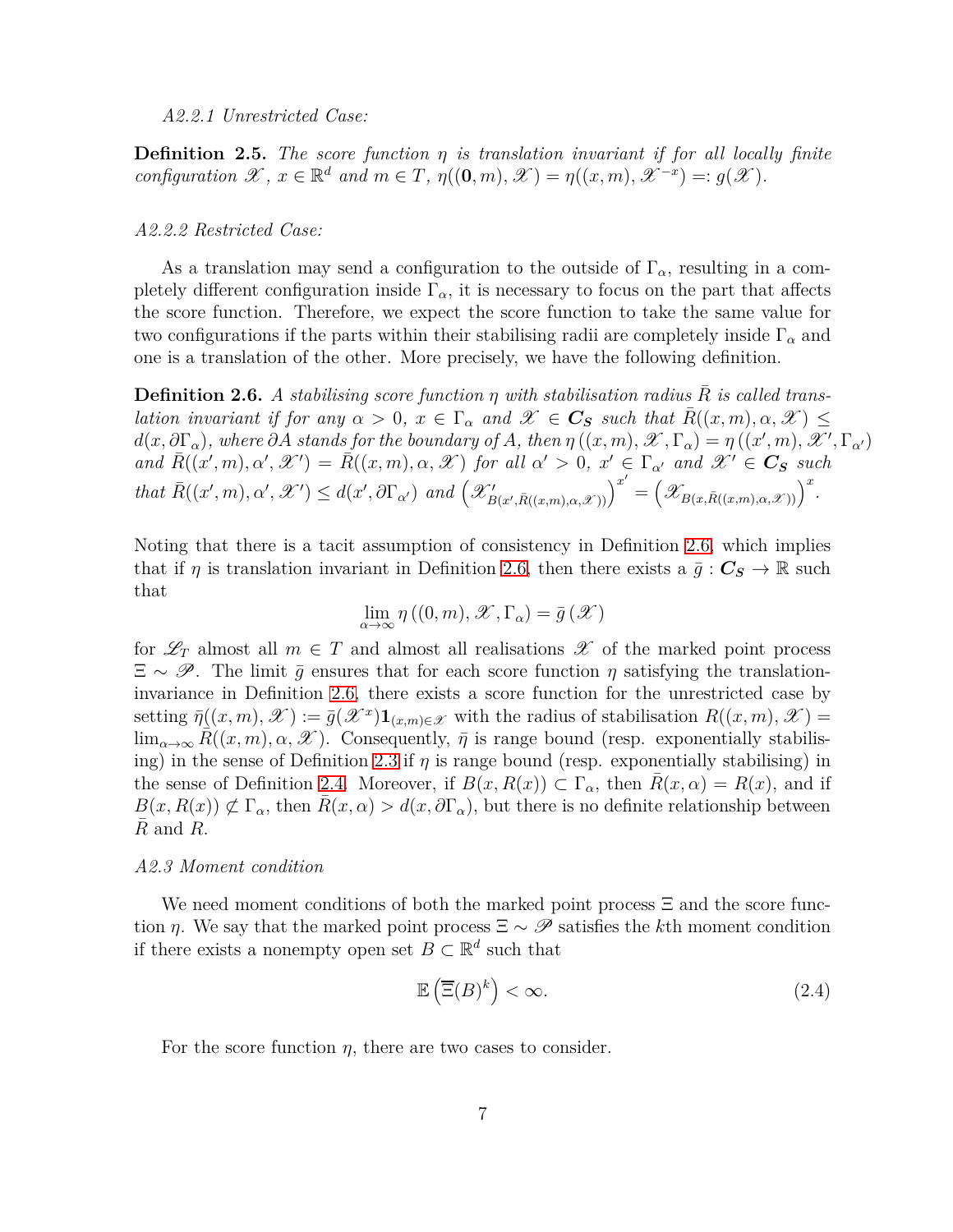*Unrestricted Case:* The score function  $\eta$  is said to satisfy the k<sup>th</sup> moment condition

if

<span id="page-7-1"></span>
$$
\mathbb{E}\left[\left|\eta\left((\mathbf{0},M_{\mathbf{0}}),\Xi_{\mathbf{0}}+\delta_{(\mathbf{0},M_{\mathbf{0}})}\right)\right|^{k}\right]<\infty.
$$
\n(2.5)

*Restricted Case:* The score function *η* is said to satisfy the *k*th moment condition if there exists a positive constant *C* such that

<span id="page-7-2"></span><span id="page-7-0"></span>
$$
\sup_{\alpha \in \mathbb{R}_+} \sup_{x \in \Gamma_\alpha} \mathbb{E}\left[ \left| \eta\left( (x, M_x), (\Xi_x)_{\Gamma_\alpha} + \delta_{(x, M_x)} \right) \right|^k \right] \le C. \tag{2.6}
$$

One can verify that if *η* is exponentially stabilising and satisfies [\(2.6\)](#page-7-0), then its induced  $\bar{\eta}$  satisfies the moment condition of the same order in the sense of [\(2.5\)](#page-7-1).

#### *A2.4 Variation Condition*

The speed of convergence of the normal approximation is determined by the order of  $Var(W_{\alpha})$  or  $Var(\bar{W}_{\alpha})$ . If we have the following condition, we can prove that the variances  $Var(W_\alpha)$  and  $Var(\bar{W}_\alpha)$  have the same order as the volume  $\alpha$ , cf. [Błaszczyszyn, Yogeshwaran and Yukich  $(1.22)$ .

*Unrestricted Case:* The score function is said to satisfy the variation condition if

$$
\sigma^{2} = \mathbb{E}\left(\eta((\mathbf{0},M_{\mathbf{0}}),\Xi_{\mathbf{0}} + \delta_{(0,M_{\mathbf{0}})})^{2}\right)\lambda + \frac{\mathbb{E}\left(\int_{\mathbb{R}^{d}\setminus\{\mathbf{0}\}}\left(\eta((x,M_{x}),\Xi)\overline{\Xi}(dx) - Pdx\right)\left(\eta((\mathbf{0},M_{\mathbf{0}}),\Xi)\overline{\Xi}(d\mathbf{0}) - Pd\mathbf{0}\right)\right)}{d\mathbf{0}} > 0,
$$
\n(2.7)

where  $P := \lambda \mathbb{E}(\eta((0, M_0), \Xi_0 + \delta_{(0, M_0}))).$ 

*Restricted Case:* We define the variation condition when the score function is exponentially stabilising. The score function  $\eta$  for restricted input satisfies the variation condition if it is exponentially stabilising, and the corresponding  $\bar{\eta}$  satisfies

<span id="page-7-3"></span>
$$
\bar{\sigma}^{2} = \mathbb{E}\left(\bar{\eta}((\mathbf{0},M_{\mathbf{0}}),\Xi_{\mathbf{0}} + \delta_{(0,M_{\mathbf{0}})})^{2}\right)\lambda + \frac{\mathbb{E}\left(\int_{\mathbb{R}^{d}\backslash\{\mathbf{0}\}}\left(\bar{\eta}((x,M_{x}),\Xi)\overline{\Xi}(dx) - \bar{P}dx\right)\left(\bar{\eta}((\mathbf{0},M_{\mathbf{0}}),\Xi)\overline{\Xi}(d\mathbf{0}) - \bar{P}d\mathbf{0}\right)\right)}{d\mathbf{0}} > 0,
$$
\n(2.8)

where  $\overline{P} := \lambda \mathbb{E}(\overline{\eta}((0, M_0), \Xi_0 + \delta_{(0, M_0)})).$ 

The above conditions are generally difficult to verify, we refer the interested readers to the discussion at Remark (iii) of [\[Błaszczyszyn, Yogeshwaran and Yukich \(2019\),](#page-38-0) Theorem 1.14]. For this reason, we formulate the bounds of approximation errors in terms of the following variation conditions. If  $f_1$  and  $f_2$  are two functions satisfying lim inf<sub>*x*→∞</sub>  $f_1(x)/f_2(x) > 0$ , then we write  $f_1(x) = \Omega(f_2(x))$  as  $x \to \infty$ .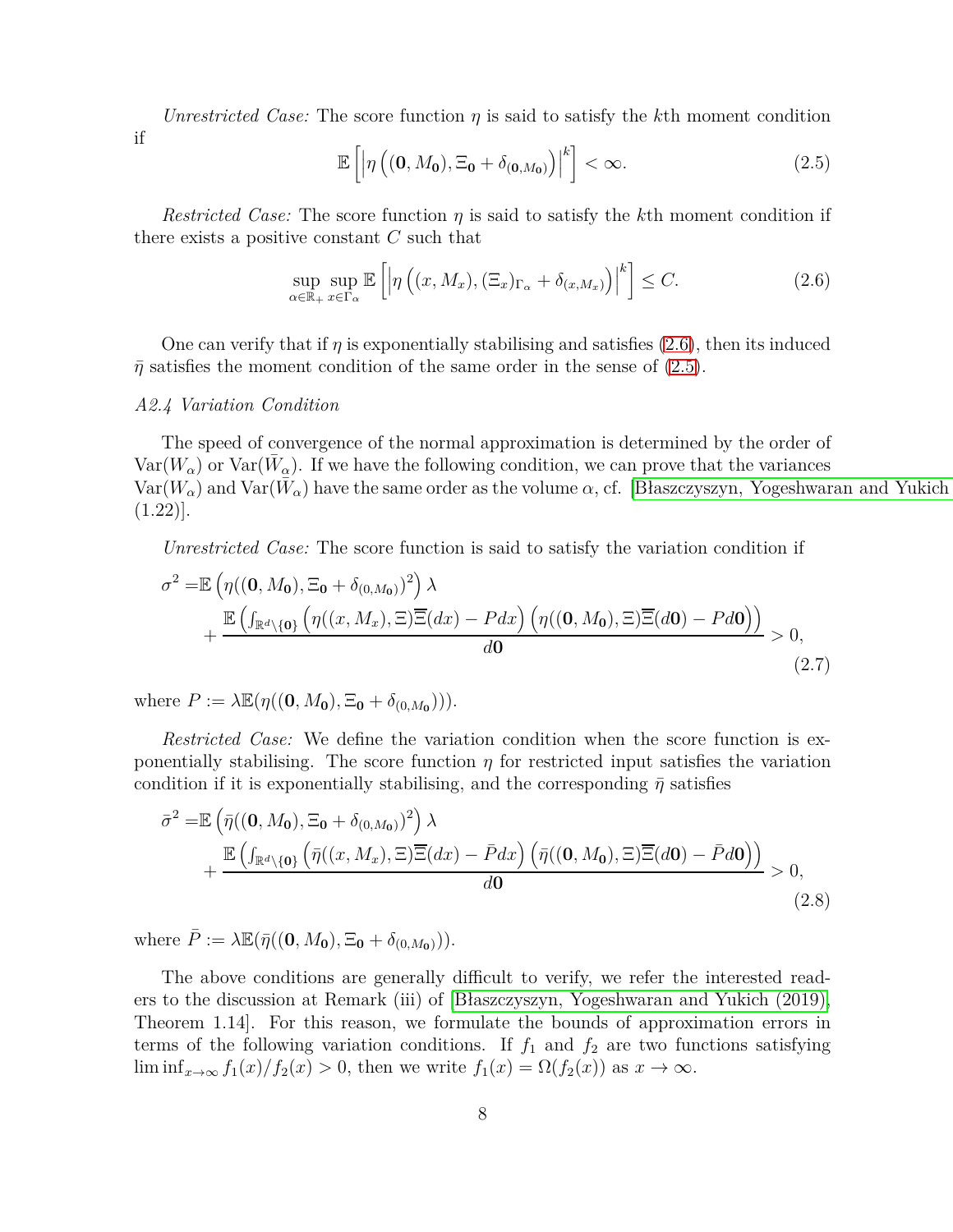*Unrestricted Case:*  $Var(W_\alpha) = \Omega(\alpha^\nu)$  for some  $\nu \in \left(\frac{2}{3}\right)$  $\frac{2}{3}$ , 1] as  $\alpha \to \infty$ .

*Restricted Case:*  $Var(\bar{W}_{\alpha}) = \Omega(\alpha^{\nu})$  for some  $\nu \in (\frac{2}{3})$  $\frac{2}{3}$ , 1] as  $\alpha \to \infty$ .

In the proof of Theorem 2.11 and Remark [5.11,](#page-32-0) we can see that under the conditions of Theorem 2.11, the variation condition [\(2.7\)](#page-7-2) (resp. [\(2.8\)](#page-7-3)) holds if and only if the above condition holds for  $\nu = 1$ .

Given the variation conditions, we can establish the convergence rate in terms of the Wasserstein distance defined as

<span id="page-8-0"></span>
$$
d_W(X,Y) := \sup_{h \in \mathscr{F}_{\text{Lip}}} \mathbb{E}\left(h(X) - h(Y)\right),\tag{2.9}
$$

where  $\mathscr{F}_{\text{Lip}}$  is the set of all Lipschitz functions *h* on R such that  $|h(x) - h(y)| \leq |x - y|$ for all  $x, y \in \mathbb{R}$ . Our main result for  $W_\alpha$  (unrestricted case) is summarised below.

<span id="page-8-1"></span>**Theorem 2.7.** *Assume that the score function η is translation invariant in Definition [2.5](#page-6-1) and satisfies the sixth moment condition [\(2.5\)](#page-7-1),* Ξ *satisfies the EDD, the fifth moment condition* [\(2.4\)](#page-6-2) *and*  $\text{Var}(W_\alpha) = \Omega(\alpha^\nu)$  *for some*  $\nu \in \left(\frac{2}{3}\right)$  $\frac{2}{3}$ , 1] *as*  $\alpha \to \infty$ .

*(i) If η is range-bound as in Definition [2.3,](#page-5-0) then*

$$
d_W\left(\frac{W_{\alpha} - \mathbb{E}W_{\alpha}}{\sqrt{\text{Var}(W_{\alpha})}}, Z\right) \leq O\left(\alpha^{-\frac{3}{2}\nu + 1}\right).
$$

*(ii) If η is exponentially stabilising as in Definition [2.3,](#page-5-0) then*

$$
d_W\left(\frac{W_{\alpha} - \mathbb{E}W_{\alpha}}{\sqrt{\text{Var}(W_{\alpha})}}, Z\right) \leq O\left(\alpha^{-\frac{3}{2}\nu + 1}\ln(\alpha)^{5d}\right).
$$

<span id="page-8-2"></span>**Corollary 2.8.** *Assume that the score function η is translation invariant in Definition [2.5](#page-6-1) and satisfies the sixth moment condition [\(2.5\)](#page-7-1),* Ξ *satisfies the EDD, the fifth moment condition [\(2.4\)](#page-6-2) and [\(2.7\)](#page-7-2) holds.*

*(i) If η is range-bound as in Definition [2.3,](#page-5-0) then*

$$
d_W\left(\frac{W_{\alpha} - \mathbb{E}W_{\alpha}}{\sqrt{\text{Var}(W_{\alpha})}}, Z\right) \leq O\left(\alpha^{-\frac{1}{2}}\right).
$$

*(ii) If η is exponentially stabilising as in Definition [2.3,](#page-5-0) then*

$$
d_W\left(\frac{W_{\alpha} - \mathbb{E}W_{\alpha}}{\sqrt{\text{Var}(W_{\alpha})}}, Z\right) \leq O\left(\alpha^{-\frac{1}{2}}\ln(\alpha)^{5d}\right).
$$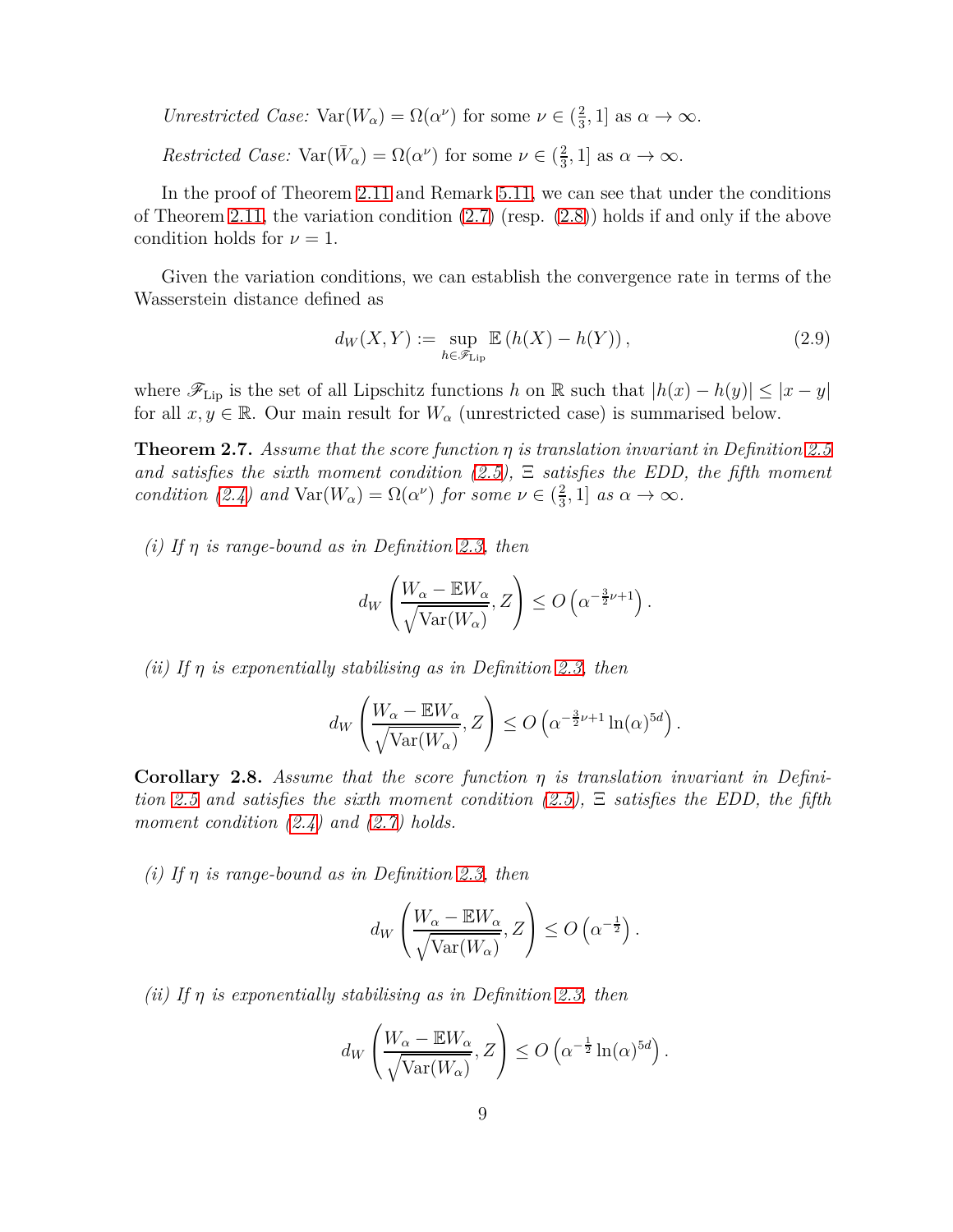The restricted case is of interest in many applications, by adapting the conditions accordingly, we can show that the main result for  $\bar{W}_{\alpha}$  (restricted case) also holds.

<span id="page-9-0"></span>**Theorem 2.9.** *Assume that the score function η is translation invariant in Definition [2.6](#page-6-0) and satisfies the sixth moment condition [\(2.6\)](#page-7-0),* Ξ *satisfies the EDD, the fifth moment condition [\(2.4\)](#page-6-2) and*  $\text{Var}(\bar{W}_\alpha) = \Omega(\alpha^\nu)$  *for some*  $\nu \in (\frac{2}{3})$  $\frac{2}{3}$ , 1] *as*  $\alpha \to \infty$ .

*(i) If η is range-bound as in Definition [2.4,](#page-5-1) then*

$$
d_W\left(\frac{\bar{W}_{\alpha} - \mathbb{E}\bar{W}_{\alpha}}{\sqrt{\text{Var}(\bar{W}_{\alpha})}}, Z\right) \leq O\left(\alpha^{-\frac{3}{2}\nu + 1}\right).
$$

*(ii) If η is exponentially stabilising as in Definition [2.4,](#page-5-1) then*

$$
d_W\left(\frac{\bar{W}_{\alpha} - \mathbb{E}\bar{W}_{\alpha}}{\sqrt{\text{Var}(\bar{W}_{\alpha})}}, Z\right) \leq O\left(\alpha^{-\frac{3}{2}\nu + 1}\ln(\alpha)^{5d}\right).
$$

<span id="page-9-1"></span>**Corollary 2.10.** *Assume that the score function η is translation invariant in Definition [2.6](#page-6-0) and satisfies the sixth moment condition [\(2.6\)](#page-7-0),* Ξ *satisfies the EDD, the fifth moment condition [\(2.4\)](#page-6-2) and [\(2.8\)](#page-7-3) holds.*

*(i) If η is range-bound as in Definition [2.4,](#page-5-1) then*

$$
d_W\left(\frac{\bar{W}_{\alpha} - \mathbb{E}\bar{W}_{\alpha}}{\sqrt{\text{Var}(\bar{W}_{\alpha})}}, Z\right) \leq O\left(\alpha^{-\frac{1}{2}}\right).
$$

*(ii) If η is exponentially stabilising as in Definition [2.4,](#page-5-1) then*

$$
d_W\left(\frac{\bar{W}_{\alpha} - \mathbb{E}\bar{W}_{\alpha}}{\sqrt{\text{Var}(\bar{W}_{\alpha})}}, Z\right) \leq O\left(\alpha^{-\frac{1}{2}}\ln(\alpha)^{5d}\right).
$$

We write  $f_1 = \Theta(f_2)$  if  $f_1 = \Omega(f_2)$  and  $f_2 = \Omega(f_1)$ . Then in terms of the order of  $\text{Var}(\bar{W}_\alpha)$ and  $Var(W_\alpha)$ , we have the following results which can be regarded as the counterparts of [\[Lachièze-Rey, Schulte and Yukich \(2019\),](#page-40-0) Theorem 1.15].

- **Theorem 2.11.** *(a) (unrestricted case) Assume that* Ξ *satisfies the EDD and the fifth moment condition [\(2.4\)](#page-6-2), and the score function η satisfies the sixth moment condition [\(2.5\)](#page-7-1). If η is exponentially stabilising in Definition [2.3,](#page-5-0) translation invariant in Definition* [2.5](#page-6-1) *and*  $\sigma^2 > 0$ *, then*  $\text{Var}(W_\alpha) = \Theta(\alpha)$ *.* 
	- *(b) (restricted case) Assume that* Ξ *satisfies the EDD and the fifth moment condition* [\(2.4\)](#page-6-2), and the score function  $\eta$  satisfies the sixth moment condition [\(2.6\)](#page-7-0). If  $\eta$ *is exponentially stabilising in Definition [2.4,](#page-5-1) translation invariant in Definition [2.6](#page-6-0)*  $and \bar{\sigma}^2 > 0$ , then  $\text{Var}(\bar{W}_\alpha) = \Theta(\alpha)$ .

The proofs of the main and auxiliary results are postponed to Section [5,](#page-20-0) and we turn our attention to the EDD point processes and applications of the main results first.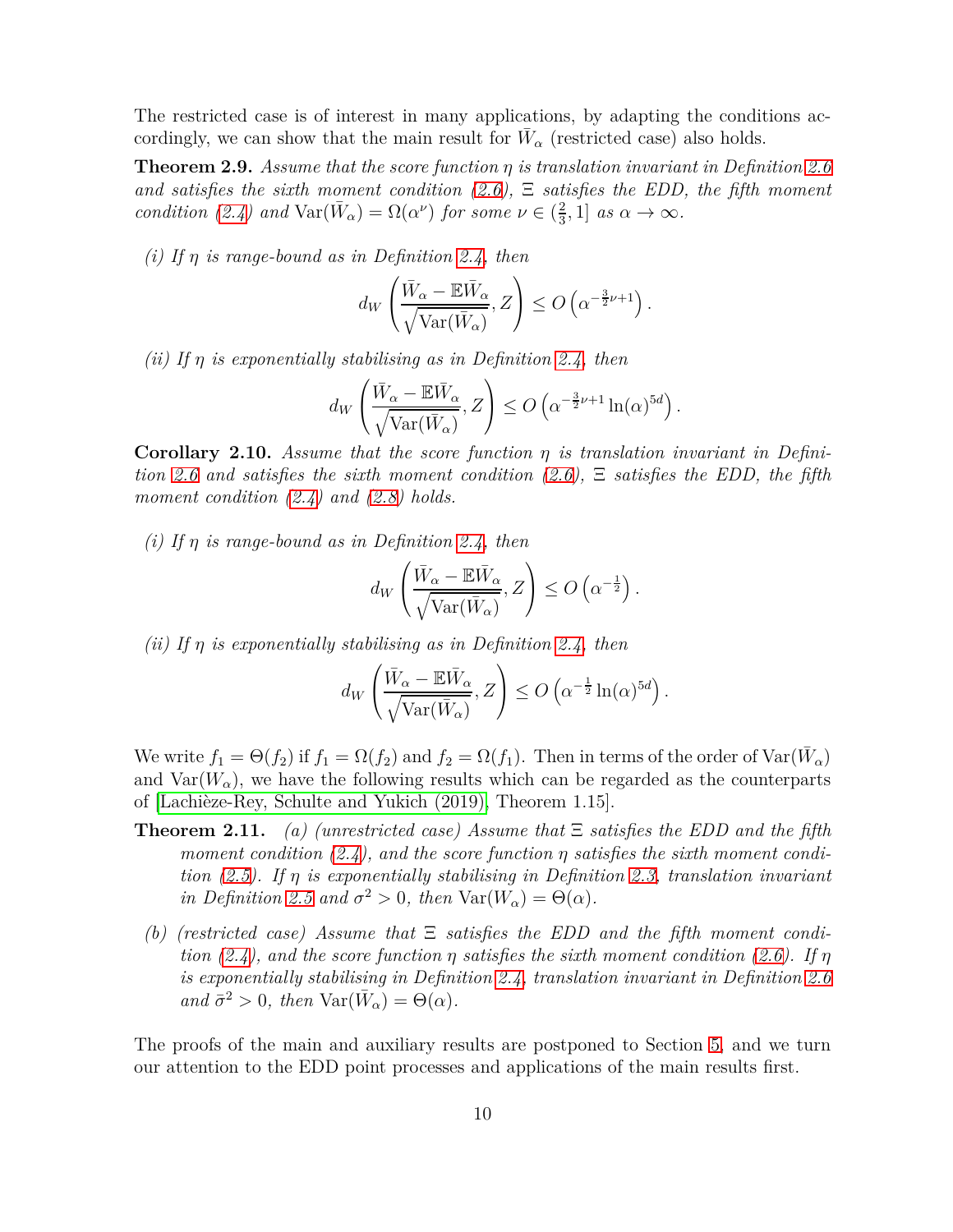## <span id="page-10-0"></span>**3 EDD point processes**

The cornerstone model of point processes is the Poisson point process, where points behave independently in different regions, and it is obvious that a Poisson point process satisfies the EDD. There are a range of extensions of Poisson point processes to capture dependent random structures and significant development has been made in the determinantal point processes and the Gibbs point processes [\[Stoyan, Kendall and Mecke \(1995\),](#page-41-9) [Soshnikov \(2000\),](#page-41-10) [Baddeley et al. \(2005\),](#page-38-4) [Daley and Vere-Jones \(2003\),](#page-39-5) [Dereudre \(2019\)\]](#page-39-6) with the connections of the two classes investigated in [\[Georgii and Yoo \(2005\)\]](#page-39-7). Both classes have been well assessed for statistical inferences [\[Møller and Waagepetersen \(2004\),](#page-40-7) [Møller and Waagepetersen \(2007\),](#page-40-8) [Lavancier, Møller and Rubak \(2015\)\]](#page-40-9). In this section, we show that the Gibbs point processes with nearly finite range potentials, the determinantal point processes with fast decay kernels, the *r*-dependent point processes and the Boolean models all satisfy the EDD.

### **3.1 Rarified Gibbs point process**

For ease of reading, we briefly introduce the idea of perfect simulation in Schreiber and Yukich (2013) Section 3 for the Gibbs point processes with nearly finite range potentials  $\Psi$ . To this end, let  $\Psi$  be a  $[0,\infty]$  valued functional on the finite configuration space  $C_{\mathbb{R}^d,b} := \{ \xi \in$  $C_{\mathbb{R}^d}: \xi(\mathbb{R}^d) < \infty$  satisfying i) translation invariant:  $\Psi(\mathscr{X}) = \Psi(x + \mathscr{X})$  for all  $x \in \mathbb{R}^d$ and  $\mathscr{X} \in C_{\mathbb{R}^d,b}$ ; ii) rotation invariant:  $\Psi(\mathscr{X}) = \Psi(\mathscr{X})$  for all  $\mathscr{X} \in C_{\mathbb{R}^d,b}$  and all rotations  $\mathscr{X}'$  of  $\mathscr{X}$ ; iii) non-decreasing:  $\Psi(\mathscr{X}) \leq \Psi(\mathscr{X}')$  for all  $\mathscr{X}, \mathscr{X}' \in C_{\mathbb{R}^{d},b}$  such that  $\mathscr{X} \subset \mathscr{X}'$ ; iv) non-degenerate:  $\Psi({x}) < \infty$  for all  $x \in \mathbb{R}^d$ . Let  $D_n := [-n, n]^d$  for  $n \in \mathbb{N} := \{1, 2, \dots\}, \Psi_D(\mathscr{X}) := \Psi(\mathscr{X} \cap D)$  for  $D \in \mathscr{B}(\mathbb{R}^d)$ ,  $\mathscr{P}^{\beta\Psi}$  and  $\mathscr{P}^{\beta\Psi}_D$  denote the Gibbs point process with inverse temperature  $\beta > 0$  and potential  $\Psi$  and  $\Psi_D$  respectively. Write  $\Delta(\mathbf{0}, \mathscr{X}) := \Delta^{\Psi}(\mathbf{0}, \mathscr{X}) := \Psi(\mathscr{X} \cup \{\mathbf{0}\}) - \Psi(\mathscr{X}), \mathbf{0} \notin \mathscr{X}$ , with  $\infty - \infty := 0$ , and assume that  $\Delta(\mathbf{0}, \mathscr{X})$  satisfies

$$
\Delta_{[r]}(\mathbf{0},\mathscr{X}\cap B_r(\mathbf{0}))\leq \Delta(\mathbf{0},\mathscr{X})\leq \Delta^{[r]}(\mathbf{0},\mathscr{X}\cap B_r(\mathbf{0}))
$$

for some non-negative, translation invariant functions  $\Delta_{[r]}$  and  $\Delta^{[r]}$ , and  $\Delta_{[r]}$  and  $\Delta^{[r]}$ are assumed to be respectively increasing and decreasing in *r*. We say  $\beta\Psi$  has nearly finite range if there exists a decreasing continuous function  $\psi^{(\beta)} : \mathbb{R}^+ \to [0,1]$  satisfying that  $\psi^{(\beta)}(0) = 1$ ,  $\psi^{(\beta)}(r)$  decays exponentially fast in *r* and

$$
e^{-\beta \Delta_{[r]}(\mathbf{0}, \mathscr{X} \cap B_r(\mathbf{0}))} - e^{-\beta \Delta^{[r]}(\mathbf{0}, \mathscr{X} \cap B_r(\mathbf{0}))} \leq \psi^{\beta}(r)
$$

for all  $r > 0$  and  $\mathscr{X} \in \mathbb{C}_{\mathbb{R}^d}$ . [\[Schreiber and Yukich \(2013\)\]](#page-41-5) established that the class of Gibbs point processes having nearly finite range *β*Ψ includes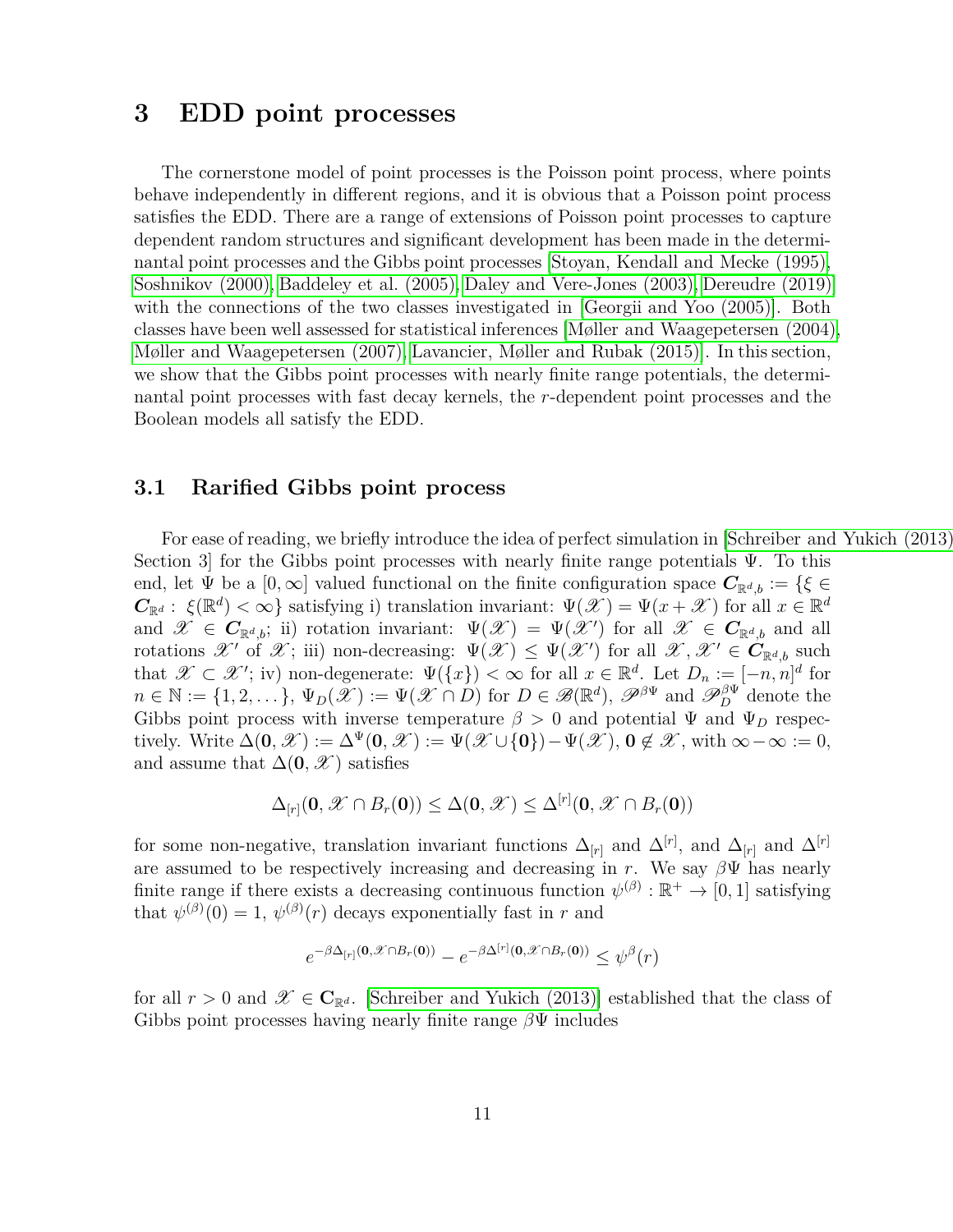i) the point process with a pair potential function  $\Psi(\mathscr{X}) = \sum_{x \neq y} \phi(||x - y||)$ , where  $\phi: [0, \infty) \to [0, \infty)$  has a compact support or

$$
\phi(r)\begin{cases} \leq K_1 \exp(-K_2 r), & r \in [r_0, \infty), \\ = \infty, & r \in (0, r_0), \end{cases}
$$

for constants  $K_1, K_2 \in \mathbb{R}_+$ ;

ii) the point process defined by the continuum Widom-Rowlinson model for spheres of type *A* having centres  $\mathscr X$  and spheres of type *B* having centres  $\mathscr Y$ :

$$
\Psi(\mathscr{X} \cup \mathscr{Y}) = \begin{cases} \alpha_1 \text{card}(\mathscr{X}) + \alpha_2 \text{card}(\mathscr{Y}) + \alpha_3, & d(\mathscr{X}, \mathscr{Y}) > 2a, \\ \infty, & \text{otherwise,} \end{cases}
$$

where card( $\mathscr X$ ) is the cardinality of  $\mathscr X$ , *a* is the common radii of the spheres and  $\alpha_i$ 's are positive constants;

iii) the area interaction point process with

$$
\Psi(\mathscr{X}) = \text{Vol}(\cup_{x \in \mathscr{X}} (x + K)) + \alpha_1 \text{card}(\mathscr{X}) + \alpha_2,
$$

where  $\alpha_i$ 's are positive constants and  $K$  is a fixed compact convex set;

iv) the hard-core process with

$$
\Psi(\mathscr{X}) = \begin{cases} \alpha_1 \text{card}(\mathscr{X}) + \alpha_2, & \inf_{x,y \in \mathscr{X}, x \neq y} |x - y| \ge r_0, \\ \infty, & \inf_{x,y \in \mathscr{X}, x \neq y} |x - y| < r_0, \end{cases}
$$

where  $r_0$  and  $\alpha_i$ 's are positive constants.

Moreover, extensions of the point process with a pair potential function have been developed in [\[Geyer \(1999\),](#page-39-8) [Rajala, Murrell and Olhede \(2018\)\]](#page-40-10) to detect multivariate interactions in spatial point patterns, and most of these extensions have nearly finite range potentials. [\[Schreiber and Yukich \(2013\),](#page-41-5) Section 3.3] states that the infinite volume Gibbs point process  $\mathscr{P}^{\beta\Psi}$  exists and is the thermodynamic limit of  $\mathscr{P}_{D_n}^{\beta\Psi}$ . The next lemma says that  $\mathscr{P}^{\beta\Psi}$  also satisfies the EDD.

<span id="page-11-0"></span>**Lemma 3.1.** *The Gibbs point process*  $\mathscr{P}^{\beta\Psi}$  *with nearly finite range potential satisfies the EDD.*

*Proof.* Using the idea of perfect simulation introduced in [\[Ferrari, Fernández and Garcia \(2002\)\]](#page-39-9) and [\[Schreiber and Yukich \(2013\),](#page-41-5) Sections 3.2  $\&$  3.3], we can construct a stationary homogeneous free birth and death process  $\{\rho(t)\}_{t\in\mathbb{R}}$  such that  $\rho(t) \stackrel{d}{=} \mathscr{P}^{\beta\Psi}$  for all *t*. For  $B \in \mathscr{B}(\mathbb{R}^d)$ , define the *ancestor clan*  $\mathbf{A}_{B}^{\beta\Psi}(0) =: \mathbf{A}_{B}^{\beta\Psi}$  with respect to the process  ${\rho(t)}_{t\in\mathbb{R}}$  as the accepted births in  $\rho(0) \cap B$ , their ancestors, the ancestors of their ancestors and so forth. From the construction,  $\rho(0) \cap A$  and  $\rho(0) \cap B$  are conditionally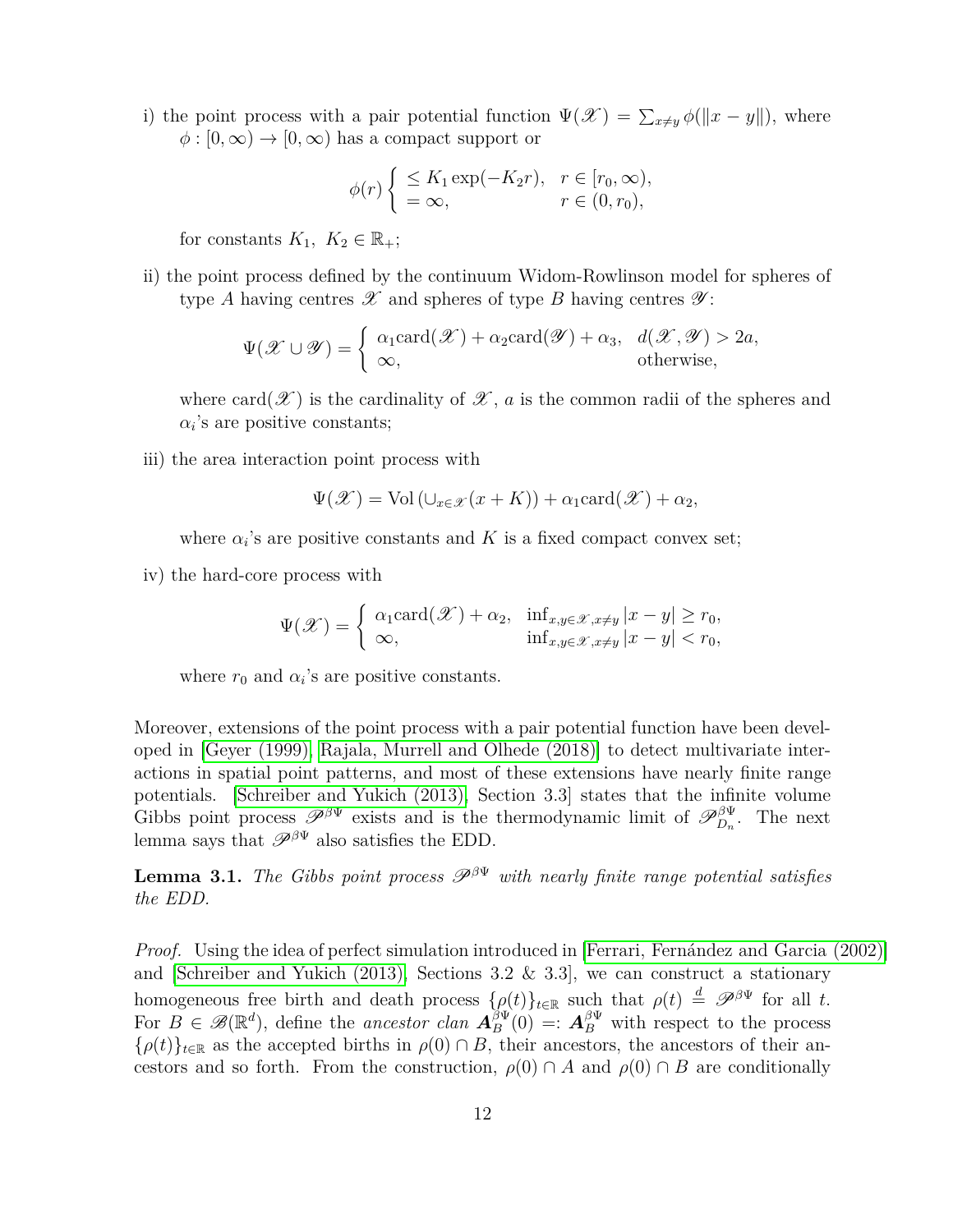independent given  $A_A^{\beta\Psi} \cap A_B^{\beta\Psi} = \emptyset$ . [\[Schreiber and Yukich \(2013\),](#page-41-5) (3.6)] states that the ancestor clan  $A_B^{\beta \Psi}$  satisfies that for all  $r \in \mathbb{R}_+$ ,

$$
\mathbb{P}\left[\text{diam}(\mathbf{A}_{B}^{\beta\Psi})\geq r+\text{diam}(B)\right]\leq C(\text{Vol}(B)\vee 1)\exp(-r/C)
$$

for some positive constant *C* depending on the distribution of the process  $\mathscr{P}^{\beta\Psi}$  only. Noting that the ancestor clan  $\mathbf{A}_{B}^{\beta\Psi}$  starts from the accepted births in  $\rho(0)\cap B$ , if  $\rho(0)\cap B\neq 0$  $\emptyset$ , then  $\mathbf{A}_{B}^{\beta\Psi} \cap B \neq \emptyset$ , which ensures that if *B* is a cube in  $\mathbb{R}^{d}$  with centre *x* and diagonal length  $\text{diam}(B) := 2r$ , then by the rotation invariance, there is a constant *C* such that

<span id="page-12-0"></span>
$$
\mathbb{P}\left[\mathbf{A}_{B}^{\beta\Psi}\nsubseteq B(x,3r+r')\right] \leq C(r^d \vee 1)\exp(-r'/C) \tag{3.1}
$$

for all  $r' \in \mathbb{R}_+$ .

For two bounded sets  $A, B \in \mathscr{B}(\mathbb{R}^d)$  with  $d(A, B) =: r_0$ , without loss, we assume that  $r_0 \geq 1$ . Let  $\Xi \stackrel{d}{=} \mathscr{P}^{\beta \Psi}$  and  $\{\tilde{\rho}(t)\}_{t \in \mathbb{R}}$  be an independent copy of  $\{\rho(t)\}_{t \in \mathbb{R}}$ . Since  $\rho(0) \cap A$  and  $\rho(0) \cap B$  are conditionally independent given  $\mathbf{A}_{A}^{\beta\Psi} \cap \mathbf{A}_{B}^{\beta\Psi} = \emptyset$ , we have

$$
\beta_{A,B} \n= d_{TV}(\rho(0) \cap (A \cup B), (\rho(0) \cap A) \cup (\tilde{\rho}(0) \cap B)) \n= d_{TV}(\rho(0) \cap (A \cup B), (\rho(0) \cap A) \cup (\tilde{\rho}(0) \cap B) | A_A^{\beta\Psi} \cap A_B^{\beta\Psi} = \emptyset) \mathbb{P}(A_A^{\beta\Psi} \cap A_B^{\beta\Psi} = \emptyset) \n+ d_{TV}(\rho(0) \cap (A \cup B), (\rho(0) \cap A) \cup (\tilde{\rho}(0) \cap B) | A_A^{\beta\Psi} \cap A_B^{\beta\Psi} \neq \emptyset) \mathbb{P}(A_A^{\beta\Psi} \cap A_B^{\beta\Psi} \neq \emptyset) \n\leq \mathbb{P}(A_A^{\beta\Psi} \cap A_B^{\beta\Psi} \neq \emptyset).
$$
\n(3.2)

Since *A* and *B* are bounded, diam(*A*) and diam(*B*) are finite. We can find a set of disjoint cubes  $\{C_{i,j}\}_{i\in\{1,2\},0\leq j\leq n_i}$  with diagonal length  $\frac{r_0}{16}$  such that  $A\subset\cup_{j\leq n_1}\mathbb{C}_{1,j}$  and  $B \subset \bigcup_{j \leq n_2} \mathbb{C}_{2,j}$  for positive integers  $n_1 \leq C_1(\text{diam}(A) \vee 1)^d r_0^{-d}$  and  $n_2 \leq C_1(\text{diam}(B)^d \vee 1)$ 1) $r_0^{-d}$ . Write the centre of  $\mathbb{C}_{i,j}$  as  $c_{i,j}$ . Then for any  $j_1 \leq n_1, j_2 \leq n_2, d(\mathbb{C}_{1,j_1}, \mathbb{C}_{2,j_2})$  ≥  $d(A, B) - (\text{diam}(\mathbb{C}_{1,j_1}) + \text{diam}(\mathbb{C}_{2,j_2})) = \frac{7r_0}{8}$ , it follows from [\(3.1\)](#page-12-0) with  $2r = r' = \frac{r_0}{16}$  that

<span id="page-12-2"></span><span id="page-12-1"></span>
$$
\mathbb{P}(A_{\mathbb{C}_{1,j_1}}^{\beta\Psi} \cap A_{\mathbb{C}_{2,j_2}}^{\beta\Psi} \neq \emptyset)
$$
\n
$$
\leq \mathbb{P}\left(A_{\mathbb{C}_{1,j_1}}^{\beta\Psi} \nsubseteq B\left(c_{1,j_1}, \frac{5r_0}{32}\right)\right) + \mathbb{P}\left(A_{\mathbb{C}_{2,j_2}}^{\beta\Psi} \nsubseteq B\left(c_{2,j_2}, \frac{5r_0}{32}\right)\right)
$$
\n
$$
\leq C_2 r_0^d \exp(-C_3 r_0)
$$
\n(3.3)

for some positive constants  $C_2$  and  $C_3$  independent of  $j_1$  and  $j_2$ . Also, from the definition of the ancestor clans, if a set *B* is covered by a class of sets  $\{B_1, \ldots, B_n\}$ , then  $\mathbf{A}_{B}^{\beta\Psi} \subset$  $\cup_{i\le n} A_{B_i}^{\beta\Psi}$  $B_{B_i}^{\mu}$ . Together with [\(3.2\)](#page-12-1) and [\(3.3\)](#page-12-2), we have

$$
\beta_{A,B} \leq \mathbb{P}(\mathbf{A}_{A}^{\beta\Psi} \cap \mathbf{A}_{B}^{\beta\Psi} \neq \emptyset)
$$
  

$$
\leq \mathbb{P}((\cup_{j_1 \leq n_1} \mathbf{A}_{\mathbb{C}_{1,j_1}}^{\beta\Psi}) \cap (\cup_{j_2 \leq n_2} \mathbf{A}_{\mathbb{C}_{2,j_2}}^{\beta\Psi}) \neq \emptyset)
$$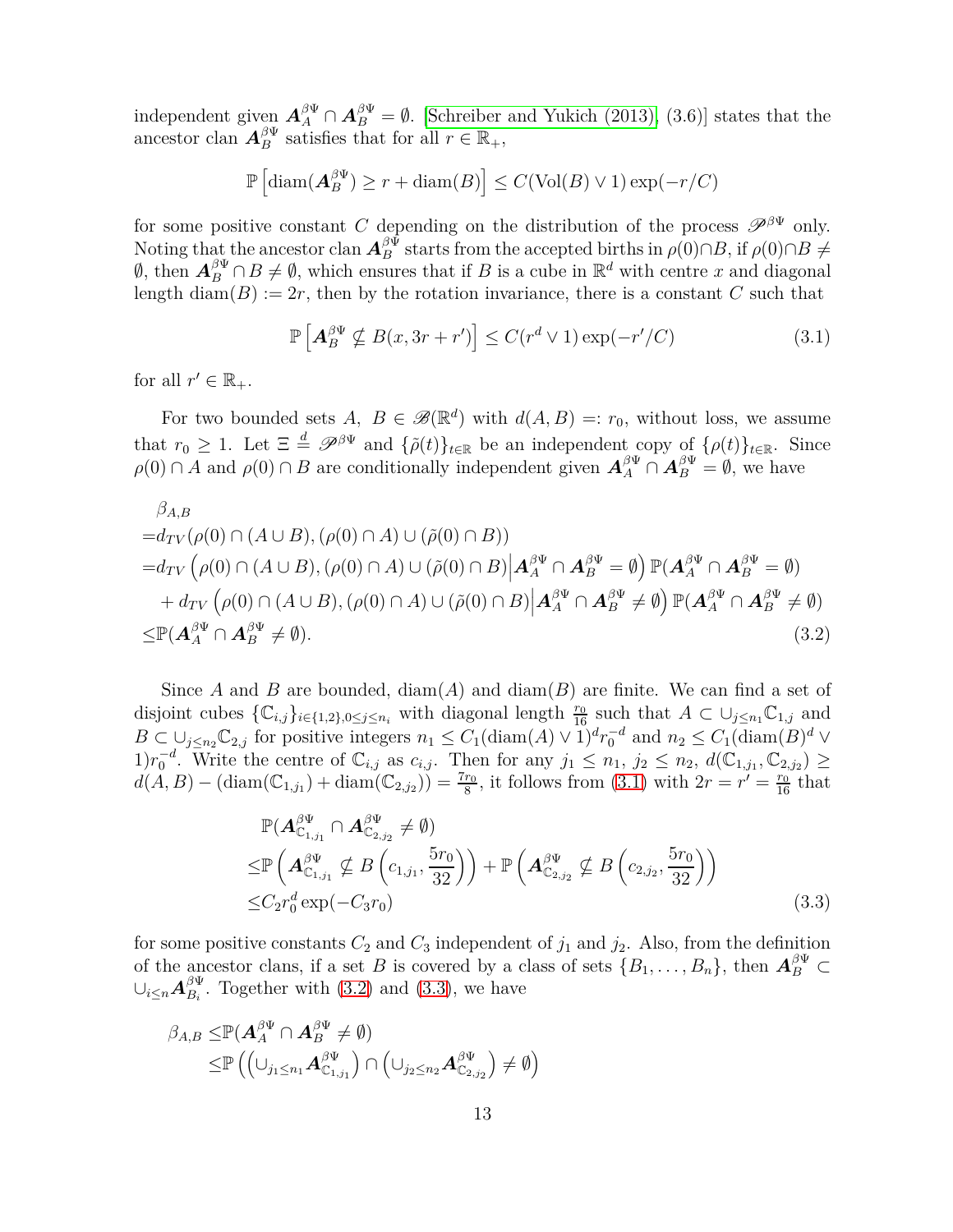$$
\leq \sum_{j_1 \leq n_1} \sum_{j_2 \leq n_2} \mathbb{P}\left( \mathbf{A}_{\mathbb{C}_{1,j_1}}^{\beta \Psi} \cap \mathbf{A}_{\mathbb{C}_{2,j_2}}^{\beta \Psi} \neq \emptyset \right)
$$
  
 
$$
\leq n_1 n_2 C_2 r_0^d \exp(-C_3 r_0) \leq C_1^2 C_2 (\text{diam}(A)^d \vee 1) (\text{diam}(B)^d \vee 1) \exp(-C_3 r_0),
$$

 $\Box$ 

completing the proof.

Lemma [3.1](#page-11-0) ensures that Theorem 2.11 is applicable to all geometric statistics arising from a Gibbs point process  $\mathscr{P}^{\beta\Psi}$  with nearly finite range potential. In Section [4,](#page-16-0) we demonstrate its use in two examples: the total edge length of a *k*-nearest neighbour graph and the total log volume in a given range of forest.

### **3.2 Determinantal point process**

The determinantal point processes are a broad class of point processes such that the distributions can be characterised by the determinants of given functions. More precisely, we say that  $\Xi$  is a *determinantal point process* on space  $\mathbb{R}^d$  with kernel *K* if it is a simple point process on  $\mathbb{R}^d$  with the joint intensities given by

<span id="page-13-0"></span>
$$
\rho_n(x_1,\ldots,x_n)=\det\left[K(x_i,x_j)\right]_{1\leq i,j\leq n}
$$

for  $n \in \mathbb{N}$  and  $x_1, \ldots, x_n \in \mathbb{R}^d$  [\[Georgii and Yoo \(2005\)\]](#page-39-7). These processes are widely used in random matrix theory and mathematical physics. The next lemma says that the determinantal point process satisfies the EDD if its kernel function decreases fast enough.

<span id="page-13-2"></span>**Lemma 3.2.** *If the kernel K of the determinantal point process*  $\Xi$  *satisfies*  $||K||_{\infty}$  :=  $\sup_{x,y\in\mathbb{R}^d} |K(x,y)| < \infty$  and there exist constants  $C_i \in \mathbb{R}_+$ ,  $1 \leq i \leq 4$ , such that  $|K(x, y)| \leq C_1 e^{-C_2 e^{C_3|x-y|}}$  for all  $x, y \in \mathbb{R}^d$  such that  $||x - y|| \geq C_4$ , then  $\Xi$  is an *EDD point process.*

*Proof.* We use Lemma [2.1](#page-3-1) to prove the claim. Let  $p_A = Vol(A)$  and  $p_B = Vol(B)$ , [\[Poinas \(2019\),](#page-40-11) Theorem 4.1] states that

$$
\beta_{A,B} \le 2p_A p_B (1 + 2p_A ||K||_{\infty}) (1 + 2p_B ||K||_{\infty}) e^{2(p_A + p_B)||K||_{\infty}} \omega (d(A,B))^2, \qquad (3.4)
$$

where  $\omega(r) := \sup_{|x-y| \ge r} |K(x, y)|$ . It is easy to see that

$$
1 + 2p_A ||K||_{\infty} \le 3(p_A \vee 1)(||K||_{\infty} \vee 1) \text{ and } 1 + 2p_B ||K||_{\infty} \le 3(p_B \vee 1)(||K||_{\infty} \vee 1),
$$

hence

<span id="page-13-1"></span>
$$
2p_A p_B (1 + 2p_A ||K||_{\infty}) (1 + 2p_B ||K||_{\infty}) \le 18(||K||_{\infty}^2 \vee 1)(p_A^2 \vee 1)(p_B^2 \vee 1). \tag{3.5}
$$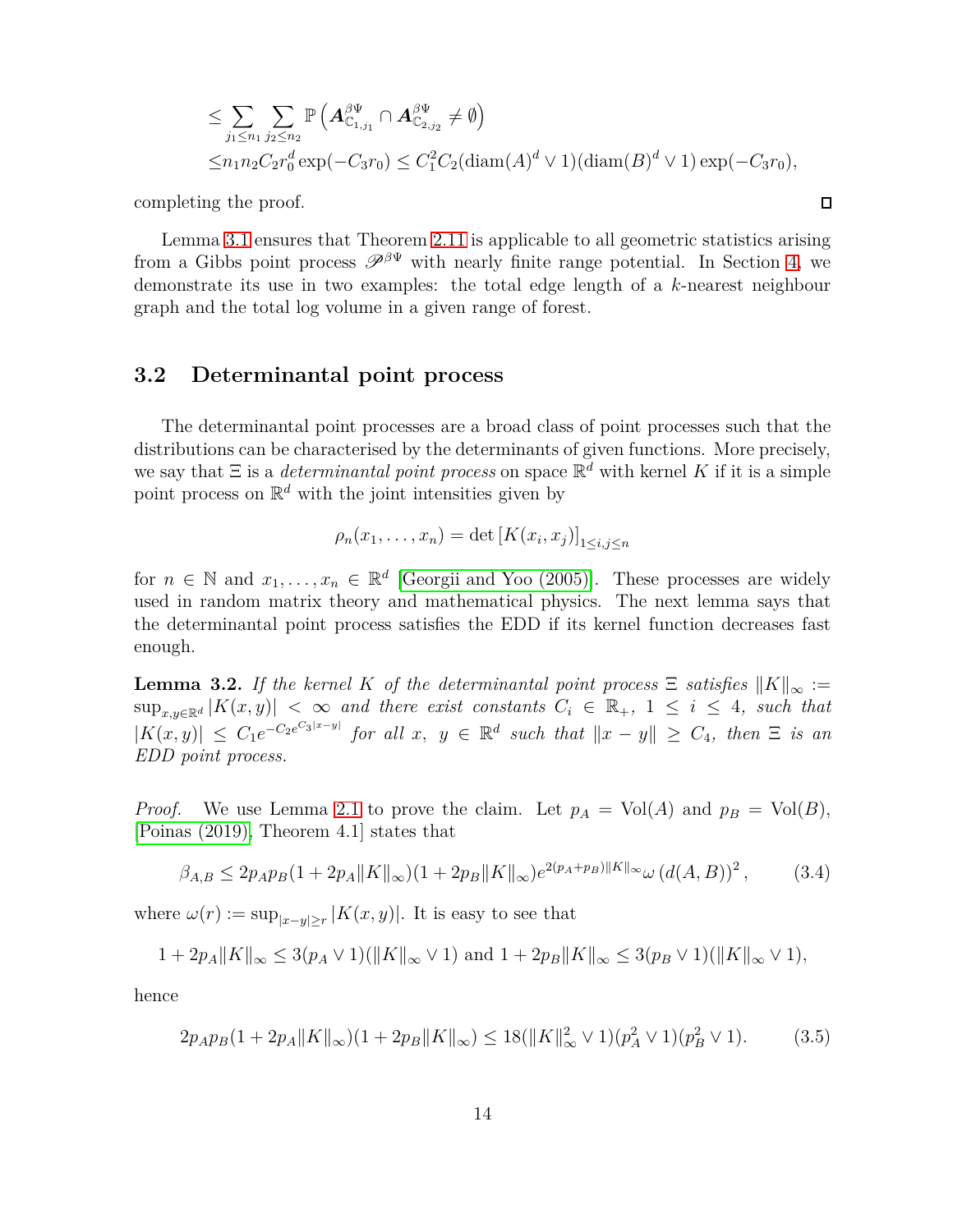For the remaining part, we take  $C_5 = \left(1 \vee \frac{2}{C_5}\right)$  $\frac{2}{C_3}\left(1 \vee \ln\left(\frac{4||K||_{\infty}}{C_2}\right)\right)$ , then there exists an  $r_0 \in \mathbb{R}_+$  such that  $s := d(A, B) \ge C_5 \ln s$  for all  $s \ge r_0$ . Set  $\theta'_3 = C_5 \vee r_0$ ,  $\theta'_4 = e$  and  $\Theta = p_A \vee p_B \vee e$ , if  $s \geq \theta'_3 \ln \Theta$ , then

<span id="page-14-0"></span>
$$
e^{2(p_A+p_B)||K||_{\infty}}\omega (d(A,B))^2
$$
  
\n
$$
\leq C_1^2 e^{4\Theta||K||_{\infty}} \exp \{-2C_2 e^{C_3 s}\}
$$
  
\n
$$
\leq C_1^2 e^{4\Theta||K||_{\infty}} \exp \{-C_2 e^{C_3 C_5 \ln \Theta} - C_2 e^{C_3 C_5 \ln s}\}
$$
  
\n
$$
= C_1^2 e^{4\Theta||K||_{\infty}} \exp \{-C_2 \Theta^{C_3 C_5} - C_2 s^{C_3 C_5}\}
$$
  
\n
$$
\leq C_1^2 e^{4\Theta||K||_{\infty}} \exp \{-C_2 \Theta^{1+0.5 C_3 C_5} - C_2 s\}
$$
  
\n
$$
\leq C_1^2 e^{4\Theta||K||_{\infty}} \exp \{-C_2 \Theta e^{\ln \left(\frac{4||K||_{\infty}}{C_2}\right)} - C_2 s\}
$$
  
\n
$$
= C_1^2 e^{-C_2 s}, \qquad (3.6)
$$

hence the EDD follows from combining  $(3.4)$ ,  $(3.5)$ ,  $(3.6)$  and applying Lemma [2.1](#page-3-1) with  $\theta'_0 = 2, \ \theta'_1 = 18C_1^2(||K||^2_{\infty} \vee 1)$  and  $\theta'_2 = C_2$ .  $\Box$ 

Lemma [3.2](#page-13-2) ensures that Theorem 2.11 is also applicable to all geometric statistics and the log volume arising from a determinantal point process with its kernel satisfying the conditions in Lemma [3.2.](#page-13-2)

Now, we consider two more models that satisfy the EDD so that Theorem 2.11 can be applied to geometric statistics driven by these point processes.

### **3.3** *r***-dependent point process**

A point process  $\Xi$  on  $\mathbb{R}^d$  is said to be *r-dependent* if for any Borel sets  $A, B \in \mathscr{B}(\mathbb{R}^d)$ with distance  $d(A, B) \geq r$ ,  $\Xi_A$  and  $\Xi_B$  are independent. The definition implies that  $\beta_{A,B} = 0$  for  $d(A,B) \geq r$ , hence the following lemma is trivial.

**Lemma 3.3.** *An r-dependent point process satisfies the EDD.*

One example of the *r*-dependent point processes is the Matérn hard-core process [Daley and Vere-Jones (2003) p. 298]. Let  $\Xi' := \sum_{i \in \mathbb{N}} \delta_{X_i}$  be a homogeneous Poisson point process on  $\mathbb{R}^d$ . Then we can construct a hard-core Poisson process by setting  $\Xi := \sum_{i \in \mathbb{N}} \delta_{X_i} \mathbf{1}_{B(X_i, r/2) \cap \Xi' = \{X_i\}}$ , then for any Borel sets  $A, B \in \mathscr{B}(\mathbb{R}^d)$  with distance  $d(A, B) \geq r$ ,  $\sigma(\Xi_A) \subset \sigma(\Xi'_{B(A, r/2)})$  is independent of  $\sigma(\Xi_B) \subset \sigma(\Xi'_{B(B,r/2)})$ , where  $B(A, r') := \{x : d(x, A) < r'\}$  for all  $A \in \mathscr{B}(\mathbb{R}^d)$ and  $r' \in \mathbb{R}_+$ , so  $\Xi$  is *r*-dependent.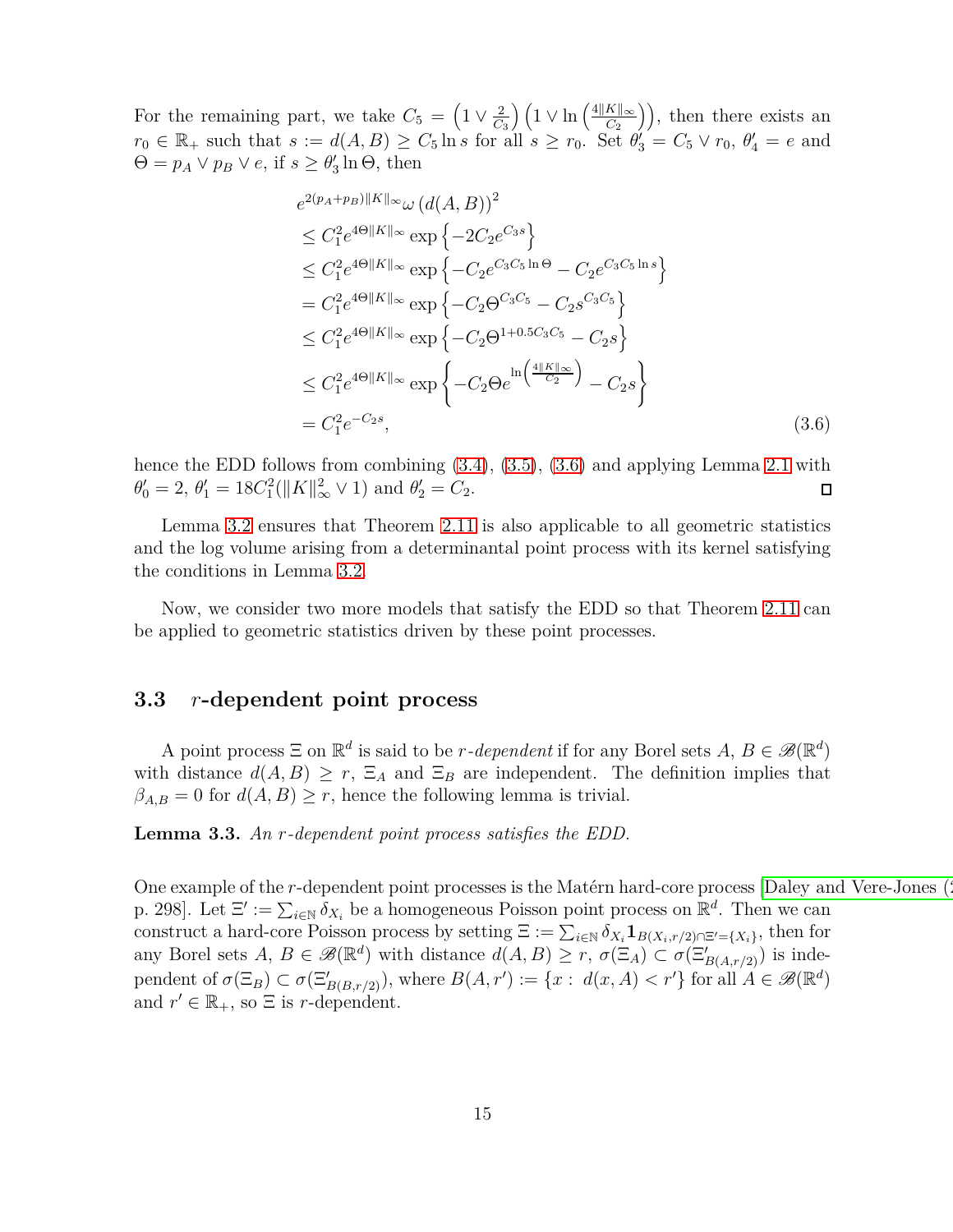### **3.4 Boolean model**

The Boolean model is a special class of the *germ-grain model* (see, for example, [\[Heinrich and Molchanov \(1999\)\]](#page-39-10)). We call a point process  $\Xi = \cup_{n\in\mathbb{N}} (X_n + \Xi(n))$  a germgrain model, where the grains  $\{\Xi(n)\}_{n\in\mathbb{N}}$  are *i.i.d.* point processes and germs  $\{X_n\}$  are independent of  ${\Xi(n)}_{n\in\mathbb{N}}$  and form a stationary point process  $\Xi' := \sum_{n\in\mathbb{N}} \delta_{X_n}$ . A germgrain model is called the *Boolean model* if Ξ ′ is Poisson [\[Daley and Vere-Jones \(2003\),](#page-39-5) p. 206].

For the Boolean model, assume that  $\Xi(n)$ 's are bounded, that is, there exists some  $r \in \mathbb{R}_+$  such that  $\mathbb{P}(\Xi(n) \cap B(0,r)^c = \emptyset) = 1$ , then for any Borel sets  $A, B \in \mathscr{B}(\mathbb{R}^d)$ with distance  $d(A, B) \ge 4r$ ,  $\sigma(\Xi_A) \subset \sigma\left(\left\{\Xi'_{B(A,r)}, \Xi(n) \text{ such that } X_n \in B(A, r)\right\}\right)$  is independent of  $\sigma(\Xi_B)$ , so  $\Xi$  is a  $(4r)$ -dependent process and, consequently, it satisfies the EDD. More generally, we have the following conclusion.

**Lemma 3.4.** For the Boolean model defined above, if there exist positive constants  $r_0$ ,  $C_1$  *and*  $C_2$  *such that*  $\mathbb{P}(\Xi(n) \cap B(\mathbf{0}, r)^c \neq \emptyset) \leq C_1 \exp(-C_2 r)$  *for all*  $r \geq r_0$ *, then*  $\Xi$ *satisfies the EDD.*

*Proof.* Since  $\beta_{A_1,A_2}$  is a non-decreasing function in the sense of inclusion (see Re-mark [2.2\)](#page-3-2), without loss, we take  $A_1$  and  $A_2$  as two balls with centres  $O_1$  and  $O_2$ , radii  $r_1$ and  $r_2$ , set  $R = d(A_1, A_2)$ , and we assume  $R \ge 4r_0$ . For the points  $\mathscr{X}_i$  in  $A_i$  contributed by  $\Xi(n)$  with its germ  $X_n \in B(O_i, r_i + R/4)$  and  $\Xi(n) \cap B(\mathbf{0}, R/4)^c = \emptyset$ , these points  $\mathcal{X}_i$ and their dependents are in  $B(O_i, r_i + R/2)$ , so  $\mathscr{X}_1$  and  $\mathscr{X}_2$  are independent. In other words, the contribution of dependent points is from those violating these conditions. By abuse of notation, we write  $\Xi(x)$  as the grain of the germ at  $x \in \Xi'$ ,  $V(r) = \frac{\pi^{d/2}}{\Gamma(1+d/2)} r^d$  as the volume of the ball with radius  $r$ , and add up the probabilities of all possible cases leading to dependent points in  $A_1$  and  $A_2$  to get

$$
\beta_{A_1, A_2} \leq \sum_{i=1}^{2} \int_{B(O_i, r_i + R/4)} \mathbb{P}(\Xi(x) \cap B(0, R/4)^c \neq \emptyset) \mathbb{E}(\alpha) + \sum_{i=1}^{2} \int_{B(O_i, r_i + R/4)^c} \mathbb{P}(\Xi(x) \cap B(0, \|x - O_i\| - r_i)^c \neq \emptyset) \mathbb{E}(\alpha) \n\leq \sum_{i=1}^{2} C_1 \lambda e^{-C_2 R/4} V(r_i + R/4) + \sum_{i=1}^{2} \int_{r_i + R/4}^{\infty} C_1 \lambda e^{-C_2 (r - r_i)} dV(r) \n\leq C_3 e^{-C_2 R/4} (R \vee r_1 \vee r_2 \vee 1)^d,
$$

for  $C_3 \in \mathbb{R}_+$ , where  $\lambda = \mathbb{E} \mathbb{E}'(d\mathbf{0})/d\mathbf{0}$ . Choose  $R_0 \geq 1 \vee (4r_0)$  such that  $\frac{R}{\ln R} \geq \frac{8d}{C_2}$  $\frac{8d}{C_2}$  for all *R*  $\geq$  *R*<sub>0</sub>, set  $\theta_4 = e^{R_0}$ ,  $\theta_3 = 1$ , then for  $R \geq \ln((2r_1) \vee (2r_2) \vee \theta_4)$ , we have

$$
\beta_{A_1,A_2} \leq C_3((2r_1)^d \vee 1)((2r_2)^d \vee 1)e^{-C_2R/8},
$$

which implies [\(2.1\)](#page-3-0) with  $\theta_0 = d$ ,  $\theta_1 = C_3$ ,  $\theta_2 = C_2/8$ .

 $\Box$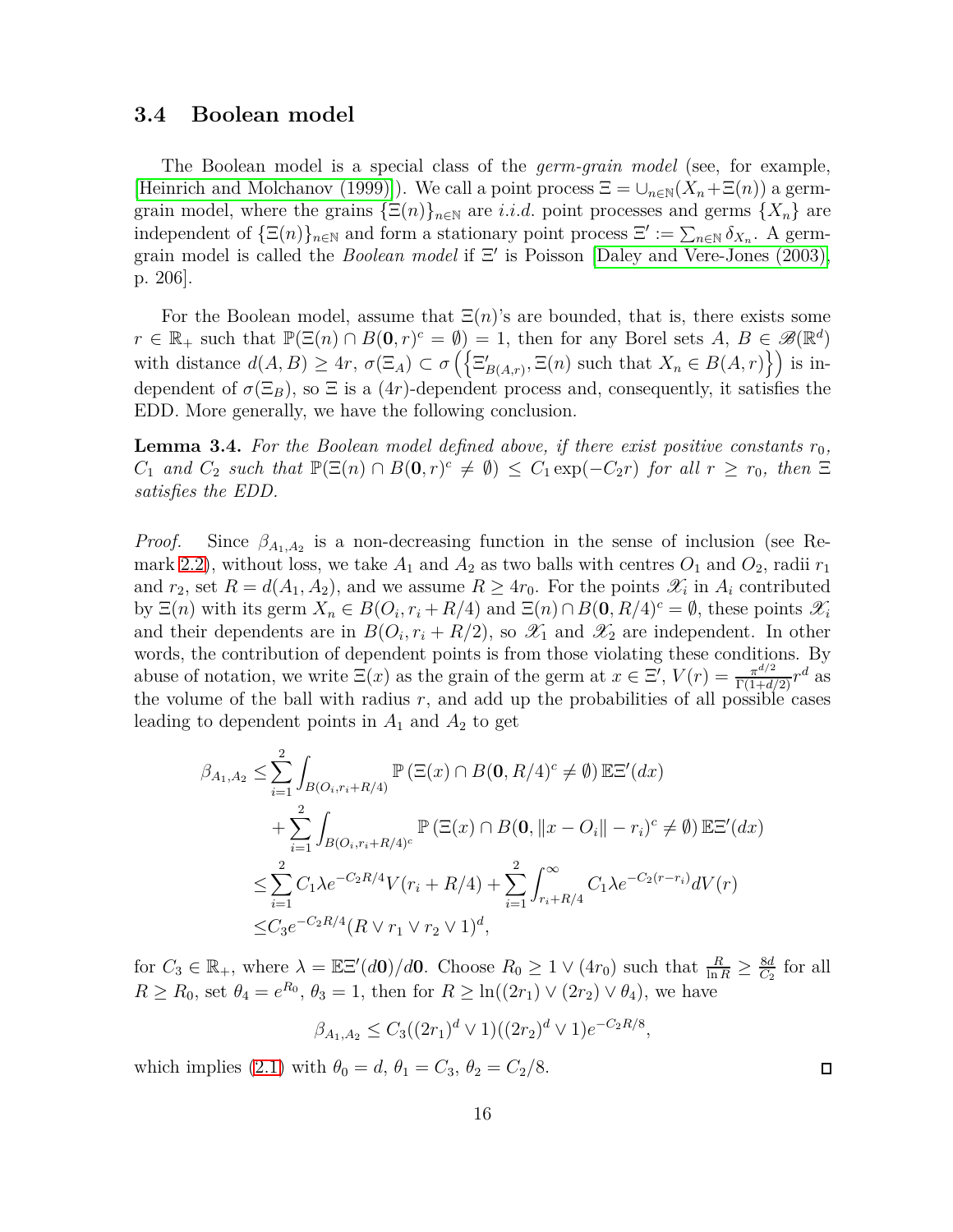## <span id="page-16-0"></span>**4 Applications**

The asymptotic behaviour of geometric functionals has been of considerable interest in the last three decades, and our main normal approximation results can be applied to a large class of geometric functionals, including *k*-nearest neighbour graph, Voronoi graph, sphere of influence graph, Delaunay triangulation, Gabriel graph and relative neighbourhood graph [\[Devroye \(1988\),](#page-39-11) [Toussaint \(1982\)\]](#page-41-11) with vertices driven by a point process satisfying the EDD.

The limit theory of geometric functionals with determinantal point process input or Gibbs point process input is investigated in [\[Błaszczyszyn, Yogeshwaran and Yukich \(2019\)\]](#page-38-0). Error bounds of a normal approximation in terms of the Kolmogorov distance for the geometric functions with Gibbsian input were derived in [\[Xia and Yukich \(2015\)\]](#page-41-6). To illustrate the use of the main results in Section [2,](#page-2-0) we bound the errors of a normal approximation to the total edge length in the *k*-nearest neighbour graph with vertices forming a rarified Gibbs point process or a determinantal point process with fast decay kernel. We also bound the error of a normal approximation to the total log volume in a given range of forest with trees following a marked Gibbs point process.

### **4.1 The total edge length of** *k***-nearest neighbour graphs**

The *k*-nearest neighbour graph  $NG(\mathscr{X})$  with respect to a configuration  $\mathscr{X} \in C_{\mathbb{R}^d}$  is a graph with vertices  $\mathscr X$  and edges  $\{x, y\}$  such that *y* is one of the *k* points nearest to *x* or *x* is one of the *k* points nearest to *y* in  $\mathscr X$ . A variant  $NG'(\mathscr X)$  of the  $NG(\mathscr X)$  can be constructed by inserting directed edges  $x \rightarrow y$  if *y* is one of the *k* nearest neighbours of *x* instead of the undirected edges in  $NG(\mathscr{X})$ . As in [\[Schreiber and Yukich \(2013\)\]](#page-41-5), we take the score function  $\eta(x, \mathscr{X}, \Gamma_\alpha)$  (resp.  $\eta'(x, \mathscr{X}, \Gamma_\alpha)$ ) as one half the sum of the edge lengths of edges in  $NG(\Gamma_\alpha \cap (\mathscr{X} \cup \{x\}))$  (resp.  $NG'(\Gamma_\alpha \cap (\mathscr{X} \cup \{x\}))$ ) which are incident to *x*, and set

<span id="page-16-1"></span>
$$
\bar{W}_{\alpha} = \sum_{x \in \Xi_{\Gamma_{\alpha}}} \eta(x, \Xi, \Gamma_{\alpha}) \text{ and } \bar{W}'_{\alpha} = \sum_{x \in \Xi_{\Gamma_{\alpha}}} \eta'(x, \Xi, \Gamma_{\alpha}). \tag{4.1}
$$

We now state the error bounds for a normal approximation of the total edge lengths  $\bar{W}_{\alpha}$ and  $\bar{W}'_{\alpha}$  of  $NG(\Xi_{\Gamma_{\alpha}})$  if  $\Xi$  follows  $\mathscr{P}^{\beta\Psi}$  or a determinantal point process with fast decay dependence.

**Theorem 4.1.** *(a) If* Ξ *is an infinite range Gibbs point process with nearly finite range potential, then*

$$
d_W\left(\frac{\bar{W}_{\alpha} - \mathbb{E}\bar{W}_{\alpha}}{\sqrt{\text{Var}(\bar{W}_{\alpha})}}, Z\right) \leq O\left(\alpha^{-\frac{1}{2}}\ln(\alpha)^{5d}\right).
$$

*The statement holds if*  $\bar{W}_{\alpha}$  *is replaced by*  $\bar{W}'_{\alpha}$  *in* [\(4.1\)](#page-16-1)*.*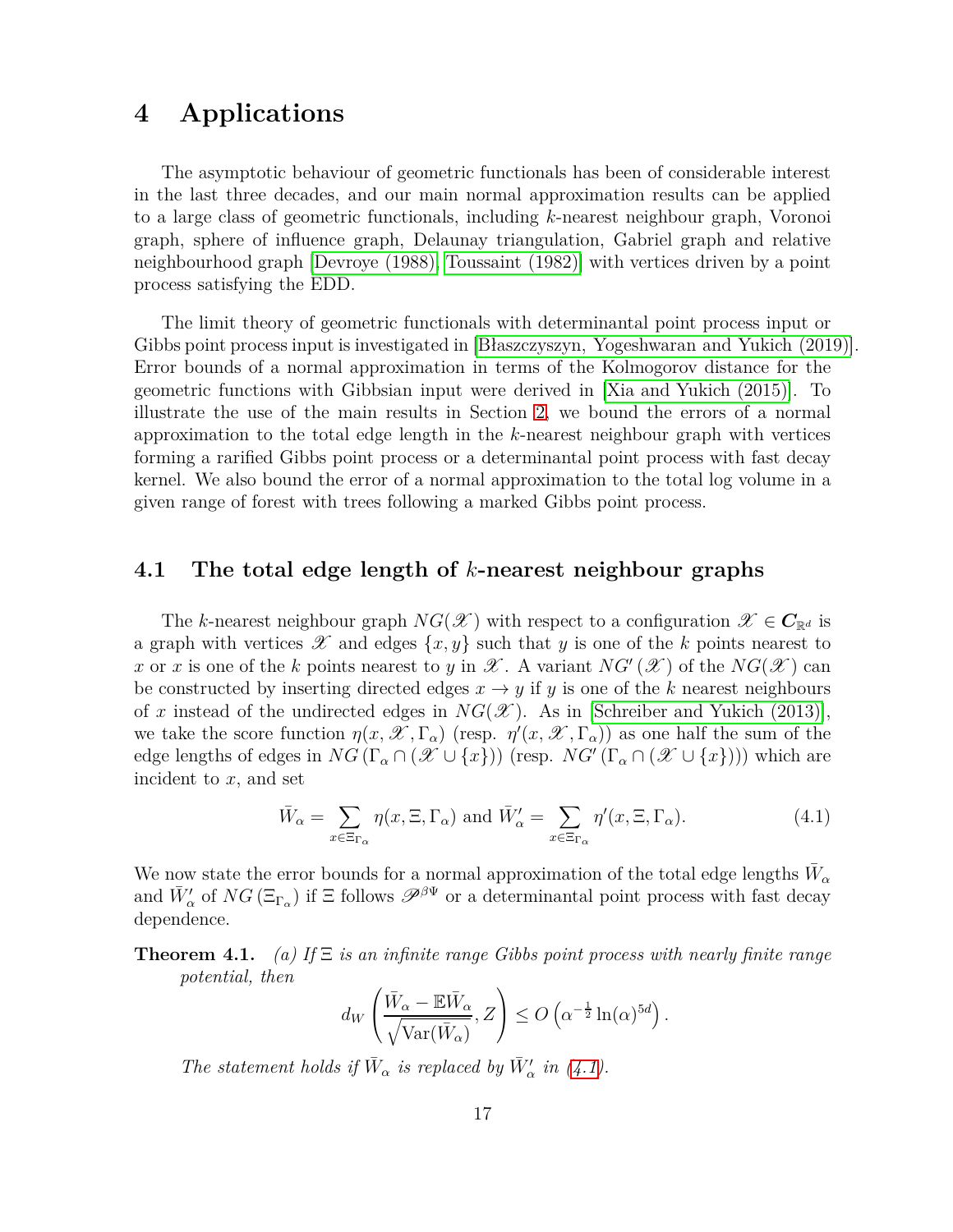(b) If  $\Xi$  *is a determinantal point process with continuous kernel K satisfying the con-ditions in Lemma [3.2,](#page-13-2) and the total edge length*  $\bar{W}_{\alpha}$  *satisfies*  $Var(\bar{W}_{\alpha}) = \Omega(\alpha^{\nu})$  for *some*  $\nu > \frac{2}{3}$ *, then* 

$$
d_W\left(\frac{\bar{W}_{\alpha} - \mathbb{E}\bar{W}_{\alpha}}{\sqrt{\text{Var}(\bar{W}_{\alpha})}}, Z\right) \leq O\left(\alpha^{-\frac{3}{2}\nu + 1}\ln(\alpha)^{5d}\right).
$$

*The statement holds true if*  $\bar{W}_{\alpha}$  *is replaced by*  $\bar{W}'_{\alpha}$  *in* [\(4.1\)](#page-16-1)*.* 

**Remark 4.2.** *[\[Xia and Yukich \(2015\)\]](#page-41-6) proved that a normal approximation error of*  $W_\alpha := \sum_{x \in \Xi_{\Gamma_\alpha}} \eta(x,\Xi,\Gamma_\infty)$  *in terms of the Kolmogorov distance can be bounded above by*  $O\left(\alpha^{-\frac{1}{2}}\ln(\alpha)^{2d}\right)$ , which is slightly better than the error bound for  $\bar{W}_{\alpha}$  in terms of the *Wasserstein distance in Theorem 4.1 (a).*

*Proof of Theorem 4.1.* We only show the claims for the undirected case, and the directed case can be handled using the same idea. In this case, the total edge length  $\bar{W}_{\alpha}$  can be represented as

$$
\eta(x, \mathscr{X}, \Gamma_{\alpha}) := \frac{1}{2} \sum_{y \in \mathscr{X}_{\Gamma_{\alpha}}} \|y - x\| \mathbf{1}_{\{(x, y) \in NG(\mathscr{X}_{\Gamma_{\alpha}})\}}.
$$

The score function *η* is translation invariant according to the construction and the EDD is ensured by Lemma [3.1](#page-11-0) for (a) and Lemma [3.2](#page-13-2) for (b). To apply Theorem [2.9,](#page-9-0) we need to check the stabilising condition as in Definition [2.4,](#page-5-1) the moment conditions [\(2.4\)](#page-6-2), [\(2.6\)](#page-7-0) and the order of  $\text{Var}(\bar{W}_\alpha)$ .

(a) According to Lemma 3*.*3 in [\[Schreiber and Yukich \(2013\)\]](#page-41-5), the Gibbs point process Ξ is *Poisson-like*, which means that Ξ is stochastically dominated by a Poisson point process on  $\mathbb{R}^d$  with intensity  $\lambda' > 0$ , and there exist strictly positive constants  $C := C(\lambda')$ and  $r_1$  such that for all  $r \geq r_1$ ,  $x \in \mathbb{R}^d$  and  $\mathscr{X} \in \mathbb{C}_{\mathbb{R}^d \setminus B(x,r)}$ , the conditional probability that  $B(x, r)$  is not hitted by  $\Xi$  given  $\Xi_{B(x,r)^c} = \mathscr{X}$  satisfies that

<span id="page-17-0"></span>
$$
\mathbb{P}\left[\Xi_{B(x,r)}=\emptyset \middle| \Xi_{B(x,r)^c}=\mathcal{X}\right] \leq e^{-Cr^d}.\tag{4.2}
$$

Consequently, the fifth moment condition  $(2.4)$  of  $\Xi$  is ensured by the Poisson-like property and the moment property of the Poisson point process.

To examine the remaining conditions, for simplicity, we take *d* = 2 and follow the proof of Theorem 3.1 in [\[Cong and Xia \(2020\)\]](#page-39-4) using the idea initiated in [\[Penrose and Yukich \(2001\)\]](#page-40-2) to achieve the purpose. For completeness, we recap the main steps in [\[Cong and Xia \(2020\)\]](#page-39-4). For  $x \in \Gamma_\alpha$  and  $t > 0$ , we carve the disk with centre x and radius t into six disjoint circular sectors  $T_j(t)$ ,  $1 \leq j \leq 6$ , of the same size with *x* as the centre and  $\frac{\pi}{3}$  as their central angle. The sectors are rotated around *x* such that all straight edges of the sectors have at least the minimal angle  $\pi/12$  with respect to the edges of  $\Gamma_\alpha$ . Let  $T_i(\infty) = \bigcup_{t>0} T_i(t)$ for  $1 \leq j \leq 6$  and define

$$
t_{x,\alpha}(\Xi_x) = \inf\{t : \ \operatorname{card}(T_j(t) \cap \Gamma_\alpha \cap \Xi_x) \ge k+1 \text{ or } T_j(t) \cap \Gamma_\alpha = T_j(\infty) \cap \Gamma_\alpha, \ 1 \le j \le 6\}
$$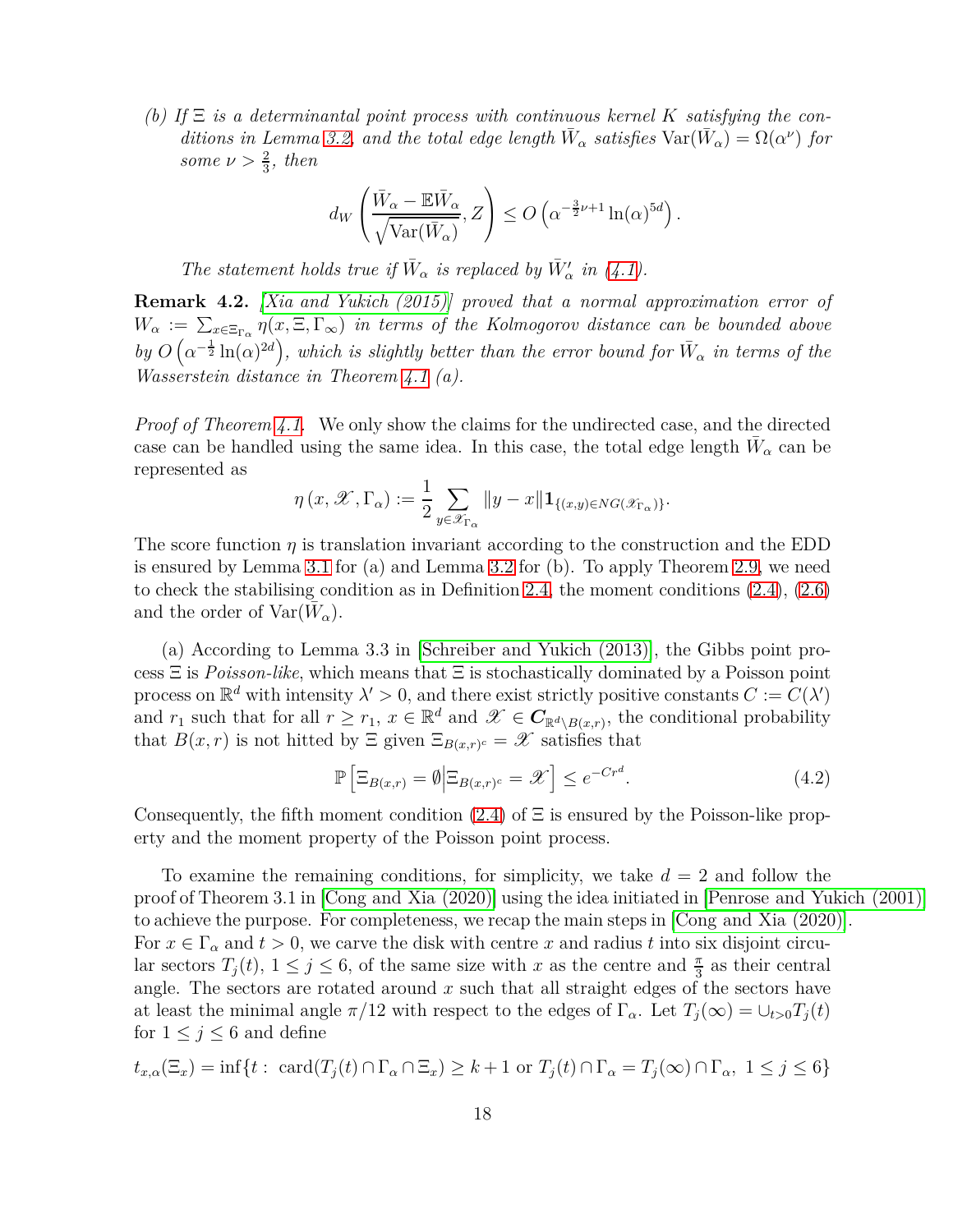and  $\bar{R}(x, \alpha) = 3t_{x,\alpha}(\Xi_x + \delta_x)$ . It was demonstrated in [\[Cong and Xia \(2020\)\]](#page-39-4) that  $\bar{R}$  is a radius of stabilisation. For the tail distribution of  $R$ , let  $A_t$  be an obtuse triangle with the longest side length *t* and two angles  $\pi/12$  and  $\pi/3$ , define  $\tau := \inf\{t : \text{ card}(\Xi_x \cap A_t) \ge$ *k* + 1, then [\[Cong and Xia \(2020\)\]](#page-39-4) established that  $\mathbb{P}(\bar{R}(x, \alpha) > t) \le 6\mathbb{P}(\tau > t/3)$ . We can find a constant  $C_1 \in \mathbb{R}_+$  such that there are  $k + 1$  disjoint disks  $\{B_1, \ldots, B_{k+1}\}\$  of radius  $C_1 t$  such that  $\bigcup_{i=1}^{k+1} B_i \subset A_{t/3}$ . Using Poisson-like property [\(4.2\)](#page-17-0), we obtain

$$
\mathbb{P}\left(\bar{R}\left(x,\alpha\right)>t\right)\leq 6\mathbb{P}\left(\tau>t/3\right)
$$
\n
$$
\leq 6\mathbb{P}\left(\text{card}(\Xi_x\cap A_{t/3})\leq k\right)\leq 6\mathbb{P}\left(\cup_{i=1}^{k+1}\{\Xi_x\cap B_i=\emptyset\}\right)
$$
\n
$$
\leq 6(k+1)e^{-C(C_1t)^2},\tag{4.3}
$$

which ensures the exponential stabilisation in Definition [2.4.](#page-5-1) For the moment condition [\(2.6\)](#page-7-0), we again make use of the proof of Theorem 3.1 in [\[Cong and Xia \(2020\)\]](#page-39-4) that

<span id="page-18-1"></span><span id="page-18-0"></span>
$$
\eta(x, (\Xi_x)_{\Gamma_\alpha} + \delta_x) \le 3.5kt_{x,\alpha}(\Xi_x + \delta_x). \tag{4.4}
$$

Since  $\bar{R}(x, \alpha) = 3t_{x,\alpha}(\Xi_x)$ , [\(4.3\)](#page-18-0) implies

$$
\sup_{\alpha \in \mathbb{R}_+} \sup_{x \in \Gamma_\alpha} \mathbb{P}\left(t_{x,\alpha}(\Xi_x + \delta_x) > t\right) \le 6(k+1)e^{-C(3C_1t)^2}
$$

for all  $t > 0$ . This ensures  $\sup_{\alpha \in \mathbb{R}_+} \sup_{x \in \Gamma_\alpha} \mathbb{E} (t_{x,\alpha}(\Xi_x + \delta_x))^6 < \infty$  and the moment condition  $(2.6)$  is an immediate consequence of  $(4.4)$ . Finally, we establish  $(2.8)$ . To this end, define

$$
\bar{\eta}(x,\mathscr{X}) := \frac{1}{2} \sum_{y \in \mathscr{X}} \|y - x\| \mathbf{1}_{\{(x,y) \in NG(\mathscr{X})\}},
$$

and  $\bar{W}_{\infty,\alpha} = \sum_{x \in \Xi_{\Gamma_{\alpha}}} \bar{\eta}(x,\Xi)$ , then we can apply [\[Xia and Yukich \(2015\),](#page-41-6) Theorem 1.1] to obtain [\(2.8\)](#page-7-3). The proof of (a) is completed by applying Corollary [2.10](#page-9-1) (ii).

(b) Since the kernel *K* is continuous and fast-decreasing, it follows from Section 2.2.2 and Section 2.1, Remark (i) of [\[Błaszczyszyn, Yogeshwaran and Yukich \(2019\)\]](#page-38-0) that  $\mathbb{E}(\Xi(B)^k)$  is finite for all bounded  $B \in \mathscr{B}(\mathbb{R}^d)$  and all  $k \in \mathbb{N}$ , which ensures the fifth moment condition  $(2.4)$  of  $\Xi$ .

To apply Theorem [2.9,](#page-9-0) as the order of  $\text{Var}(\bar{W}_{\alpha})$  is assumed, it remains to check the stabilising condition as in Definition [2.4](#page-5-1) and the moment condition [\(2.6\)](#page-7-0). For simplicity, we again take  $d = 2$ . Following the same argument as that for  $(4.3)$  and applying Lemma 5.6 of [\[Błaszczyszyn, Yogeshwaran and Yukich \(2019\),](#page-38-0) Supplement], we obtain

$$
\mathbb{P}\left(\bar{R}\left(x,\alpha\right)>t\right)\leq 6\mathbb{P}\left(\cup_{i=1}^{k+1}\left\{\Xi_x\cap B_i=\emptyset\right\}\right)\leq 6(k+1)e^{1/8-K(\mathbf{0},\mathbf{0})\pi\left(C_1t\right)^2/8},\tag{4.5}
$$

which implies the exponential stabilisation as in Definition [2.4.](#page-5-1) For the moment condition [\(2.6\)](#page-7-0), we again use the relationship  $R(x, \alpha) = 3t_{x,\alpha}(\Xi_x)$  and [\(4.5\)](#page-18-2) to get

<span id="page-18-2"></span>
$$
\sup_{\alpha \in \mathbb{R}_+} \sup_{x \in \Gamma_\alpha} \mathbb{P}\left(t_{x,\alpha}(\Xi_x + \delta_x) > t\right) \le 6(k+1)e^{1/8 - K(0,0)\pi (3C_1t)^2/8}
$$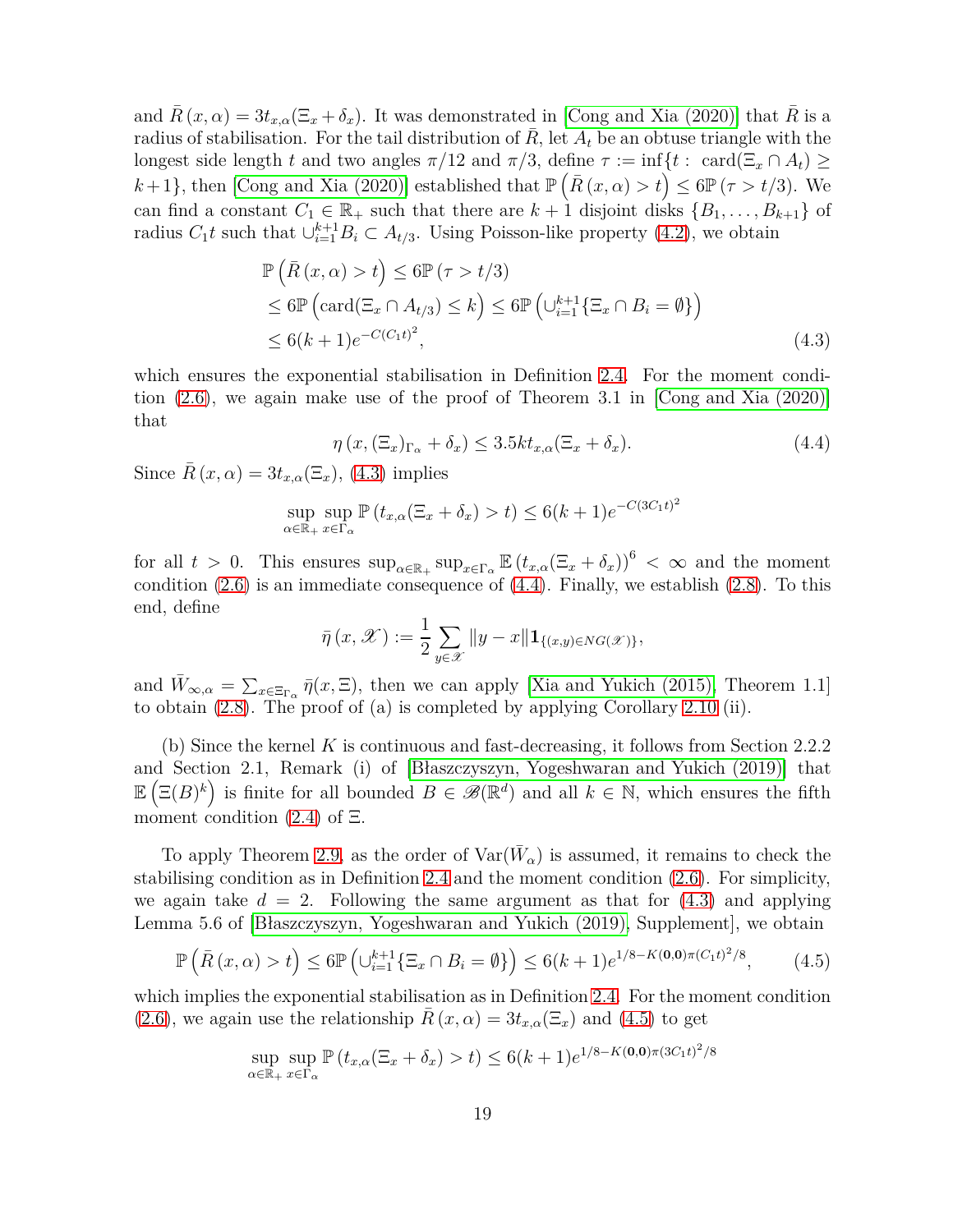for all  $t > 0$ . The tail behaviour of  $t_{x,\alpha}(\Xi_x + \delta_x)$  and [\(4.4\)](#page-18-1) ensure that

$$
\sup_{\alpha \in \mathbb{R}_+} \sup_{x \in \Gamma_\alpha} \mathbb{E}\left(\eta\left(x, (\Xi_x)_{\Gamma_\alpha} + \delta_x\right)^6\right) \le (3.5k)^6 \sup_{\alpha \in \mathbb{R}_+} \sup_{x \in \Gamma_\alpha} \mathbb{E}\left(t_{x,\alpha}(\Xi_x + \delta_x)^6\right) < \infty.
$$

The proof of (b) is completed by applying Theorem [2.9](#page-9-0) (ii).

## **4.2 The log volume of a forest with Gibbs point process tree locations**

Marks play an important role when it is necessary to classify the points. For example, in insurance, marks may be introduced to represent the types of claims [\[Zeller and Scherer \(2021\)\]](#page-41-12); in thinning [\[Daley and Vere-Jones \(2003\),](#page-39-5) p. 32], marks may be used to stand for the points retained and discarded. In this subsection, we consider the total log volume in a random forest [\[Cong and Xia \(2020\),](#page-39-4) Section 3*.*3], where marks are used to label the species of the trees. The estimation of the total log volume in a given range is of great interest in forest science and forest management [\[Cai \(1980\),](#page-39-12) [Li et al. \(2015\)\]](#page-40-12). When modelling the natural forest, it is reasonable to assume the locations of trees form a Gibbs point process  $\overline{\Xi}$ , such as a Poisson point process or a hard-core process. As the contribution of the log volume from different species of trees varies, we use marks to classify the species. That is, for  $x \in \overline{\Xi}$ , let  $M_x \in T := \{1, \ldots, n\}$  to be the species of the tree at position *x*. We can assume that the marks are independent of other marks and the locations Ξ. Then  $\Xi := \sum_{x \in \overline{\Xi}} \delta_{(x,M_x)}$  forms a marked Gibbs point process recording the locations and species of trees in a forest. We can model the timber volume of the tree at location *x* by a function of the location, the species of the tree and the configuration of trees in a finite range around x, adjusted by a quantity  $\epsilon_x$  due to other unspecified factors. Formally speaking, the timber volume of a tree at location *x* can be denoted by  $(\eta((x,m), \Xi_{\Gamma_\alpha}, \Gamma_\alpha) + \epsilon_x) \vee 0$ , where  $\eta$  is a non-negative bounded score function such that

$$
\eta((x,m), \Xi_{\Gamma_{\alpha}}, \Gamma_{\alpha}) = \eta((x,m), \Xi_{\Gamma_{\alpha} \cap B(x,r)}, \Gamma_{\alpha})
$$

for some positive constant *r* and

$$
\eta((x,m), \Xi_{B(x,r)}, \Gamma_{\alpha_1}) = \eta((x,m), \Xi_{B(x,r)}, \Gamma_{\alpha_2})
$$

for all  $\alpha_1$  and  $\alpha_2$  with  $B(x, r) \subset \Gamma_{\alpha_1 \wedge \alpha_2}$ . Then we have the following result analogous to [\[Cong and Xia \(2020\),](#page-39-4) Theorem 3*.*3].

**Theorem 4.3.** *If* Ξ *is an infinite range Gibbs point process with nearly finite range potential, ǫx's are i.i.d. random variables with finite sixth moment and the positive part*  $\epsilon_x^+ := \epsilon_x \vee 0$  *is non-degenerate* (*i.e.*,  $\text{Var}(\epsilon_x^+) > 0$ ), and  $\epsilon_x$ 's are independent of  $\Xi$ , then *the log volume in the range*  $\Gamma_{\alpha}$  *is* 

$$
\bar{W}_{\alpha} := \sum_{x \in \overline{\Xi}_{\Gamma_{\alpha}}} \left( \eta((x, m), \Xi_{\Gamma_{\alpha}}, \Gamma_{\alpha}) + \epsilon_x \right) \vee 0
$$

 $\Box$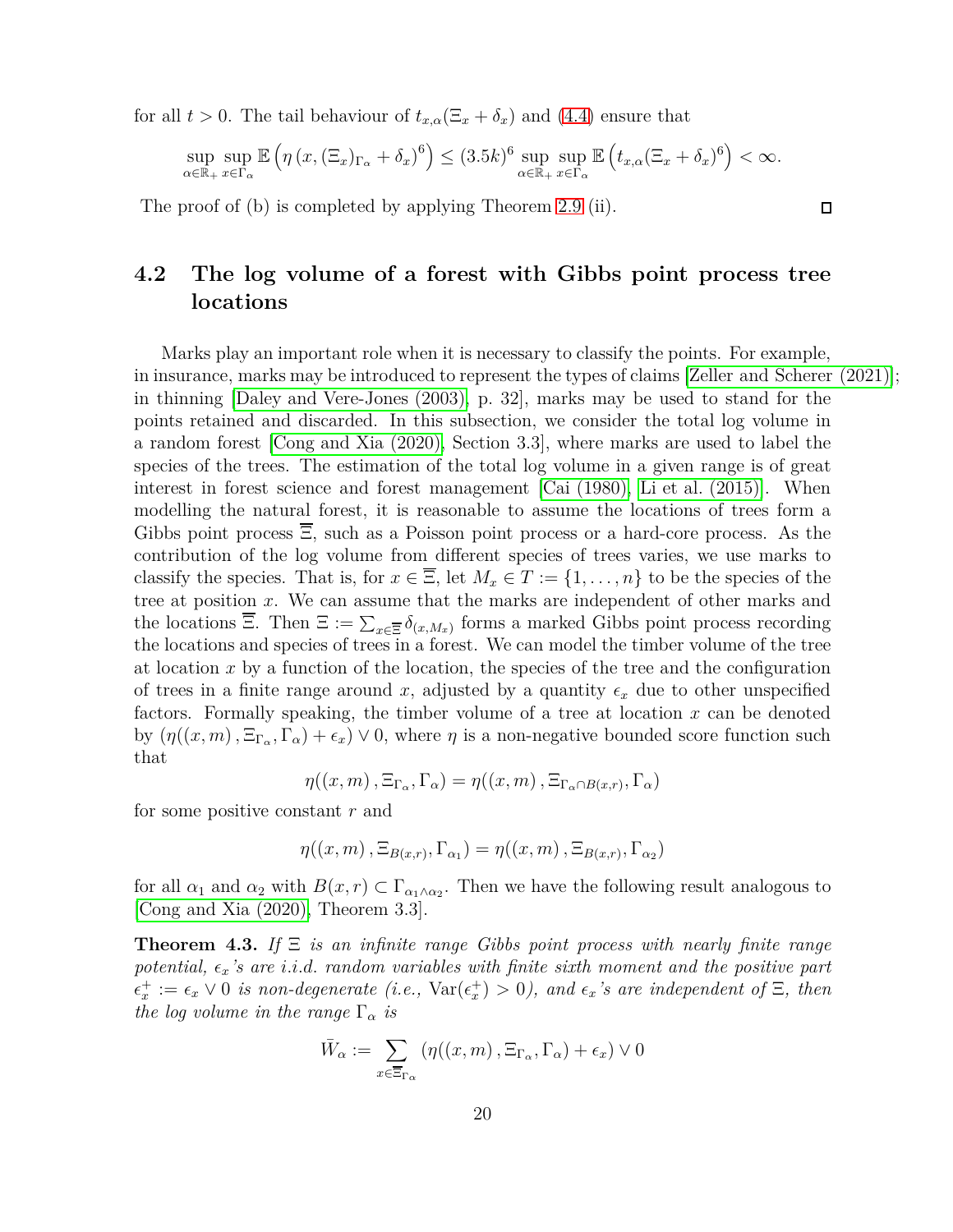*and it satisfies*

$$
d_W\left(\frac{\bar{W}_{\alpha} - \mathbb{E}\bar{W}_{\alpha}}{\sqrt{\text{Var}(\bar{W}_{\alpha})}}, Z\right) \leq O\left(\alpha^{-\frac{1}{2}}\right).
$$

*Proof.* The proof is adapted from [\[Cong and Xia \(2020\),](#page-39-4) Theorem 3*.*3]. We can construct a new marked Gibbs point process  $\Xi' := \sum_{x \in \overline{\Xi}} \delta_{(x,(M_x,\epsilon_x))}$  by replacing the marks  ${M_x}_{x \in \bar{z}}$  of  $\Xi$  by *i.i.d.* marks  ${(M_x, \epsilon_x)}_{x \in \bar{z}}$  on the space  $(T \times \mathbb{R}, \mathcal{T} \times \mathcal{B}(\mathbb{R}))$  independent of the ground process  $\overline{\Xi}' = \overline{\Xi}$ . The fifth moment condition [\(2.4\)](#page-6-2) of  $\Xi'$  follows from the Poisson-like property, as shown in the proof of Theorem 4.1 (a), and the EDD is ensured by Lemma [3.1.](#page-11-0) As  $\bar{W}_{\alpha}$  can be represented as the sum of score function

$$
\eta'((x,(m,\epsilon_x)),\Xi',\Gamma_\alpha):=\eta'((x,(m,\epsilon_x)),\Xi'_{\Gamma_\alpha},\Gamma_\alpha)
$$
  
:=
$$
[(\eta((x,m),\Xi_{\Gamma_\alpha},\Gamma_\alpha)+\epsilon_x)\vee 0] \mathbf{1}_{(x,(m,\epsilon_x))\in\Xi'_{\Gamma_\alpha}},
$$

the translation invariant property and the range-bound property are direct results of the construction, the sixth moment condition  $(2.6)$  is guaranteed by the boundedness of  $\eta$ , the moment condition of  $\epsilon_x$ 's and the Minkowski inequality. Now, we can apply [\[Xia and Yukich \(2015\),](#page-41-6) Theorem 1.1] again to get  $Var(\bar{W}_{\alpha}) = \Omega(\alpha)$  and the proof is then completed by applying Theorem [2.9](#page-9-0) (i).  $\Box$ 

**Remark 4.4.** As discussed in [\[Cong and Xia \(2020\),](#page-39-4) Remark 3*.*2], if the timber volume is determined by its *k*-nearest neighbouring trees, we can adjust the above proof to show the distribution of the log volume  $\bar{W}_{\alpha}$  satisfies  $d_W\left(\frac{\bar{W}_{\alpha} - \mathbb{E}\bar{W}_{\alpha}}{\sqrt{\text{Var}(\bar{W}_{\alpha})}}, Z\right) \leq O\left(\alpha^{-\frac{1}{2}}\ln(\alpha)^{5d}\right)$ .

### <span id="page-20-0"></span>**5 The proofs of the auxiliary and main results**

Recalling the shift operator defined in Section [2,](#page-2-0) we can write  $g(\mathscr{X}^x) := \eta((\mathbf{0}, m), \mathscr{X}^x)$  $= \eta((x, m), \mathscr{X})$  (resp.  $g_{\alpha}(x, \mathscr{X}) := \eta((x, m), \mathscr{X}, \Gamma_{\alpha})$ ) for all configurations  $\mathscr{X}$  with  $(x, m) \in \mathcal{X}$  and  $\alpha > 0$  so that notations can be simplified, e.g.,

$$
W_{\alpha} = \sum_{(x,m)\in \Xi_{\Gamma_{\alpha}}} \eta((x,m), \Xi) = \int_{\Gamma_{\alpha}} g(\Xi^x) \overline{\Xi}(dx) = \sum_{x \in \overline{\Xi}_{\Gamma_{\alpha}}} g(\Xi^x),
$$
  

$$
\bar{W}_{\alpha} = \sum_{(x,m)\in \Xi_{\Gamma_{\alpha}}} \eta((x,m), \Xi, \Gamma_{\alpha}) = \int_{\Gamma_{\alpha}} g_{\alpha}(x, \Xi) \overline{\Xi}(dx) = \sum_{x \in \overline{\Xi}_{\Gamma_{\alpha}}} g_{\alpha}(x, \Xi),
$$

where  $\overline{\Xi}$  is the projection of  $\Xi$  on  $\mathbb{R}^d$ .

We now proceed to establish a few lemmas needed in the proofs. The following lemma bounds the difference between a normal distribution and the standard normal distribution under the Wasserstein distance, and it can be verified directly (see also [\[Chafaï and Malrieu \(2010\),](#page-39-13) Lemma 2.4]).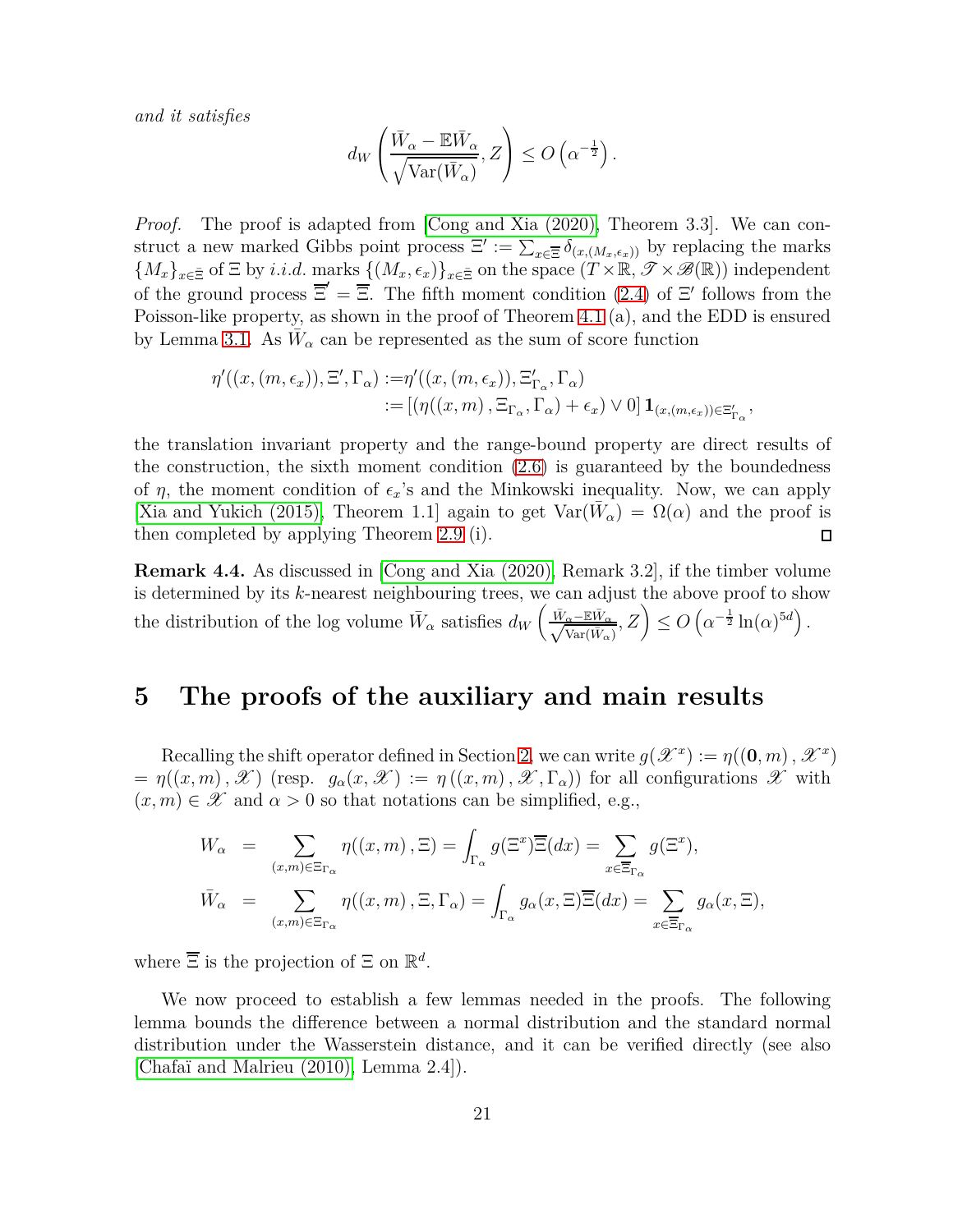<span id="page-21-1"></span>**Lemma 5.1.** *Let*  $F_{\mu,\sigma}$  *be the distribution of*  $N(\mu,\sigma^2)$ *, the normal distribution with mean*  $\mu$  *and variance*  $\sigma^2$ *, and*  $\Phi = F_{0,1}$ *, then* 

$$
d_W(F_{\mu,\sigma}, \Phi) \le |\mu| + \frac{2}{\sqrt{2\pi}} |\sigma - 1|.
$$

The following lemma says that the cost of throwing away the terms with large radii of stabilisation is negligible under stabilising conditions. For convenience, we define  $W_{\alpha,r}$  :=  $\sum_{(x,m)\in\Xi_{\Gamma_{\alpha}}} \eta((x,m),\Xi) \mathbf{1}_{R(x)\leq r},\overline{W}_{\alpha,r} := \sum_{(x,m)\in\Xi_{\Gamma_{\alpha}}} \eta((x,m),\Xi,\Gamma_{\alpha}) \mathbf{1}_{\overline{R}(x,\alpha)\leq r}$ , which means that we through away the terms with stabilisation radii greater than *r* from  $W_{\alpha}$  and  $\bar{W}_{\alpha}$ .

**Lemma 5.2.** *(a) (unrestricted case) If the score function is exponentially stabilising in Definition [2.3,](#page-5-0) then we have*

$$
d_{TV}(W_{\alpha}, W_{\alpha,r}) \le C_1 \alpha e^{-C_2 r}
$$

*for some positive constants*  $C_1$ ,  $C_2$ .

*(b) (restricted case) If the score function is exponentially stabilising in Definition [2.4,](#page-5-1) then we have*

<span id="page-21-0"></span>
$$
d_{TV}(\bar{W}_{\alpha}, \bar{W}_{\alpha,r}) \le C_1 \alpha e^{-C_2 r}
$$

*for some positive constants*  $C_1$ ,  $C_2$ .

*Proof.* We first prove (b). Recall that  $M_x \sim \mathscr{L}_T$  is the mark of the point  $x \in \overline{\Xi}$ , and it is independent of  $\Xi_x$ . From the construction of  $\bar{W}_\alpha$  and  $\bar{W}_{\alpha,r}$ , we can see that the event  ${\overline{W}}_{\alpha} \neq {\overline{W}}_{\alpha,r}$  ⊂ {at least one  $x \in \overline{\Xi} \cap \Gamma_{\alpha}$  with  $\overline{R}(x,\alpha) > r$ }, so from [\(2.3\)](#page-4-1), we have

$$
d_{TV}(\bar{W}_{\alpha}, \bar{W}_{\alpha,r}) \leq \mathbb{P}\left(\{\bar{W}_{\alpha} \neq \bar{W}_{\alpha,r}\}\right)
$$
  
\n
$$
\leq \mathbb{P}\left(\{\text{at least one } x \in \overline{\Xi} \cap \Gamma_{\alpha} \text{ such that } \bar{R}(x,\alpha) > r\}\right)
$$
  
\n
$$
\leq \mathbb{E}\int_{\Gamma_{\alpha}} \mathbf{1}_{\bar{R}(x,\alpha)>r} \overline{\Xi}(dx)
$$
  
\n
$$
= \int_{\Gamma_{\alpha}} \mathbb{P}\left(\bar{R}((x,M_x), \alpha, \Xi_x + \delta_{(x,M_x)}) > r\right) \lambda dx
$$
  
\n
$$
\leq \alpha \lambda \bar{\tau}(r).
$$
 (5.1)

This, together with the stabilisation condition in Definition [2.4,](#page-5-1) gives the claim in (b).

The claim (a) can be proved by replacing corresponding counterparts  $\bar{W}_{\alpha}$  by  $W_{\alpha}$ ;  $\bar{W}_{\alpha,r}$  by  $W_{\alpha,r}$ ;  $\bar{R}(x,\alpha)$  by  $R(x)$ ;  $\bar{R}((x,M_x),\alpha,\Xi_x+\delta_{(x,M_x)})$  by  $R((x,M_x),\Xi_x+\delta_{(x,M_x)})$ and  $\bar{\tau}$  by  $\tau$ .  $\Box$ 

The moments of  $W_{\alpha,r}$  and  $W_{\alpha}$  (resp.  $\bar{W}_{\alpha,r}$  and  $\bar{W}_{\alpha}$ ) can be established using the moment conditions required. To begin with, we first show a statement about the moments of  $\overline{\Xi}(\Gamma_\alpha)$ . Let  $||X||_p := \mathbb{E}(|X|^p)^{\frac{1}{p}}$  be the  $L_p$  norm of X provided it is finite.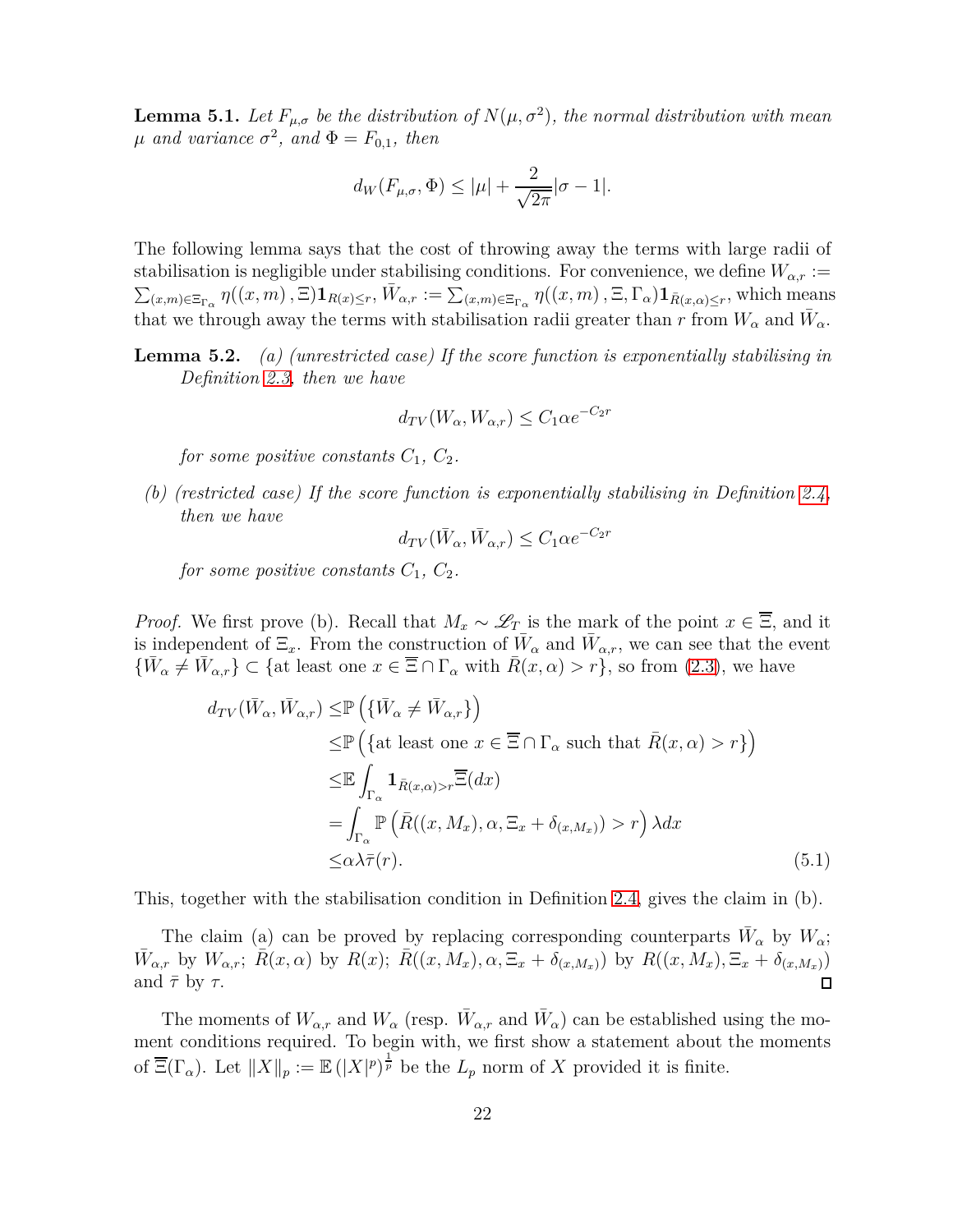<span id="page-22-0"></span>**Lemma 5.3.** *For*  $k \in \mathbb{N}$ , *if the marked point process*  $\Xi \sim \mathscr{P}$  *satisfies the kth moment condition* [\(2.4\)](#page-6-2), then  $\mathbb{E}\left(\overline{\Xi}(\Gamma_\alpha)^k\right) \leq O(\alpha^k)$  for  $\alpha > 0$ .

*Proof.* Since  $\overline{\Xi}(B)$  is non-decreasing in *B* in the sense of inclusion and it is also stationary, the condition [\(2.4\)](#page-6-2) is equivalent to that there exists an  $\alpha_0 > 0$  such that  $\mathbb{E}(\overline{\Xi}(\Gamma_{\alpha_0})^k) =$  $\mathbb{E}\left(\overline{\Xi}(\Gamma_{\alpha_0}+x)^k\right) =: C < \infty$  for all  $x \in \mathbb{R}^d$ .

We can find a cover of  $\Gamma_{\alpha}$  of the form  $\{\Gamma_{\alpha_0} + x_i\}_{i \leq n_{\alpha}}$  with  $n_{\alpha} = \left[\frac{\alpha}{\alpha_0}\right]$ *α*<sup>0</sup>  $\left[\frac{1}{d}\right]^d$  $= O(\alpha)$ , it follows from Minkowski's inequality that

$$
\mathbb{E}\left(\overline{\Xi}(\Gamma_{\alpha})^k\right) = \|\overline{\Xi}(\Gamma_{\alpha})\|_{k}^k \le \left(\sum_{i=1}^{n_{\alpha}} \|\overline{\Xi}(\Gamma_{\alpha_0} + x_i)\|_{k}\right)^k = n_{\alpha}^k C^k = O(\alpha^k),
$$

as claimed.

<span id="page-22-1"></span>**Remark 5.4.** *From the proof above, we can see that for arbitrary*  $A \in \mathscr{B}(\mathbb{R}^d)$ *, if A can be covered by*  ${\{\Gamma_{\alpha_0} + x_i\}}_{i \leq n_A}$ , then  $\mathbb{E}(\overline{\Xi}(A)^k) \leq n_A^k C$  for some constant C.

 $\Box$ 

**Lemma 5.5.** *(a) (unrestricted case)* If  $\Xi$  *satisfies the*  $(2n-1)$ *th moment condition*  $(2.4)$ *and the score function η satisfies the* (2*n*)*th moment condition [\(2.5\)](#page-7-1), then*

$$
\mathbb{E}\left(\left|W_{\alpha}\right|^{k}\right) \vee \mathbb{E}\left(\left|W_{\alpha,r}\right|^{k}\right) \leq C\alpha^{2k-1}
$$

*for some positive constant C for all integers*  $1 \leq k \leq n$ *.* 

*(b) (restricted case) If* Ξ *satisfies the* (2*n* − 1)*th moment condition [\(2.4\)](#page-6-2) and the score function η satisfies the* (2*n*)*th moment condition [\(2.6\)](#page-7-0), then*

$$
\mathbb{E}\left(|\bar{W}_{\alpha}|^{k}\right) \vee \mathbb{E}\left(|\bar{W}_{\alpha,r}|^{k}\right) \leq C\alpha^{2k-1}
$$

*for some positive constant C for all integers*  $1 \leq k \leq n$ *.* 

*Proof.* We start with the restricted case, and the unrestricted case follows in the same way. For  $k \in \mathbb{N}$ ,

$$
\mathbb{E}\left(|\bar{W}_{\alpha}|^{k}\right) = \mathbb{E}\left(\left|\int_{\Gamma_{\alpha}} g_{\alpha}(x,\Xi)\overline{\Xi}(dx)\right|^{k}\right)
$$
  
\n
$$
\leq \mathbb{E}\left(\left(\int_{\Gamma_{\alpha}} |g_{\alpha}(x,\Xi)|\overline{\Xi}(dx)\right)^{k}\right)
$$
  
\n
$$
= \mathbb{E}\underbrace{\int_{\Gamma_{\alpha}}\cdots\int_{\Gamma_{\alpha}}|g_{\alpha}(x_{1},\Xi)\cdots g_{\alpha}(x_{k},\Xi)|\overline{\Xi}(dx_{1})\cdots\overline{\Xi}(dx_{k})}_{k \text{ of them}}
$$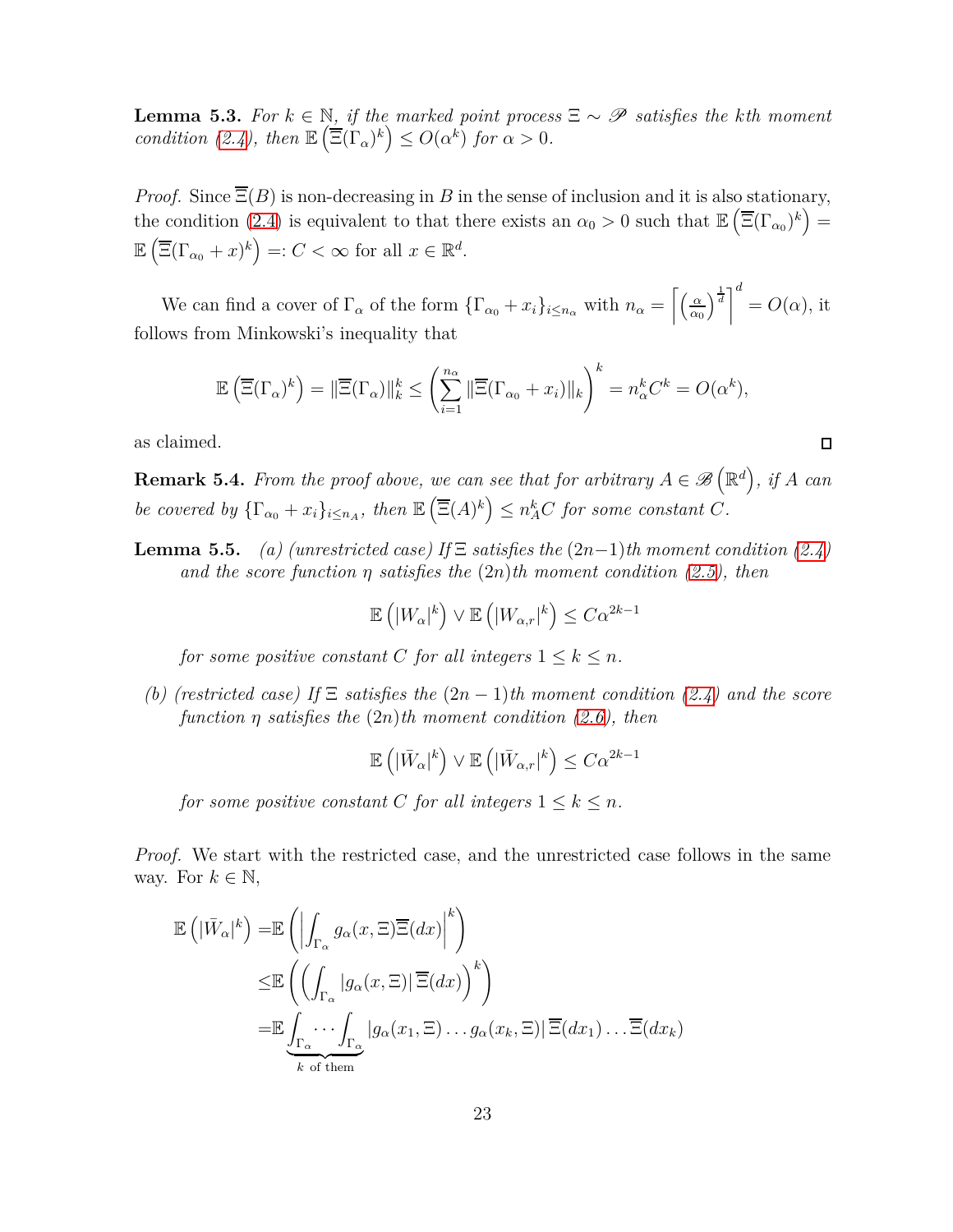<span id="page-23-0"></span>
$$
\leq \frac{1}{k} \mathbb{E} \underbrace{\int_{\Gamma_{\alpha}} \cdots \int_{\Gamma_{\alpha}} \left( |g_{\alpha}(x_1, \Xi)|^{k} + \cdots + |g_{\alpha}(x_k, \Xi)|^{k} \right) d\overline{\Xi}(dx_1) \cdots \overline{\Xi}(dx_k)}_{k \text{ of them}}
$$
\n
$$
= \mathbb{E} \int_{\Gamma_{\alpha}} \overline{\Xi}(\Gamma_{\alpha})^{k-1} |g_{\alpha}(x, \Xi)|^{k} \overline{\Xi}(dx)
$$
\n
$$
\leq \frac{1}{2} \mathbb{E} \int_{\Gamma_{\alpha}} \left( \overline{\Xi}(\Gamma_{\alpha})^{2k-2} + |g_{\alpha}(x, \Xi)|^{2k} \right) \overline{\Xi}(dx)
$$
\n
$$
= \frac{1}{2} \left[ \mathbb{E} \left( \overline{\Xi}(\Gamma_{\alpha})^{2k-1} \right) + \mathbb{E} \left( \int_{\Gamma_{\alpha}} |g_{\alpha}(x, \Xi_x + \delta_{(x, M_x)})|^{2k} \lambda dx \right) \right]
$$
\n
$$
\leq \frac{1}{2} C_1 \alpha^{2k-1} + \frac{1}{2} C_2 \alpha,
$$
\n(5.2)

for some positive constants  $C_1$  and  $C_2$ , the second and third inequalities follow from the fact that  $\prod_{i=1}^{j} y_i \leq \frac{1}{j}$  $\frac{1}{j} \sum_{i=1}^{j} y_i^j$  $y_i$ <sup>*i*</sup> for all  $y_i \geq 0$ ,  $1 \leq i \leq j$ , the last equality follows from [\(2.3\)](#page-4-1) and the last inequality follows from Lemma [5.3.](#page-22-0) Then we can find a common positive constant *C* such that  $\mathbb{E}(|\bar{W}_{\alpha}|^k) \leq C\alpha^{2k-1}$  for all integers  $k \leq n$ . The claim  $\mathbb{E}(|\bar{W}_{\alpha,r}|^k) \leq C\alpha^{2k-1}$  can be proved by following exactly the same steps but replacing  $g_{\alpha}(x,\Xi)$  with  $g_{\alpha}(x,\Xi) \mathbf{1}_{\bar{R}(x,\alpha)\leq r}$ .

The statement for the unrestricted case is also true, which can be proved by replacing the corresponding counterparts  $\bar{W}_{\alpha}$  by  $W_{\alpha}$ ,  $\bar{W}_{\alpha,r}$  by  $W_{\alpha,r}$ , and  $g_{\alpha}$  by  $g$ .  $\Box$ 

<span id="page-23-1"></span>**Remark 5.6.** The proof of Lemma 5.5 does not depend on the shape of  $\Gamma_{\alpha}$ , so the claims still hold if we replace  $\Gamma_{\alpha}$  with a set  $A \in \mathscr{B}(\mathbb{R})$  such that A satisfies the assumption in Remark [5.4](#page-22-1) with  $n_A \leq O(\text{Vol}(A)).$ 

<span id="page-23-3"></span>**Remark 5.7.** Using the same idea as in the proof of [\(5.2\)](#page-23-0), for each  $1 \leq i \leq k$ , by taking the range of  $x_i$  in  $A_i$  satisfying the condition in Remark [5.6](#page-23-1) instead of  $\Gamma_\alpha$ , we have, for all integers  $1 \leq k \leq n$ ,

$$
\mathbb{E}\int_{A_1}\cdots\int_{A_k}|g_{\alpha}(x_1,\Xi)\ldots g_{\alpha}(x_k,\Xi)|\overline{\Xi}(dx_1)\ldots\overline{\Xi}(dx_k)\leq C\max_{1\leq j\leq k}\mathrm{Vol}(A_j)^{2k-1}
$$

for some constant *C*.

With these preparations, we are ready to bound the differences  $|\text{Var}(W_{\alpha}) - \text{Var}(W_{\alpha,r})|$ and  $\left|\text{Var}\left(\bar{W}_{\alpha}\right) - \text{Var}\left(\bar{W}_{\alpha,r}\right)\right|$ .

**Lemma 5.8.** *(a) (unrestricted case) Assume that* Ξ *satisfies the fifth moment condition* [\(2.4\)](#page-6-2) and the score function  $\eta$  satisfies the sixth moment condition [\(2.5\)](#page-7-1). If  $\eta$ *is exponentially stabilising in Definition* [2.3,](#page-5-0) *then there exist positive constants*  $\alpha_0$ *and C such that*

<span id="page-23-2"></span>
$$
\left|\text{Var}\left(W_{\alpha}\right) - \text{Var}\left(W_{\alpha,r}\right)\right| \le \frac{1}{\alpha} \tag{5.3}
$$

*for all*  $\alpha \geq \alpha_0$  *and*  $r \geq C \ln(\alpha)$ *.*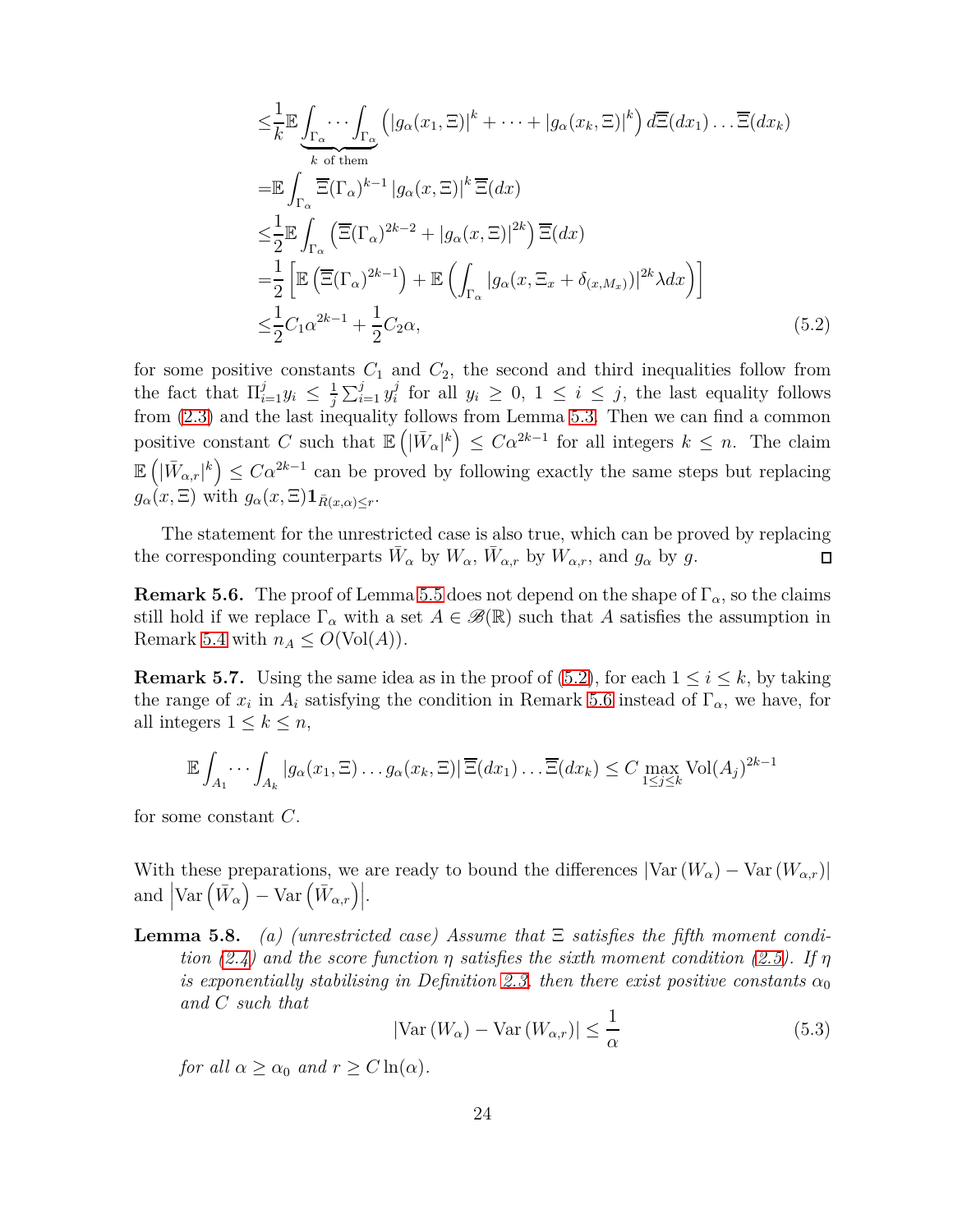*(b) (restricted case) Assume that* Ξ *satisfies the fifth moment condition [\(2.4\)](#page-6-2) and the score function η satisfies the sixth moment condition [\(2.6\)](#page-7-0). If η is exponentially stabilising in Definition [2.4,](#page-5-1)* then there exist positive constants  $\alpha_0$  and C such that

<span id="page-24-0"></span>
$$
\left| \text{Var}\left(\bar{W}_{\alpha}\right) - \text{Var}\left(\bar{W}_{\alpha,r}\right) \right| \leq \frac{1}{\alpha} \tag{5.4}
$$

*for all*  $\alpha \geq \alpha_0$  *and*  $r \geq C \ln(\alpha)$ *.* 

*Proof.* We start with [\(5.4\)](#page-24-0). From Lemma 5.5 (b), taking  $n = 3$  and  $k = 1$  or  $k = 3$ , we have

<span id="page-24-2"></span>
$$
\max\left\{\|\bar{W}_{\alpha}\|_{1}, \|\bar{W}_{\alpha,r}\|_{1}\right\} \leq C_{0}\alpha, \ \max\left\{\|\bar{W}_{\alpha}\|_{3}, \|\bar{W}_{\alpha,r}\|_{3}\right\} \leq C_{0}\alpha^{\frac{5}{3}}\tag{5.5}
$$

for some positive constant  $C_0 \geq 1$ . Without loss, we assume  $\alpha > 1$ . Since

<span id="page-24-1"></span>
$$
\left| \text{Var}\left(\bar{W}_{\alpha}\right) - \text{Var}\left(\bar{W}_{\alpha,r}\right) \right| \le \left| \mathbb{E}\left(\bar{W}_{\alpha}^2 - \bar{W}_{\alpha,r}^2\right) \right| + \left| \left(\mathbb{E}\bar{W}_{\alpha}\right)^2 - \left(\mathbb{E}\bar{W}_{\alpha,r}\right)^2 \right|, \tag{5.6}
$$

using the assumption of stabilisation, we show that each of the terms at the right hand side of [\(5.6\)](#page-24-1) is bounded by  $\frac{1}{2\alpha}$  for  $\alpha$  and  $r$  sufficiently large. Clearly, the definition of  $\bar{W}_{\alpha,r}$  implies that  $\bar{W}^2_{\alpha} - \bar{W}^2_{\alpha,r} = 0$  if  $\bar{R}(x,\alpha) \leq r$  for all  $x \in \overline{\Xi}_{\Gamma_{\alpha}},$  hence it remains to tackle  $E_{r,\alpha} := \{\overline{R}(x,\alpha) \leq r \text{ for all } x \in \overline{\Xi}_{\Gamma_{\alpha}}\}^c$ . As shown in the proof of [\(5.1\)](#page-21-0),  $\mathbb{P}(E_{r,\alpha}) \leq \alpha C_1 e^{-C_2 r}$ , which, together with [\(5.5\)](#page-24-2), Hölder's inequality and Minkowski's inequality, ensures

$$
\begin{split}\n\left| \mathbb{E} \left( \bar{W}_{\alpha}^{2} - \bar{W}_{\alpha,r}^{2} \right) \right| &= \left| \mathbb{E} \left[ \left( \bar{W}_{\alpha}^{2} - \bar{W}_{\alpha,r}^{2} \right) \mathbf{1}_{E_{r,\alpha}} \right] \right| \\
&\leq \|\bar{W}_{\alpha}^{2} - \bar{W}_{\alpha,r}^{2} \|_{\frac{3}{2}} \|\mathbf{1}_{E_{r,\alpha}}\|_{3} \\
&\leq \left( \|\bar{W}_{\alpha}^{2} \|_{\frac{3}{2}} + \|\bar{W}_{\alpha,r}^{2} \|_{\frac{3}{2}} \right) \mathbb{P}(E_{r,\alpha})^{\frac{1}{3}} \\
&= \left( \|\bar{W}_{\alpha} \|_{3}^{2} + \|\bar{W}_{\alpha,r} \|_{3}^{2} \right) \mathbb{P}(E_{r,\alpha})^{\frac{1}{3}} \leq 2C_{0}^{2} \alpha^{\frac{10}{3}} \left( \alpha C_{1} e^{-C_{2}r} \right)^{\frac{1}{3}}.\n\end{split} \tag{5.7}
$$

For the remaining term of [\(5.6\)](#page-24-1), we have

$$
\left| \left( \mathbb{E} \bar{W}_{\alpha} \right)^2 - \left( \mathbb{E} \bar{W}_{\alpha,r} \right)^2 \right| = \left| \mathbb{E} \bar{W}_{\alpha} - \mathbb{E} \bar{W}_{\alpha,r} \right| \left| \mathbb{E} \bar{W}_{\alpha} + \mathbb{E} \bar{W}_{\alpha,r} \right|.
$$

The bound [\(5.5\)](#page-24-2) implies  $|\mathbb{E}\bar{W}_{\alpha} + \mathbb{E}\bar{W}_{\alpha,r}| \leq 2C_0\alpha$ . However, using Hölder's inequality, Minkowski's inequality and [\(5.5\)](#page-24-2) again, we have

<span id="page-24-4"></span><span id="page-24-3"></span>
$$
\left| \mathbb{E} \bar{W}_{\alpha} - \mathbb{E} \bar{W}_{\alpha,r} \right| = \left| \mathbb{E} \left[ \left( \bar{W}_{\alpha} - \bar{W}_{\alpha,r} \right) \mathbf{1}_{E_{r,\alpha}} \right] \right|
$$
  
\n
$$
\leq \left| \left| \bar{W}_{\alpha} - \bar{W}_{\alpha,r} \right| \right| \mathbf{1}_{E_{r,\alpha}} \left| \frac{3}{2} \right|
$$
  
\n
$$
\leq \left( \left\| \bar{W}_{\alpha} \right\|_{3} + \left\| \bar{W}_{\alpha,r} \right\|_{3} \right) \mathbb{P} (E_{r,\alpha})^{\frac{2}{3}}
$$
  
\n
$$
\leq 2C_0 \alpha^{\frac{5}{3}} \left( \alpha C_1 e^{-C_2 r} \right)^{\frac{2}{3}}, \tag{5.8}
$$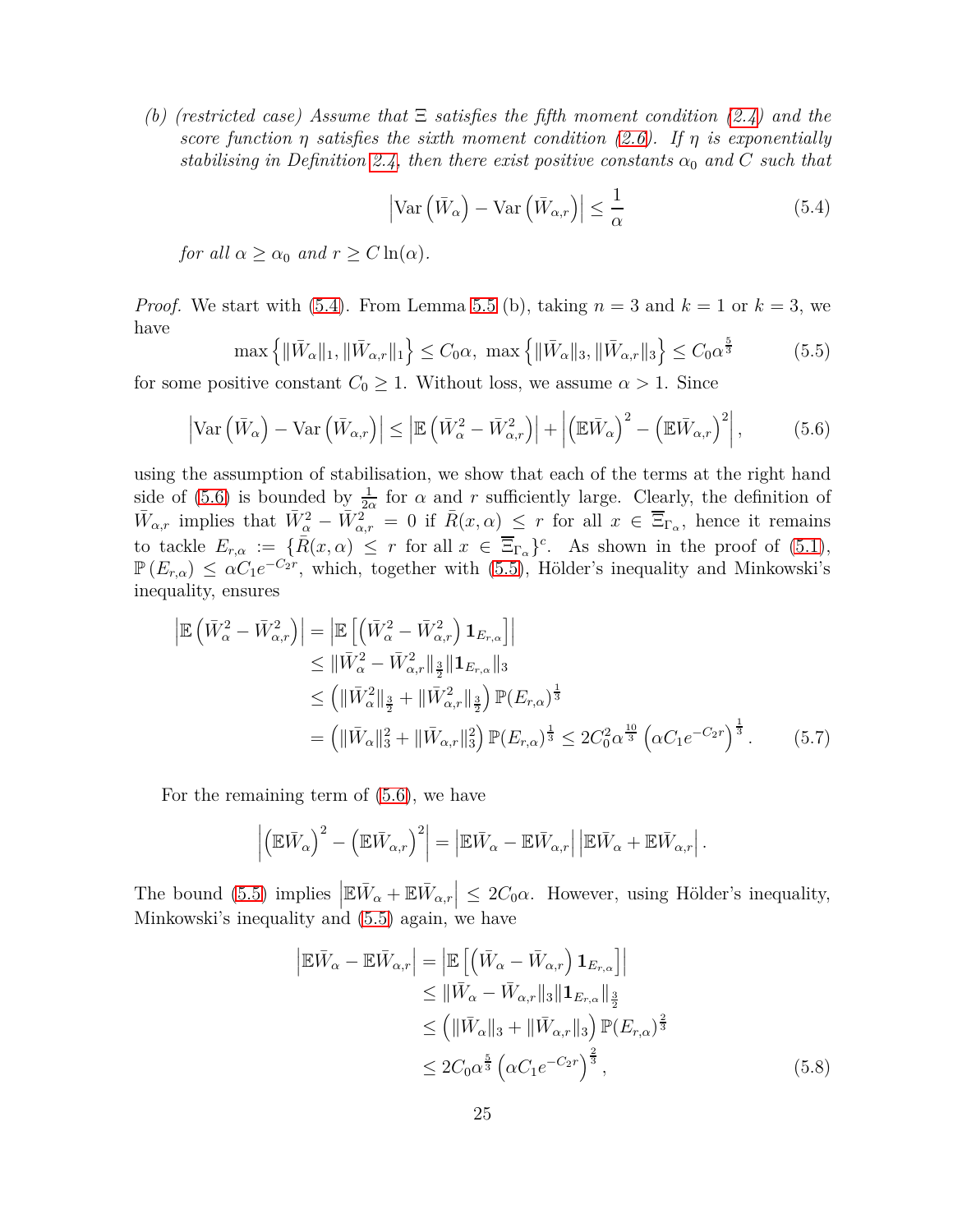giving

<span id="page-25-0"></span>
$$
\left| \left( \mathbb{E} \bar{W}_{\alpha} \right)^2 - \left( \mathbb{E} \bar{W}_{\alpha,r} \right)^2 \right| \le 4C_0^2 \alpha^{\frac{8}{3}} \left( \alpha C_1 e^{-C_2 r} \right)^{\frac{2}{3}}.
$$
\n(5.9)

We set  $r = C \ln(\alpha)$  in the upper bounds of [\(5.7\)](#page-24-3) and [\(5.9\)](#page-25-0) and find C such that both bounds are bounded by  $1/(2\alpha)$ , completing the proof of [\(5.4\)](#page-24-0).

A line-by-line repetition of the above proof with  $\bar{W}_{\alpha}$  and  $\bar{W}_{\alpha,r}$  replaced by  $W_{\alpha}$  and *W*<sub>*α,r*</sub> and *R*(*x*, *α*) replaced by *R*(*x*) gives [\(5.3\)](#page-23-2).  $\Box$ 

We can now establish the lower bounds for Var  $(W_{\alpha})$  and Var  $(\bar{W}_{\alpha})$  using the variation conditions [\(2.7\)](#page-7-2) and [\(2.8\)](#page-7-3). To this end, we start with a lemma. Recall that  $P :=$  $\lambda \mathbb{E}(\eta((0, M_0), \Xi_0 + \delta_{(0M_0)})$  for the unrestricted case and  $P := \lambda \mathbb{E}(\bar{\eta}((0, M_0), \Xi_0 + \delta_{(0, M_0)})$ for the restricted case.

**Lemma 5.9.** *(a) (unrestricted case) Assume that* Ξ *satisfies the EDD and the fifth moment condition [\(2.4\)](#page-6-2), and the score function η is translation invariant and satisfies the sixth moment condition [\(2.5\)](#page-7-1). If η is exponentially stabilising in Definition [2.3,](#page-5-0) then*

$$
\int_{\Gamma_{\alpha}} \int_{\mathbb{R}^d} \mathbb{E}\left[ (g(x,\Xi)\overline{\Xi}(dx) - Pdx)(g(y,\Xi)\overline{\Xi}(dy) - Pdy) \right] = \alpha\sigma^2 < \infty.
$$

*Furthermore, for any fixed*  $\alpha_1 > 0$ *,* 

$$
\int_{\Gamma_{\alpha_1}} \int_{\mathbb{R}^d \setminus \Gamma_{\alpha_2}} \mathbb{E}\left[ (g(y,\Xi)\overline{\Xi}(dy) - Pdy)(g(x,\Xi)\overline{\Xi}(dx) - Pdx) \right]
$$

*converges to* 0 *exponentially fast as*  $\alpha_2 \rightarrow \infty$ *.* 

*(b) (restricted case) Assume that* Ξ *satisfies the EDD and the fifth moment condition [\(2.4\)](#page-6-2), and the score function η is translation invariant and satisfies the sixth moment condition [\(2.6\)](#page-7-0). If η is exponentially stabilising in Definition [2.4,](#page-5-1) then*

$$
\int_{\Gamma_{\alpha}} \int_{\mathbb{R}^d} \mathbb{E} \left[ (\bar{g}(x,\Xi)\overline{\Xi}(dx) - \bar{P}dx)(\bar{g}(y,\Xi)\overline{\Xi}(dy) - \bar{P}dy) \right] = \alpha \bar{\sigma}^2 < \infty.
$$

*Furthermore, for any fixed*  $\alpha_1 > 0$ ,

$$
\int_{\Gamma_{\alpha_1}} \int_{\mathbb{R}^d \setminus \Gamma_{\alpha_2}} \mathbb{E}\left[ (\bar{g}(y,\Xi)\overline{\Xi}(dy) - \bar{P}dy)(\bar{g}(x,\Xi)\overline{\Xi}(dx) - \bar{P}dx) \right]
$$

*converges to* 0 *exponentially fast as*  $\alpha_2 \rightarrow \infty$ *.* 

*Proof.* We start with the restricted case first. It is sufficient to show that, for any fixed  $\alpha_1 > 0$ ,

$$
\int_{\Gamma_{\alpha_1}} \int_{\mathbb{R}^d \setminus \Gamma_{\alpha_2}} \mathbb{E}\left[ (\bar{g}(y,\Xi)\overline{\Xi}(dy) - \bar{P}dy)(\bar{g}(x,\Xi)\overline{\Xi}(dx) - \bar{P}dx) \right]
$$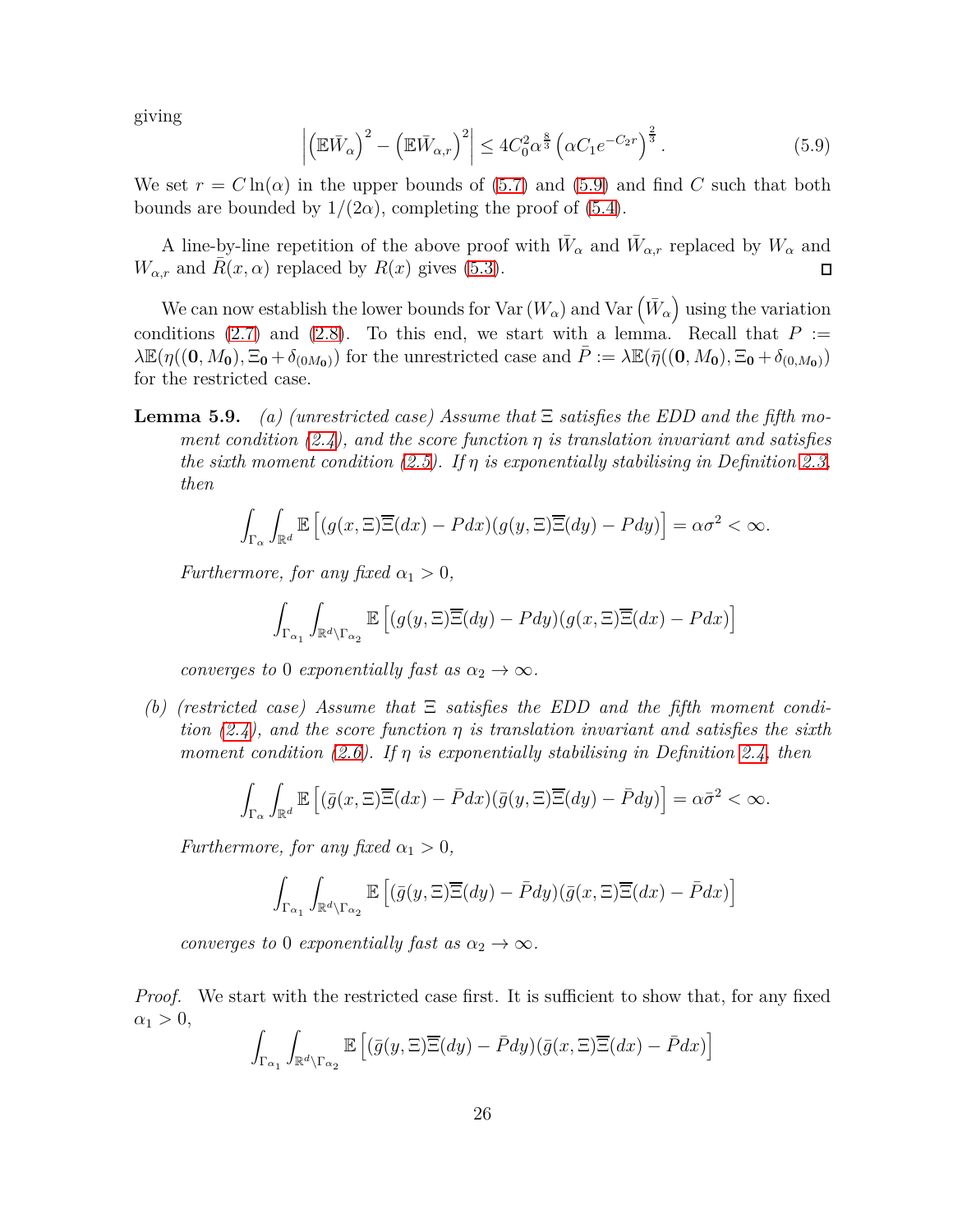converges to 0 exponentially fast as  $\alpha_2 \to \infty$ . Bearing in mind Remark [5.7,](#page-23-3) at the cost of no more than  $C_0(\alpha_1 \vee 1)^3$ , without loss, we may assume that  $\alpha_2^{1/d} > (\alpha_1^{1/d}$  $\binom{1/d}{1} \vee 2$  and  $\frac{\alpha_2^{1/d}}{\ln(\alpha_2^{1/d}(2\sqrt{d}+1/3))} \ge 12\theta_3$  with  $\theta_3$  in the definition of the EDD. The space  $\mathbb{R}^d\setminus\Gamma_{\alpha_2}$  can be

divided into sets of the form  $\left\{ \Gamma_{\alpha_2(1+l)^d} \backslash \Gamma_{\alpha_2 l^d} \right\}$  $l \in \mathbb{N}$  =: { $A_l$ } $l \in \mathbb{N}$ . Then

$$
\int_{\Gamma_{\alpha_1}} \int_{\mathbb{R}^d \setminus \Gamma_{\alpha_2}} \mathbb{E}\left[ (\bar{g}(y, \Xi) \overline{\Xi}(dy) - \bar{P}dy)(\bar{g}(x, \Xi) \overline{\Xi}(dx) - \bar{P}dx) \right]
$$
\n
$$
= \sum_{l \in \mathbb{N}} \int_{\Gamma_{\alpha_1}} \int_{A_l} \mathbb{E}\left[ (\bar{g}(y, \Xi) \overline{\Xi}(dy) - \bar{P}dy)(\bar{g}(x, \Xi) \overline{\Xi}(dx) - \bar{P}dx) \right]
$$
\n
$$
= \sum_{l \in \mathbb{N}} \mathbb{E}\left[ \int_{\Gamma_{\alpha_1}} \int_{A_l} (\bar{g}(y, \Xi) \overline{\Xi}(dy) - \bar{P}dy)(\bar{g}(x, \Xi) \overline{\Xi}(dx) - \bar{P}dx) \right]
$$

if the sum in the last line is absolutely convergent.

For  $l \in \mathbb{N}$ , diam  $(B\left(A_l, l\alpha_2^{1/d}/6\right)) = \alpha_2^{1/d}$  $\frac{1}{2}$ <sup>*d*</sup>( $\sqrt{d}(1+l)+l/3$ ) ≥ diam $\left(B\left(\Gamma_{\alpha_1}, l\alpha_2^{1/d}/6\right)\right)$  =  $\sqrt{d\alpha_1}^{1/d} + l\alpha_2^{1/d}/3$ , and  $d\left(B\left(\Gamma_{\alpha_1}, l\alpha_2^{1/d}/6\right), B\left(A_l, l\alpha_2^{1/d}/6\right)\right) = \frac{l\alpha_2^{1/d}}{6} - \frac{\alpha_1^{1/d}}{2} \ge$  $rac{\log^{1/d}}{12}$ . Since  $x/\ln(ax)$  for  $a > 0$  is an increasing function of  $x \ge e/a$ , we have

$$
\frac{l\alpha_2^{1/d}}{\ln\left(\alpha_2^{1/d}(\sqrt{d}(1+l)+l/3)\right)}\geq \frac{l\alpha_2^{1/d}}{\ln\left(l\alpha_2^{1/d}(2\sqrt{d}+1/3)\right)}\geq \frac{\alpha_2^{1/d}}{\ln\left(\alpha_2^{1/d}(2\sqrt{d}+1/3)\right)}\geq 12\theta_3,
$$

which ensures

$$
d\left(B\left(\Gamma_{\alpha_1}, l\alpha_2^{1/d}/6\right), B\left(A_l, l\alpha_2^{1/d}/6\right)\right) \geq \theta_3 \ln\left(\text{diam}\left(B\left(\Gamma_{\alpha_1}, l\alpha_2^{1/d}/6\right)\right) \vee \text{diam}\left(B\left(A_l, l\alpha_2^{1/d}/6\right)\right) \vee 1\right).
$$

With [\(2.3\)](#page-4-1) we can show that  $\mathbb{E} \int_A(\bar{g}(x,\Xi)\overline{\Xi}(dx) - \bar{P}dx) = 0$  for all bounded measurable set  $A \subset \mathbb{R}^d$ . Let  $\tilde{\Xi}$  denote an independent copy of  $\Xi$ , then  $\mathbb{E}(\int_{\Gamma_{\alpha_1}} (\bar{g}(x,\Xi)\overline{\Xi}(dx))$  $\overline{P}dx$ )  $\int_{A_l} (\overline{g}(y, \tilde{\Xi}) \overline{\tilde{\Xi}}(dy) - \overline{P}dy)$  = 0. For simplicity, we write  $S_A := \int_A \overline{g}(x, \Xi) \overline{\Xi}(dx)$ ,  $S_{A,r} := \int_A \overline{g}(x,\Xi) \mathbf{1}_{\overline{R}(x)\leq r} \overline{\Xi}(dx)$  and the corresponding counterparts with  $\tilde{\Xi}$  instead of  $\Xi$ as  $\tilde{S}_A$  and  $\tilde{S}_{A,r}$  for all bounded measurable sets  $A \subset \mathbb{R}^d$ . Using the stabilising condition in Definition [2.4](#page-5-1) and the EDD, we can get an upper bound for  $d_{TV}((S_{\Gamma_{\alpha_1}}, \tilde{S}_{A_l}), (S_{\Gamma_{\alpha_1}}, S_{A_l}))$ as follows:

$$
d_{TV}((S_{\Gamma_{\alpha_1}} - \alpha_1 \bar{P}, \tilde{S}_{A_l} - \text{Vol}(A_l)\bar{P}), (S_{\Gamma_{\alpha_1}} - \alpha_1 \bar{P}, S_{A_l} - \text{Vol}(A_l)\bar{P}))
$$
  
\n
$$
= d_{TV}((S_{\Gamma_{\alpha_1}}, \tilde{S}_{A_l}), (S_{\Gamma_{\alpha_1}}, S_{A_l}))
$$
  
\n
$$
\leq \mathbb{P}(S_{\Gamma_{\alpha_1}} \neq S_{\Gamma_{\alpha_1}, l\alpha_2^{1/d}/6} + 2\mathbb{P}(\tilde{S}_{A_l} \neq \tilde{S}_{A_l, l\alpha_2^{1/d}/6})
$$
  
\n
$$
+ d_{TV}((S_{\Gamma_{\alpha_1}, l\alpha_2^{1/d}/6}, \tilde{S}_{A_l, l\alpha_2^{1/d}/6}), (S_{\Gamma_{\alpha_1}, l\alpha_2^{1/d}/6}, S_{A_l, l\alpha_2^{1/d}/6}))
$$
  
\n
$$
\leq \lambda(\alpha_1 + 2\text{Vol}(A_l))\bar{\tau}(l\alpha_2^{1/d}/6) + \beta_{B(\Gamma_{\alpha_1}, l\alpha_2^{1/d}/6), B(A_l, l\alpha_2^{1/d}/6)}
$$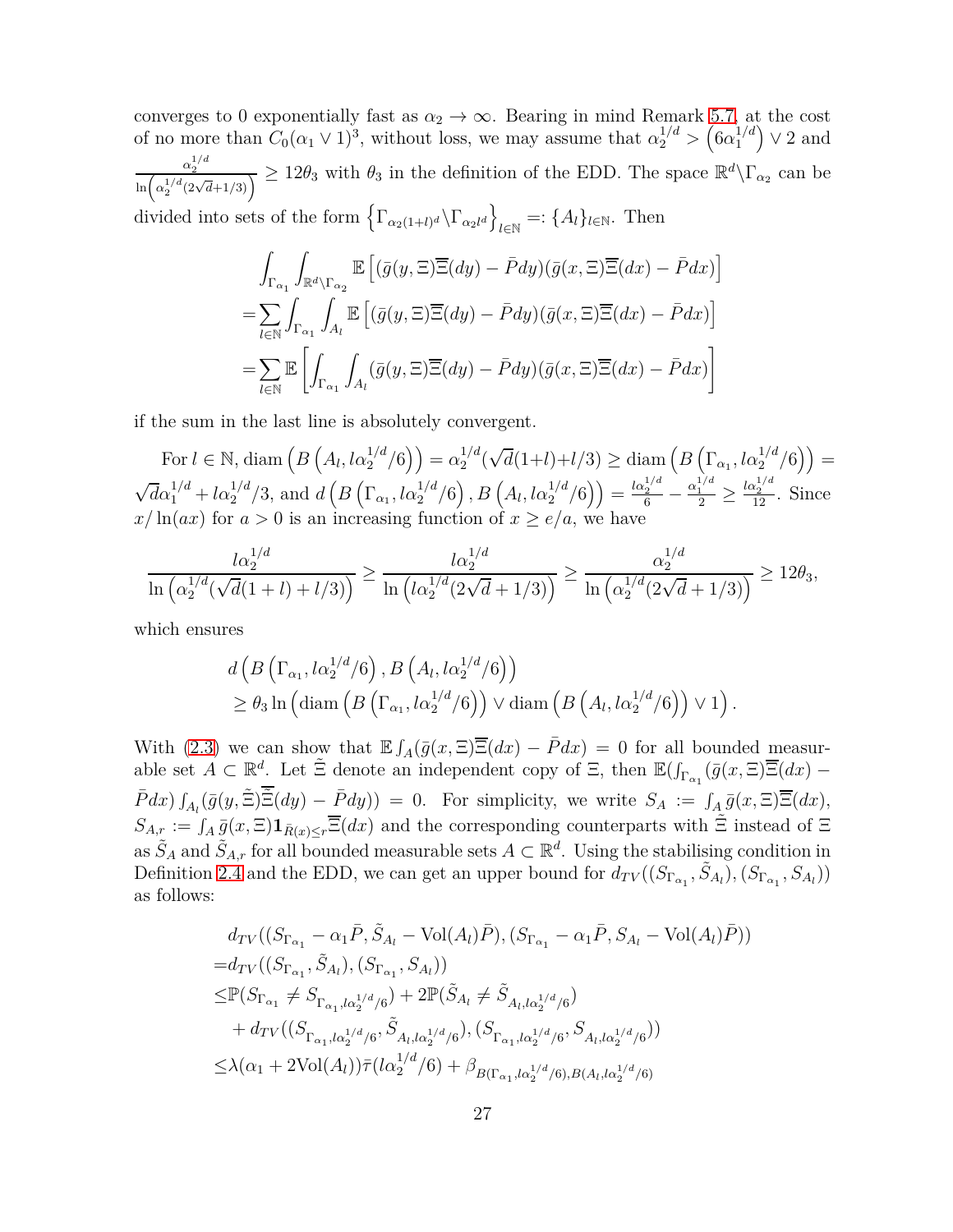$$
\leq C_3 e^{-C_4 l \alpha_2^{1/d}},
$$

for some positive constants  $C_3$  and  $C_4$  which are independent of *l* and  $\alpha_2$ , where the second inequality follows from the same argument as that for [\(5.1\)](#page-21-0), and the last inequality follows from the stabilising condition in Definition [2.4](#page-5-1) and the EDD.

Using [\[Barbour, Holst and Janson \(1992\),](#page-38-5) p. 254], we can find a suitable coupling  $((X_1, X_2), (Y_1, Y_2))$  of  $(S_{\Gamma_{\alpha_1}} - \alpha_1 \overline{P}, \widetilde{S}_{A_l} - \text{Vol}(A_l) \overline{P})$  and  $(S_{\Gamma_{\alpha_1}} - \alpha_1 \overline{P}, S_{A_l} - \text{Vol}(A_l) \overline{P})$ such that  $(X_1, X_2) \stackrel{d}{=} (S_{\Gamma_{\alpha_1}} - \alpha_1 \bar{P}, \tilde{S}_{A_l} - \text{Vol}(A_l) \bar{P}), (Y_1, Y_2) \stackrel{d}{=} (S_{\Gamma_{\alpha_1}} - \alpha_1 \bar{P}, S_{A_l} - \text{Vol}(A_l) \bar{P}),$  $\mathbb{P}(E) := \mathbb{P}((X_1, X_2) \neq (Y_1, Y_2) \leq C_3 e^{-C_4 l \alpha_2^{1/d}}$ . With Remark [5.6,](#page-23-1) we can see that  $||S_A - \text{Vol}(A)\overline{P}||_3 \leq C_5 \text{Vol}(A)^{\frac{5}{3}}$  for  $A = \Gamma_\alpha$  or  $A_l$  for  $l \geq 1$ ,  $\alpha > 0$  for some constant  $C_5$ .

From Hölder's inequality and Remark [5.6,](#page-23-1) we can see that

<span id="page-27-0"></span>
$$
\mathbb{E}\left(\int_{\Gamma_{\alpha_1}}(\bar{g}(x,\Xi)\overline{\Xi}(dx)-\bar{P}dx)\int_{A_l}(\bar{g}(y,\Xi)\overline{\Xi}(dy)-\bar{P}dy)\right) \n= \left|\mathbb{E}\left(\int_{\Gamma_{\alpha_1}}(\bar{g}(x,\Xi)\overline{\Xi}(dx)-\bar{P}dx)\int_{A_l}(\bar{g}(y,\Xi)\overline{\Xi}(dy)-\bar{P}dy)\right)\right| \n- \mathbb{E}\left(\int_{\Gamma_{\alpha_1}}(\bar{g}(x,\Xi)\overline{\Xi}(dx)-\bar{P}dx)\int_{A_l}(\bar{g}(y,\widetilde{\Xi})\overline{\widetilde{\Xi}}(dy)-\bar{P}dy)\right) \n= \left|\mathbb{E}\left(\int_{\Gamma_{\alpha_1}}(\bar{g}(x,\Xi)\overline{\Xi}(dx)-\bar{P}dx)\int_{A_l}(\bar{g}(y,\Xi)\overline{\Xi}(dy)-\bar{P}dy)\mathbf{1}_E\right)\right| \n- \mathbb{E}\left(\int_{\Gamma_{\alpha_1}}(\bar{g}(x,\Xi)\overline{\Xi}(dx)-\bar{P}dx)\int_{A_l}(\bar{g}(y,\widetilde{\Xi})\overline{\widetilde{\Xi}}(dy)-\bar{P}dy)\mathbf{1}_E\right) \n\leq C_6e^{-C_7l\alpha_2^{1/d}} \tag{5.10}
$$

for some positive constants  $C_6$  and  $C_7$ . This, together with the translation invariant property and the definition of  $\bar{\sigma}^2$ , completes the proof for the restricted case.

The statement for the unrestricted case can be proved by replacing corresponding counterparts *g* by  $\bar{g}$ ;  $\bar{R}$  by  $R$ ;  $\bar{P}$  by  $P$ ;  $\bar{\tau}$  by  $\tau$  and  $\bar{\sigma}^2$  by  $\sigma^2$ .  $\Box$ 

To show the volume of the variance, we need a lemma saying that we can approximate  $\alpha \sigma^2$  (resp.  $\alpha \bar{\sigma}^2$ ) using the score function *η* restricted to  $R \leq r$  (resp.  $\overline{R} \leq r$ . For convenience, let  $P_r := \lambda \mathbb{E}(\eta((0, M_0), \Xi_0 + \delta_{(0, M_0)}) \mathbf{1}_{R((0, M_0), \Xi_0 + \delta_{(0, M_0)}) \leq r}),$  $\bar{P}_{\alpha,x,r} := \lambda \mathbb{E}(\eta((x,M_x),\Xi_x+\delta_{(x,M_x)},\Gamma_\alpha)\mathbf{1}_{\bar{R}((x,M_x),\alpha,\Xi_x+\delta_{(x,M_x)})\leq r}).$ 

**Lemma 5.10.** *(a) (unrestricted case) If the conditions in Lemma 5.9 (a) hold and*  $\sigma^2 > 0$ , then for a fixed sufficiently large  $\alpha_0 > 0$ , there exist positive constants  $\alpha_1$ *and C such that*

$$
\mathbb{E}\left[\int_{z+\Gamma_{\alpha_0}}(g(x,\Xi)\mathbf{1}_{R(x)\leq r}\overline{\Xi}(dx)-P_rdx)\int_{\Gamma_{\alpha}}(g(y,\Xi)\mathbf{1}_{R(y)\leq r}\overline{\Xi}(dy)-P_rdy)\right]
$$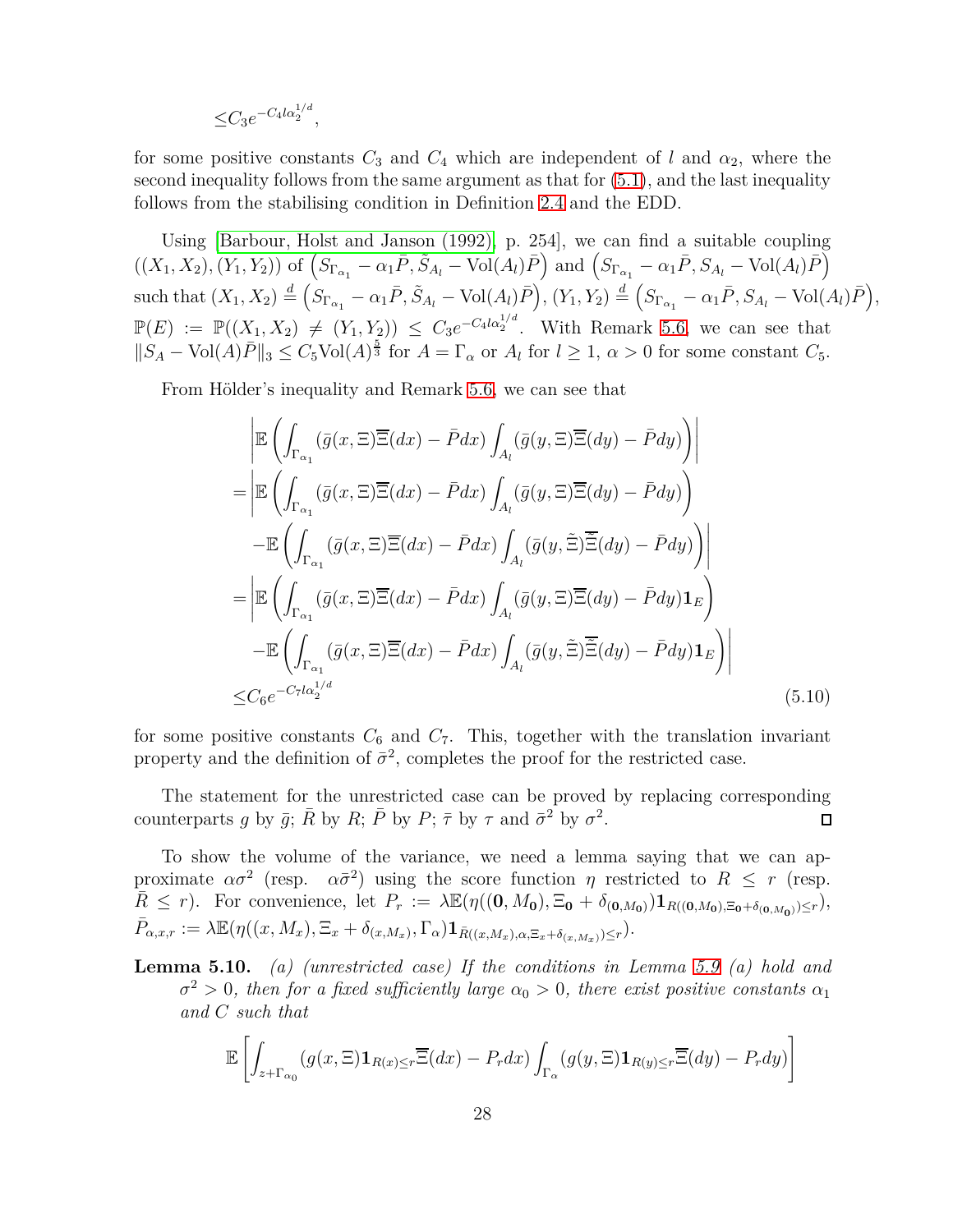$$
\in [\frac{1}{2}\alpha_0\sigma^2, \frac{3}{2}\alpha_0\sigma^2]
$$

*for all*  $\alpha \geq \alpha_1$  *and*  $r \geq C \ln(\alpha)$ *,*  $z \in \Gamma_\alpha$  *such that*  $d(z, \partial \Gamma_\alpha) \geq 5r$ *.* 

*(b)* (restricted case) If the conditions in Lemma 5.9 (b) hold and  $\bar{\sigma}^2 > 0$ , then for a *fixed sufficiently large*  $\alpha_0 > 0$ *, there exist positive constants*  $\alpha_1$  *and C such that* 

$$
\mathbb{E}\left[\int_{z+\Gamma_{\alpha_0}}(g_{\alpha}(x,\Xi)\mathbf{1}_{\bar{R}(x)\leq r}\overline{\Xi}(dx)-\bar{P}_{\alpha,x,r}dx)\int_{\Gamma_{\alpha}}(g_{\alpha}(y,\Xi)\mathbf{1}_{\bar{R}(y)\leq r}\overline{\Xi}(dy)-\bar{P}_{\alpha,y,r}dy)\right]
$$
\n
$$
\in[\frac{1}{2}\alpha_0\bar{\sigma}^2,\frac{3}{2}\alpha_0\bar{\sigma}^2]
$$

*for all*  $\alpha \geq \alpha_1$  *and*  $r \geq C \ln(\alpha)$ ,  $z \in \Gamma_\alpha$  *such that*  $d(z, \partial \Gamma_\alpha) \geq 5r$ .

*Proof.* We prove the restricted case only, and the unrestricted case can be proved similarly.

Let  $\bar{P}_r := \lambda \mathbb{E}(\bar{g}(\mathbf{0}, \Xi_{\mathbf{0}} + \delta_{(\mathbf{0},M_{\mathbf{0}})}) \mathbf{1}_{\bar{R}((\mathbf{0},M_{\mathbf{0}}),\alpha,\Xi_{\mathbf{0}} + \delta_{(\mathbf{0},M_{\mathbf{0}})}) \leq r}),$  then from the moment condi-tion [\(2.6\)](#page-7-0), we can see that  $\max_{\alpha \in \mathbb{R}_+, r \in \mathbb{R}_+, x \in \Gamma_\alpha} \{|\overline{P}_r|, |\overline{P}_{\alpha,x,r}|\} \leq C_1$  for some constant  $C_1$ . By the translation-invariance, if *x* and *r* satisfy  $B(x,r) \subset \Gamma_\alpha$ , then  $g_\alpha(x,\Xi) \mathbf{1}_{\bar{R}(x) \leq r} =$  $\bar{g}(x,\Xi)$ **1**<sub>*R*(*x*)≤*r*</sub> and  $\bar{P}_r = \bar{P}_{\alpha,x,r}$ , where  $R(x) = \lim_{\alpha \to \infty} R(x)$ , see the discussion after Definition [2.6.](#page-6-0) The stabilising condition ensures that  $\mathbb{P}(R((0, M_0), \alpha, \Xi_0 + \delta_{(0, M_0)}) \geq$  $r \leq \bar{\tau}(r)$  decreases exponentially fast. Arguing in the same way as that for [\(5.7\)](#page-24-3), it follows from the moment condition [\(2.6\)](#page-7-0) and Hölder's inequality that  $|\bar{P} - \bar{P}_r| \leq \alpha^{-2}$ for all  $r \ge C_2 \ln(\alpha)$  for some positive constant  $C_2$ . Writing for brevity  $T_{\alpha,r}(x,\Xi,dx) :=$  $g_{\alpha}(x,\Xi)\mathbf{1}_{\bar{R}(x)\leq r}\overline{\Xi}(dx)-\bar{P}_{\alpha,x,r}dx$  and  $T_r(x,\Xi,dx):=\bar{g}(x,\Xi)\mathbf{1}_{R(x)\leq r}\overline{\Xi}(dx)-\bar{P}dx$ , we have from Lemma 5.5 (b) that there exists a positive constant  $\alpha'_1 \ge e$  such that

$$
\left| \mathbb{E} \left[ \int_{z + \Gamma_{\alpha_0}} T_{\alpha, r}(x, \Xi, dx) \int_{B(z + \Gamma_{\alpha_0}, 3r)} T_{\alpha, r}(y, \Xi, dy) \right] - \mathbb{E} \left[ \int_{z + \Gamma_{\alpha_0}} T_r(x, \Xi, dx) \int_{B(z + \Gamma_{\alpha_0}, 3r)} T_r(y, \Xi, dy) \right] \right|
$$
  

$$
\leq \frac{1}{8} \alpha_0 \bar{\sigma}^2
$$
(5.11)

for all  $\alpha \geq \alpha'_1, r \geq C_2 \ln(\alpha)$ .

Following the proof of [\(5.1\)](#page-21-0), we have  $\mathbb{P}(E^c) := \mathbb{P}(\{\bar{R}(x) \leq r \text{ for all } x \in \overline{\Xi}_{\Gamma_\alpha}\}^c) \leq$  $\alpha \bar{\tau}(r)$ . Also, we can see that on the event *E*,

<span id="page-28-0"></span>
$$
\int_{z+\Gamma_{\alpha_0}} T_r(x,\Xi,dx) \int_{B(z+\Gamma_{\alpha_0},3r)} T_r(y,\Xi,dy)
$$

is the same as

$$
\int_{z+\Gamma_{\alpha_0}} T_{\infty}(x,\Xi,dx) \int_{B(z+\Gamma_{\alpha_0},3r)} T_{\infty}(y,\Xi,dy),
$$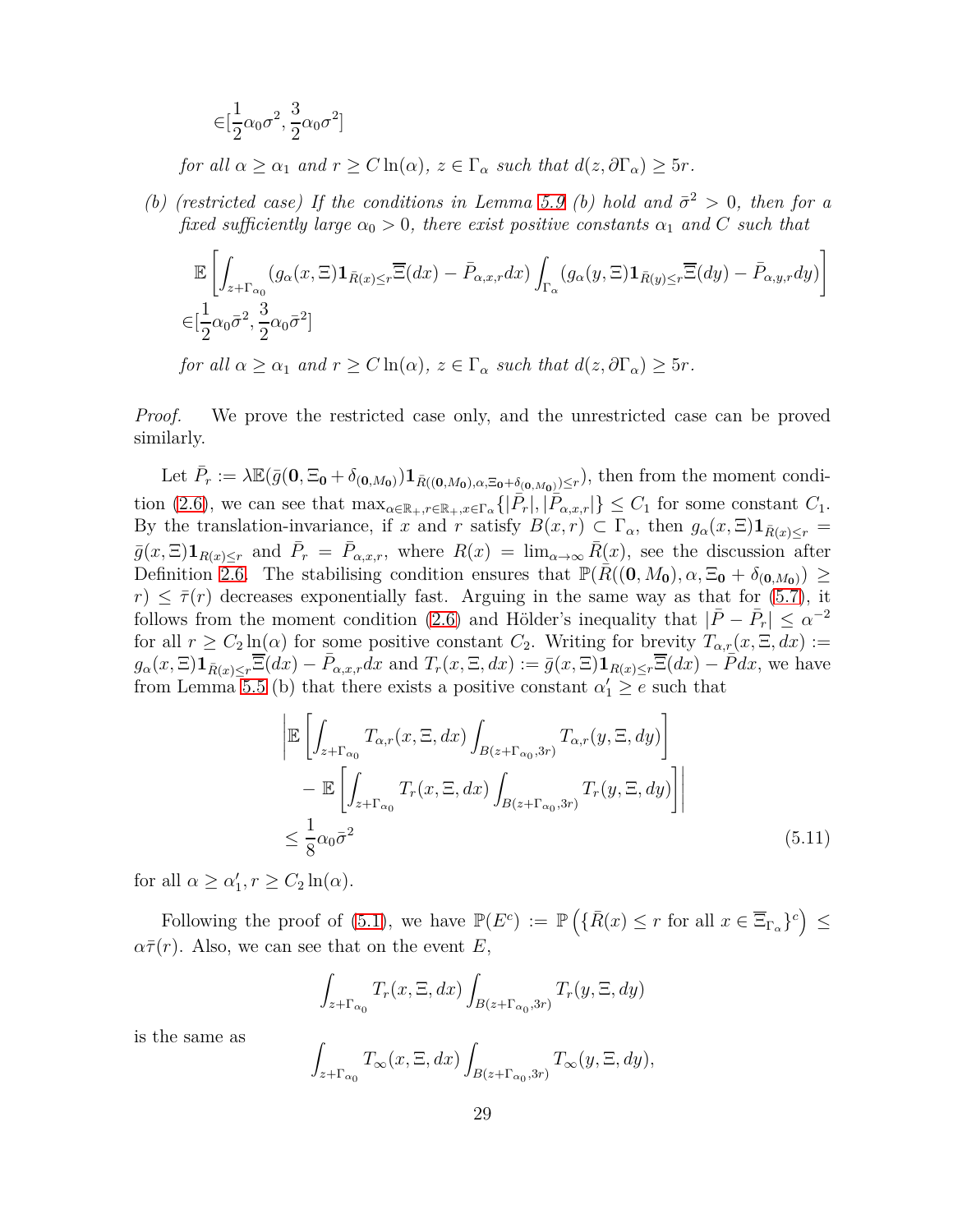where  $T_{\infty}(x,\Xi,dx) := \bar{g}(x,\Xi)\overline{\Xi}(dx) - \bar{P}dx$ . Using Hölder's inequality as for [\(5.7\)](#page-24-3), we can find a  $C_3 \in \mathbb{R}_+$  such that

<span id="page-29-1"></span>
$$
\left| \int_{z + \Gamma_{\alpha_0}} T_r(x, \Xi, dx) \int_{B(z + \Gamma_{\alpha_0}, 3r)} T_r(y, \Xi, dy) - \int_{z + \Gamma_{\alpha_0}} T_{\infty}(x, \Xi, dx) \int_{B(z + \Gamma_{\alpha_0}, 3r)} T_{\infty}(y, \Xi, dy) \right|
$$
\n
$$
\leq \frac{1}{8} \alpha_0 \bar{\sigma}^2
$$
\n(5.12)

for all  $r \geq C_3 \ln(\alpha)$ .

Using the translation invariant property, and replacing  $\mathbb{R}^d\backslash\Gamma_{\alpha_2}$  by  $\mathbb{R}^d\backslash B(\Gamma_{\alpha_0}, 3r)$  in the proof of Lemma 5.9, with necessary minor adjustment, we obtain

<span id="page-29-2"></span>
$$
\begin{split} &\left| \mathbb{E} \left[ \int_{z + \Gamma_{\alpha_0}} T_{\infty}(x, \Xi, dx) \int_{B(z + \Gamma_{\alpha_0}, 3r)} T_{\infty}(y, \Xi, dy) \right] - \alpha_0 \bar{\sigma}^2 \right| \\ &= \left| \mathbb{E} \left[ \int_{\Gamma_{\alpha_0}} T_{\infty}(x, \Xi, dx) \int_{B(\Gamma_{\alpha_0}, 3r)} T_{\infty}(y, \Xi, dy) \right] - \alpha_0 \bar{\sigma}^2 \right| \\ &\leq \frac{1}{8} \alpha_0 \bar{\sigma}^2 \end{split} \tag{5.13}
$$

for  $r \ge C_4 \ln(\alpha)$ . On the other hand, the EDD ensures that we can find an independent copy  $\Xi$  of  $\Xi$  such that

$$
E_1 := \{ \Xi_{B(z+\Gamma_{\alpha_0},r) \cup (\Gamma_{\alpha} \setminus B(z+\Gamma_{\alpha_0},2r))} \neq \Xi_{B(z+\Gamma_{\alpha_0},r)} \cup \tilde{\Xi}_{\Gamma_{\alpha} \setminus B(z+\Gamma_{\alpha_0},2r)} \}
$$

satisfies

<span id="page-29-0"></span>
$$
\mathbb{P}(E_1) = \beta_{B(z + \Gamma_{\alpha_0}, r), \Gamma_{\alpha} \setminus B(z + \Gamma_{\alpha_0}, 2r)} \leq \theta_1 \left( \left( \sqrt{d} \alpha^{2\theta_0/d} \right) \vee 1 \right) e^{-\theta_2 r}.
$$
 (5.14)

Since  $\mathbb{E}T_{\alpha,r}(x,\Xi,dx) = 0$ , following the same argument as that for [\(5.10\)](#page-27-0) and applying Hölder's inequality in the first inequality, the moment condition [\(2.6\)](#page-7-0) and [\(5.14\)](#page-29-0) in the last inequality below, we get

$$
\begin{split}\n&\left|\mathbb{E}\left[\int_{z+\Gamma_{\alpha_{0}}}T_{\alpha,r}(x,\Xi,dx)\int_{\Gamma_{\alpha}\setminus B(z+\Gamma_{\alpha_{0}},3r)}T_{\alpha,r}(y,\Xi,dy)\right]\right| \\
&=\left|\mathbb{E}\left[\mathbf{1}_{E_{1}}\int_{z+\Gamma_{\alpha_{0}}}T_{\alpha,r}(x,\Xi,dx)\int_{\Gamma_{\alpha}\setminus B(z+\Gamma_{\alpha_{0}},3r)}T_{\alpha,r}(y,\Xi,dy)\right]\right. \\
&\left.-\mathbf{1}_{E_{1}}\mathbb{E}\left[\int_{z+\Gamma_{\alpha_{0}}}T_{\alpha,r}(x,\Xi,dx)\int_{\Gamma_{\alpha}\setminus B(z+\Gamma_{\alpha_{0}},3r)}T_{\alpha,r}(y,\widetilde{\Xi},dy)\right]\right| \\
&\leq\left\|\int_{z+\Gamma_{\alpha_{0}}}T_{\alpha,r}(x,\Xi,dx)\int_{\Gamma_{\alpha}\setminus B(z+\Gamma_{\alpha_{0}},3r)}T_{\alpha,r}(y,\Xi,dy)\right\|_{3/2}\mathbb{P}(E_{1})^{1/3} \\
&+\left\|\int_{z+\Gamma_{\alpha_{0}}}T_{\alpha,r}(x,\Xi,dx)\int_{\Gamma_{\alpha}\setminus B(z+\Gamma_{\alpha_{0}},3r)}T_{\alpha,r}(y,\widetilde{\Xi},dy)\right\|_{3/2}\mathbb{P}(E_{1})^{1/3}\n\end{split}
$$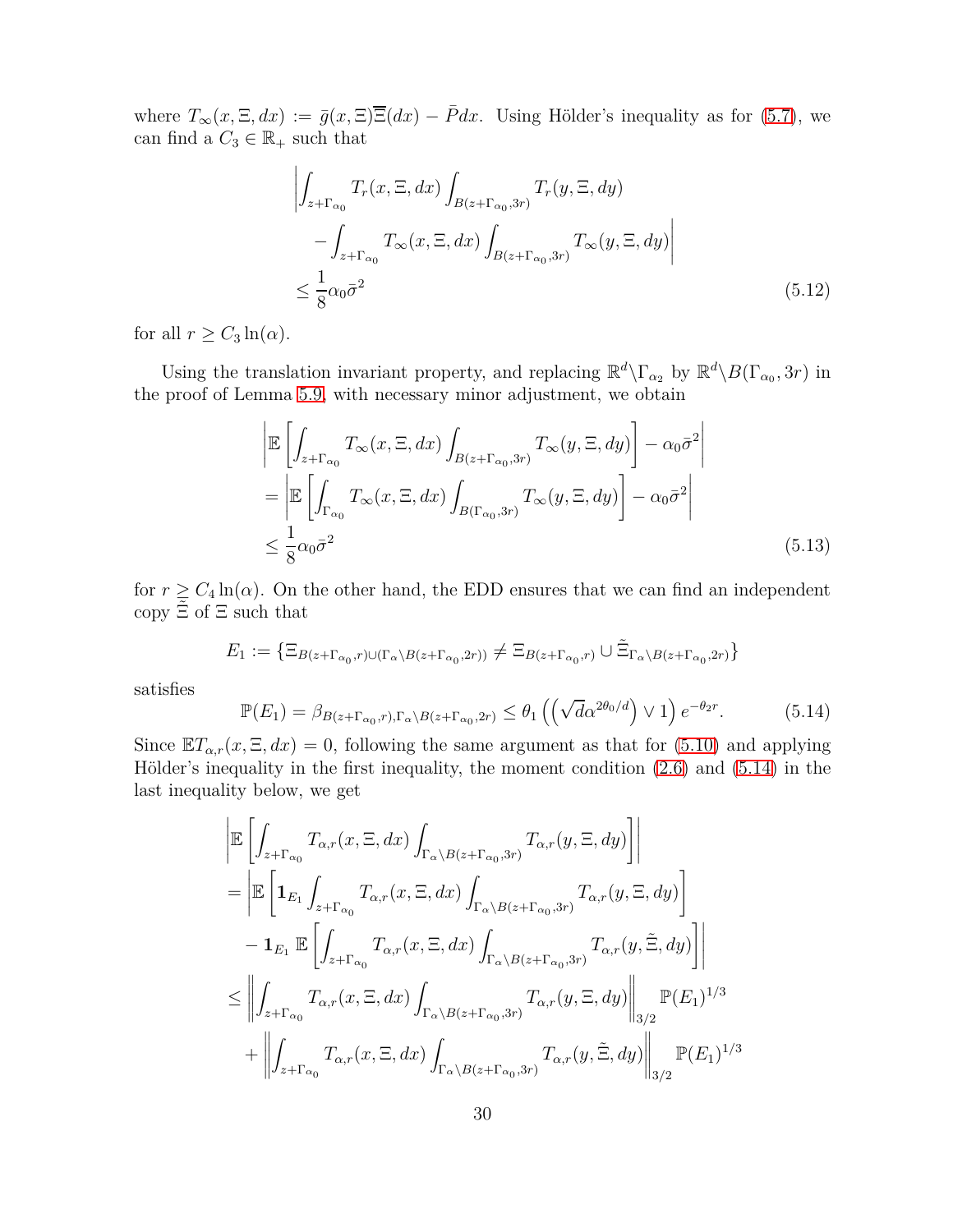<span id="page-30-0"></span>
$$
\leq \frac{1}{8} \alpha_0 \bar{\sigma}^2 \tag{5.15}
$$

for all *z* satisfying  $d(z, \partial \Gamma_\alpha) \ge 5r$ ,  $r \ge C_5 \ln(\alpha)$  and  $\alpha \ge \alpha'_2$ . Collecting [\(5.11\)](#page-28-0),  $(5.12)$ ,  $(5.13)$  and  $(5.15)$ , we obtain claim (b) with  $C = \max\{C_2, C_3, C_4, C_5\}$  and  $\alpha_1 =$  $\max\{\alpha'_1,\alpha'_2\}.$ 

The statement for the unrestricted case can be proved by replacing  $\bar{P}_{\alpha,x,r}$  and  $\bar{P}_r$  by  $P_{\alpha,x,r}$  and  $P_r$ ;  $\bar{g}$  by  $g$ ;  $\bar{R}$  by  $R$ ;  $\bar{\tau}$  by  $\tau$ ;  $\bar{P}$  by  $P$ .  $\Box$ 

Together with the variation conditions [\(2.7\)](#page-7-2) and [\(2.8\)](#page-7-3), we can show that the variances of  $W_{\alpha}$  and  $\bar{W}_{\alpha}$  are of the order  $\alpha$  as claimed in Theorem 2.11.

*Proof of Theorem 2.11.* We show the statement for the restricted case first, and the statement for the unrestricted case can be shown in the same way.

To begin with, we choose  $\alpha_0$  and *C* such that Lemma 5.8 holds, i.e.,  $|\text{Var}(\bar{W}_\alpha) - \bar{W}_\alpha|$  $Var(\bar{W}_{\alpha,r}) \leq \frac{1}{\alpha}$  for  $r \geq C \ln(\alpha)$  and  $\alpha \geq \alpha_0$ . We then choose  $C_1 \geq C$  and  $\alpha_1 \geq \alpha_0 \vee e$ such that Lemma 5.10 (b) holds for all  $r \geq C_1 \ln(\alpha)$  and  $\alpha \geq \alpha_1$ . In the rest of the proof, we fix  $r = C_1 \ln(\alpha)$ . Replacing  $\theta_3$  in the definition of the EDD with  $2C_1$  if necessary, we assume  $\theta_3 \geq 2C_1$ . Cover  $\Gamma_\alpha \backslash B(\partial \Gamma_\alpha, 5\theta_3 \ln(\alpha))$  with disjoint cubes  $\mathbb{C}_1, \ldots, \mathbb{C}_{n_\alpha}$  each with a volume between  $\alpha_0$  and  $2\alpha_0$  and intersects  $\Gamma_\alpha \setminus B(\partial \Gamma_\alpha, 5\theta_3 \ln(\alpha))$ , then the number of cubes  $n_{\alpha}$  has the same order as  $\alpha$ . For convenience, let  $\mathbb{C}_{\alpha} := \cup_{1 \leq i \leq n_{\alpha}} \mathbb{C}_{i}$ , then from Lemma 5.10 (b), for  $\alpha \geq \alpha_1$ ,

<span id="page-30-3"></span>
$$
\mathbb{E}\left[\int_{\mathbb{C}_{\alpha}}(g_{\alpha}(x,\Xi)\mathbf{1}_{\bar{R}(x)\leq r}\overline{\Xi}(dx)-\bar{P}_{\alpha,x,r}dx)\int_{\Gamma_{\alpha}}(g_{\alpha}(y,\Xi)\mathbf{1}_{\bar{R}(y)\leq r}\overline{\Xi}(dy)-\bar{P}_{\alpha,y,r}dy)\right]
$$
\n
$$
\in[\frac{1}{2}n_{\alpha}\alpha_{0}\bar{\sigma}^{2},3n_{\alpha}\alpha_{0}\bar{\sigma}^{2}].
$$
\n(5.16)

Next, we show that

<span id="page-30-2"></span>
$$
\left| \mathbb{E} \left[ \int_{\Gamma_{\alpha} \setminus \mathbb{C}_{\alpha}} (g_{\alpha}(x, \Xi) \mathbf{1}_{\bar{R}(x) \le r} \overline{\Xi}(dx) - \bar{P}_{\alpha, x, r} dx) \int_{\Gamma_{\alpha}} (g_{\alpha}(y, \Xi) \mathbf{1}_{\bar{R}(y) \le r} \overline{\Xi}(dy) - \bar{P}_{\alpha, y, r} dy) \right] \right|
$$
  
 
$$
\le O\left( (\ln \alpha)^{2d+1} \alpha^{\frac{d-1}{d}} \right). \tag{5.17}
$$

To this end, we choose  $C_2 > 1$  such that  $\theta_2 \theta_3 C_2 \geq 13.5 + \theta_0/d$  and  $C_2 \theta_3 > 2C_1$ , where  $\theta_0, \theta_2$  are as in the EDD, divide  $\Gamma_\alpha \backslash \mathbb{C}_\alpha$  into at most  $n_{\mathbb{D}} = O\left(\alpha^{\frac{d-1}{d}} \ln(\alpha)\right)$  cubes  ${\{\mathbb{D}_i\}}_1 \leq i \leq n_\mathbb{D}$  having diameters between 1 and  $\theta_3 \ln(\alpha)$ . For each  $x \in \mathbb{D}_i$ ,  $T(x, \Xi, dx) :=$  $g_{\alpha}(x,\Xi)$ **1** $_{\bar{R}(x)\leq r}$  $\overline{\Xi}(dx) - P_{\alpha,x,r}dx$  is completely determined by  $\Xi_{B(\mathbb{D}_i,r)}$  and  $T(y,\Xi,dy)$  is completely determined by  $\Xi_{\Gamma_\alpha \cap B(\mathbb{D}_i, 2\theta_3 C_2 \ln(\alpha))^c}$  if  $x \in B(\mathbb{D}_i, r)$  and  $||y - x|| > 4\theta_3 C_2 \ln(\alpha)$ . By the EDD, we can find an independent copy  $\Xi$  of  $\Xi$  such that

<span id="page-30-1"></span>
$$
\mathbb{P}(E_i) := \mathbb{P}\left(\Xi_{B(\mathbb{D}_i,r)} \cup \Xi_{\Gamma_\alpha \cap B(\mathbb{D}_i,2\theta_3 C_2 \ln(\alpha))^c} \neq \Xi_{B(\mathbb{D}_i,r)} \cup \tilde{\Xi}_{\Gamma_\alpha \cap B(\mathbb{D}_i,2\theta_3 C_2 \ln(\alpha))^c}\right)
$$
  
=  $\beta_{B(\mathbb{D}_i,r),\Gamma_\alpha \cap B(\mathbb{D}_i,2\theta_3 C_2 \ln(\alpha))^c} \leq C_3 \ln(\alpha)^{\theta_0} \alpha^{\theta_0/d} e^{-\theta_2 \theta_3 C_2 \ln(\alpha)}. \tag{5.18}$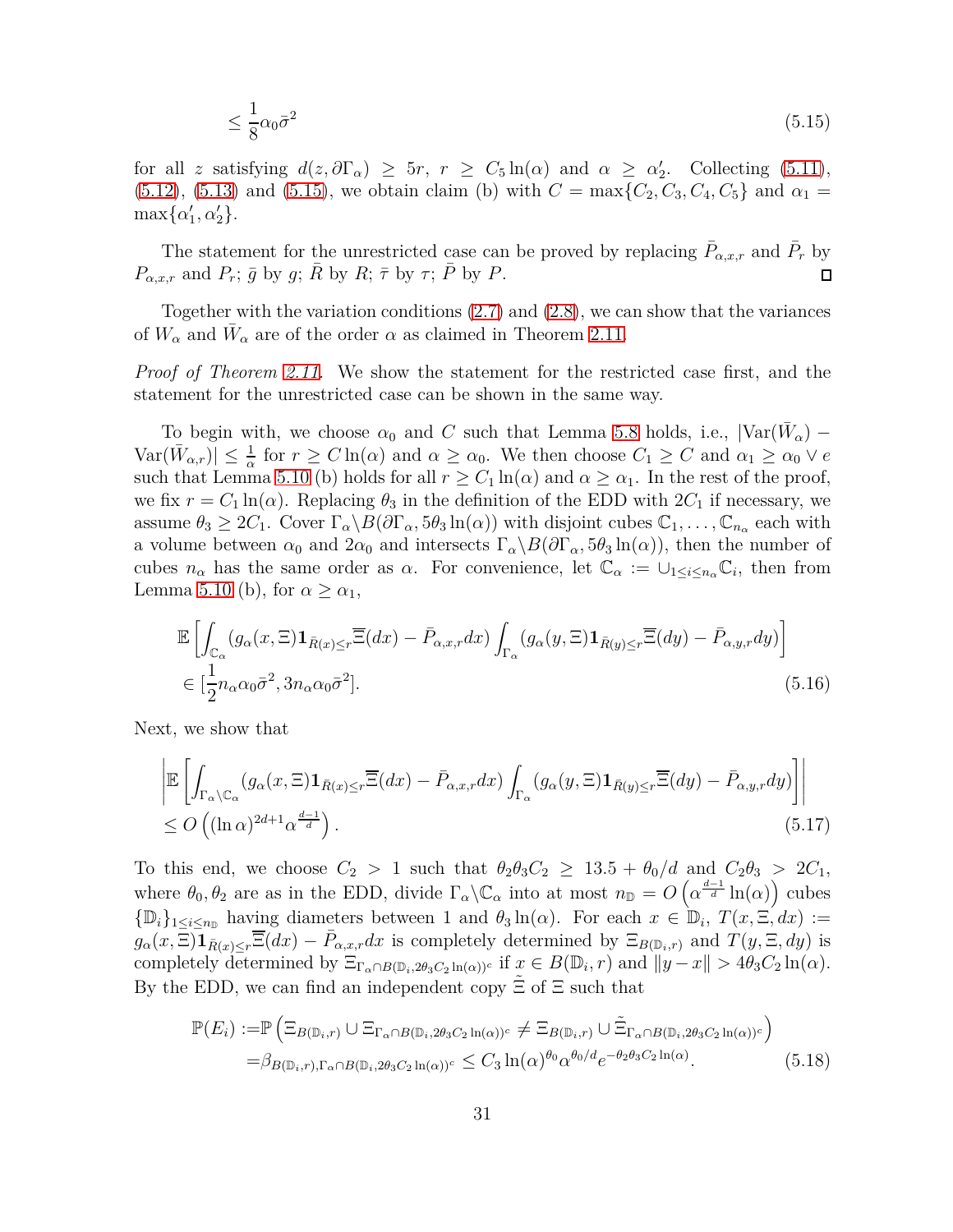Hence, following the same steps as those for [\(5.10\)](#page-27-0) and using Hölder's inequality in the first inequality,  $(5.18)$  and Remark [5.7](#page-23-3) with  $k = 3$  in the second inequality below, we have

$$
\begin{split}\n&\left|\mathbb{E}\left[\int_{x\in\mathbb{D}_{i}}T(x,\Xi,dx)\int_{y\in\Gamma_{\alpha},\|y-x\|>4\theta_{3}C_{2}\ln(\alpha)}T(y,\Xi,dy)\right]\right| \\
&=\left|\mathbb{E}\left[\mathbf{1}_{E_{i}}\int_{x\in\mathbb{D}_{i}}T(x,\Xi,dx)\int_{y\in\Gamma_{\alpha},\|y-x\|>4\theta_{3}C_{2}\ln(\alpha)}T(y,\Xi,dy)\right]\right. \\
&\left.-\mathbb{E}\left[\mathbf{1}_{E_{i}}\int_{x\in\mathbb{D}_{i}}T(x,\Xi,dx)\int_{y\in\Gamma_{\alpha},\|y-x\|>4\theta_{3}C_{2}\ln(\alpha)}T(y,\widetilde{\Xi},dy)\right]\right| \\
&\leq\left|\int_{x\in\mathbb{D}_{i}}T(x,\Xi,dx)\int_{y\in\Gamma_{\alpha},\|y-x\|>4\theta_{3}C_{2}\ln(\alpha)}T(y,\Xi,dy)\right|\right|_{3/2}\mathbb{P}(E_{i})^{1/3} \\
&\quad+\left|\int_{x\in\mathbb{D}_{i}}T(x,\Xi,dx)\int_{y\in\Gamma_{\alpha},\|y-x\|>4\theta_{3}C_{2}\ln(\alpha)}T(y,\widetilde{\Xi},dy)\right|\right|_{3/2}\mathbb{P}(E_{i})^{1/3} \\
&\leq O\left(\alpha^{\frac{5}{2}+\frac{\theta_{0}}{3d}-\frac{1}{3}\theta_{2}\theta_{3}C_{2}}\ln(\alpha)^{\theta_{0}/3}\right)\leq O\left(\ln(\alpha)^{\theta_{0}/3}\alpha^{-2}\right). \n\end{split} \tag{5.19}
$$

Adding the estimates of [\(5.19\)](#page-31-0) for  $1 \leq i \leq n_{\mathbb{D}}$  and using the fact  $n_{\mathbb{D}} = O\left(\alpha^{\frac{d-1}{d}}\ln \alpha\right)$ , we obtain

<span id="page-31-2"></span><span id="page-31-0"></span>
$$
\left| \mathbb{E} \left[ \int_{x \in \Gamma_\alpha \setminus \mathbb{C}_\alpha} T(x, \Xi, dx) \int_{y \in \Gamma_\alpha, ||y - x|| > 4\theta_3 C_2 \ln(\alpha)} T(y, \Xi, dy) \right] \right| \le O\left(\alpha^{-1}\right). \tag{5.20}
$$

For the remaining part, we have

<span id="page-31-1"></span>
$$
\begin{split}\n&\left|\mathbb{E}\left[\iint_{x\in\Gamma_{\alpha}\backslash\mathbb{C}_{\alpha},y\in\Gamma_{\alpha},||y-x||\leq4\theta_{3}C_{2}\ln(\alpha)}g_{\alpha}(x,\Xi)\mathbf{1}_{\bar{R}(x)\leq r}\overline{\Xi}(dx)g_{\alpha}(y,\Xi)\mathbf{1}_{\bar{R}(y)\leq r}\overline{\Xi}(dy)\right]\right| \\
&\leq \mathbb{E}\left[\iint_{x\in\Gamma_{\alpha}\backslash\mathbb{C}_{\alpha},y\in\Gamma_{\alpha},||y-x||\leq4\theta_{3}C_{2}\ln(\alpha)}\frac{1}{2}\left(g_{\alpha}(x,\Xi)^{2}\mathbf{1}_{\bar{R}(x)\leq r}+g_{\alpha}(y,\Xi)^{2}\mathbf{1}_{\bar{R}(y)\leq r}\right)\overline{\Xi}(dx)\overline{\Xi}(dy)\right] \\
&\leq \frac{1}{2}\mathbb{E}\left[\int_{x\in\Gamma_{\alpha}\backslash\mathbb{C}_{\alpha}}\overline{\Xi}(B(x,4\theta_{3}C_{2}\ln(\alpha)))g_{\alpha}(x,\Xi)^{2}\mathbf{1}_{\bar{R}(x)\leq r}\overline{\Xi}(dx)\right] \\
&\quad+\frac{1}{2}\mathbb{E}\left[\int_{y\in\Gamma_{\alpha}\cap B(\partial\Gamma_{\alpha},9\theta_{3}C_{2}\ln(\alpha))}\overline{\Xi}(B(y,4\theta_{3}C_{2}\ln(\alpha)))g_{\alpha}(y,\Xi)^{2}\mathbf{1}_{\bar{R}(y)\leq r}\overline{\Xi}(dy)\right] \\
&\leq \mathbb{E}\left[\int_{y\in\Gamma_{\alpha}\cap B(\partial\Gamma_{\alpha},9\theta_{3}C_{2}\ln(\alpha))}\frac{1}{2}\left(\overline{\Xi}(B(y,4\theta_{3}C_{2}\ln(\alpha)))g_{\alpha}(y,\Xi)^{2}\mathbf{1}_{\bar{R}(y)\leq r}\overline{\Xi}(dy)\right] \\
&\leq \mathbb{E}\left[\int_{y\in\Gamma_{\alpha}\cap B(\partial\Gamma_{\alpha},9\theta_{3}C_{2}\ln(\alpha))}\frac{1}{2}\left(\overline{\Xi}(B(y,4\theta_{3}C_{2}\ln(\alpha)))^{2}+g_{\alpha}(y,\Xi)^{4}\mathbf{1}_{\bar{R}(y)\leq r}\right)\overline{\Xi}(dy)\right] \\
&\leq \int_{y\in\Gamma_{\alpha}\cap B(\partial
$$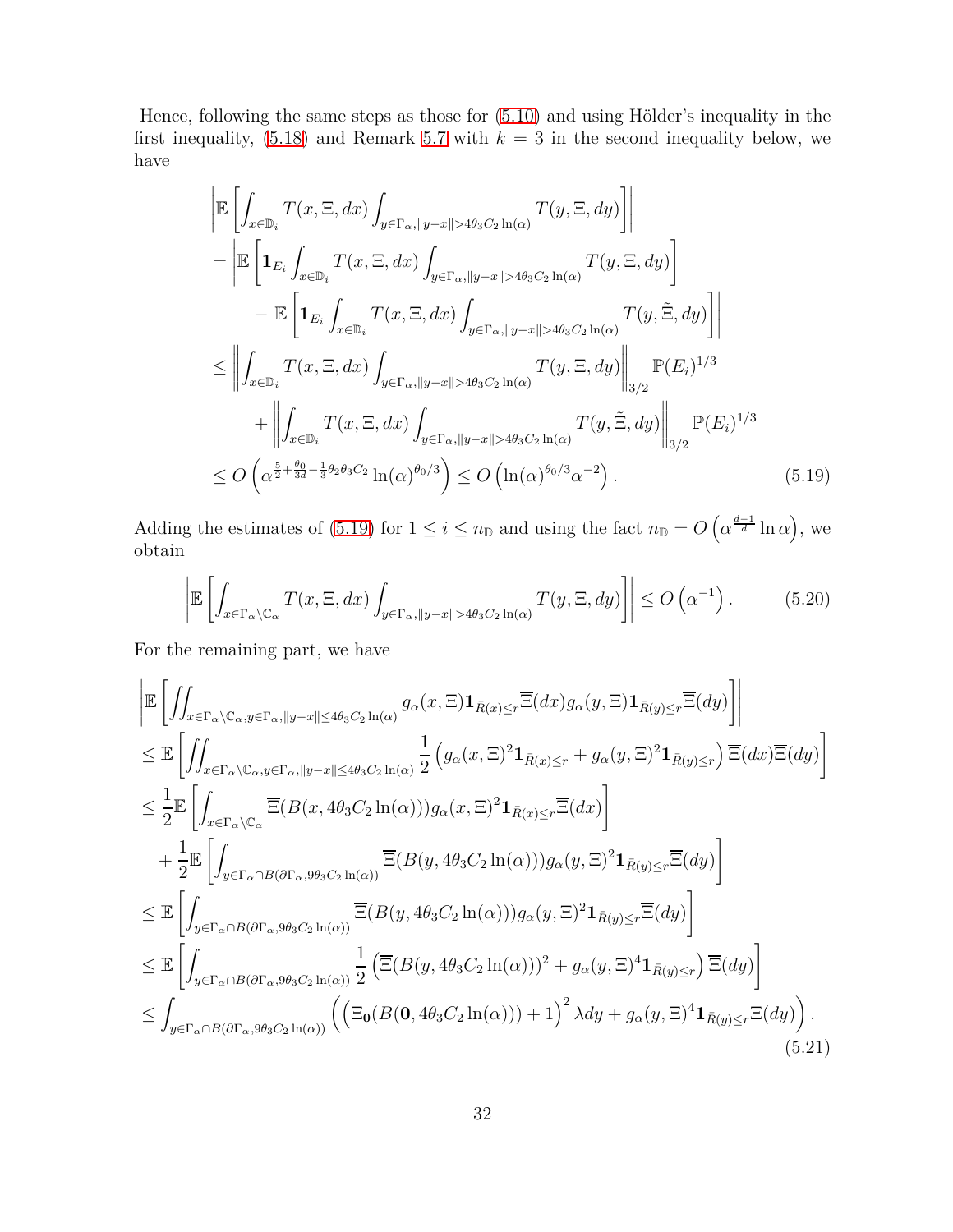However, by Remark [5.4,](#page-22-1)

$$
O\left(\ln(\alpha)^{3d}\right)
$$
  
\n
$$
= \mathbb{E}\overline{\Xi}(B(\mathbf{0}, 8\theta_3 C_2 \ln(\alpha)))^3
$$
  
\n
$$
\geq \mathbb{E}\int_{B(\mathbf{0}, 4\theta_3 C_2 \ln(\alpha))} \overline{\Xi}(B(x, 4\theta_3 C_2 \ln(\alpha)))^2 \overline{\Xi}(dx)
$$
  
\n
$$
= \lambda \int_{B(\mathbf{0}, 4\theta_3 C_2 \ln(\alpha))} \mathbb{E}\left(\overline{\Xi}_x(B(x, 4\theta_3 C_2 \ln(\alpha))) + 1\right)^2 dx
$$
  
\n
$$
= \frac{\lambda(4\theta_3 C_2 \ln(\alpha))^d \pi^{d/2}}{\Gamma(1+d/2)} \mathbb{E}\left(\overline{\Xi}_0(B(\mathbf{0}, 4\theta_3 C_2 \ln(\alpha))) + 1\right)^2,
$$

which implies

<span id="page-32-3"></span><span id="page-32-2"></span><span id="page-32-1"></span>
$$
\mathbb{E}\left(\overline{\Xi}_{0}(B(0,4\theta_{3}C_{2}\ln(\alpha)))+1\right)^{2} \leq O\left(\ln(\alpha)^{2d}\right). \tag{5.22}
$$

Combining [\(2.6\)](#page-7-0), [\(5.21\)](#page-31-1) and [\(5.22\)](#page-32-1) gives

$$
\left| \mathbb{E} \left[ \iint_{x \in \Gamma_\alpha \setminus \mathbb{C}_\alpha, y \in \Gamma_\alpha, ||y - x|| \le 4\theta_3 C_2 \ln(\alpha)} g_\alpha(x, \Xi) \mathbf{1}_{\bar{R}(x) \le r} \overline{\Xi}(dx) g_\alpha(y, \Xi) \mathbf{1}_{\bar{R}(y) \le r} \overline{\Xi}(dy) \right] \right|
$$
  
 
$$
\le O\left( (\ln \alpha)^{2d+1} \alpha^{\frac{d-1}{d}} \right). \tag{5.23}
$$

Direct verification using [\(2.6\)](#page-7-0) again gives

$$
\left| \mathbb{E} \left[ \iint_{x \in \Gamma_\alpha \setminus \mathbb{C}_\alpha, y \in \Gamma_\alpha, \|y - x\| \le 4\theta_3 C_2 \ln(\alpha)} \bar{P}_{\alpha, x, r} dx \bar{P}_{\alpha, y, r} dy \right] \right| \le O\left( \alpha^{\frac{d-1}{d}} \ln(\alpha)^{d+1} \right). \tag{5.24}
$$

Collecting [\(5.20\)](#page-31-2), [\(5.23\)](#page-32-2) and [\(5.24\)](#page-32-3), we have [\(5.17\)](#page-30-2).

Now, since  $\bar{W}_{\alpha,r}$  can be decomposed as

 $\text{Var}(\bar{W}_{\alpha,r})$ 

$$
= \mathbb{E}\left[\int_{\mathbb{C}_{\alpha}}(g_{\alpha}(x,\Xi)\mathbf{1}_{\bar{R}(x)\leq r}\overline{\Xi}(dx) - \bar{P}_{\alpha,x,r}dx)\int_{\Gamma_{\alpha}}(g_{\alpha}(y,\Xi)\mathbf{1}_{\bar{R}(y)\leq r}\overline{\Xi}(dy) - \bar{P}_{\alpha,y,r}dy)\right] + \mathbb{E}\left[\int_{\Gamma_{\alpha}\setminus\mathbb{C}_{\alpha}}(g_{\alpha}(x,\Xi)\mathbf{1}_{\bar{R}(x)\leq r}\overline{\Xi}(dx) - \bar{P}_{\alpha,x,r}dx)\int_{\Gamma_{\alpha}}(g_{\alpha}(y,\Xi)\mathbf{1}_{\bar{R}(y)\leq r}\overline{\Xi}(dy) - \bar{P}_{\alpha,y,r}dy)\right],
$$

it follows from [\(5.16\)](#page-30-3) and [\(5.17\)](#page-30-2) that, for  $\alpha \geq \alpha_1 \vee \alpha_0 \vee e$ ,  $Var(\bar{W}_{\alpha,r}) \in [C_4\alpha, C_5\alpha]$  for some positive constants  $C_4$ ,  $C_5$ . This, together with  $|\text{Var}(\bar{W}_\alpha) - \text{Var}(\bar{W}_{\alpha,r})| \leq \frac{1}{\alpha}$ , ensures that  $\text{Var}(\bar{W}_{\alpha}) = \Theta(\text{Var}(\bar{W}_{\alpha,r})) = \Theta(\alpha).$ 

The statement for the unrestricted case can be proved by replacing  $g_{\alpha}$  by  $g$ ;  $\bar{P}_{\alpha,x,r}$  by  $P_r$ ;  $\bar{W}_\alpha$  by  $W_\alpha$  and  $\bar{W}_{\alpha,r}$  by  $W_{\alpha,r}$ .  $\Box$ 

<span id="page-32-0"></span>**Remark 5.11.** *Since the variance is always non-negative, the proof of this also shows that*  $\sigma^2$  (resp.  $\bar{\sigma}^2$ ) defined in [\(2.7\)](#page-7-2) (resp. [\(2.8\)](#page-7-3)) is non-negative.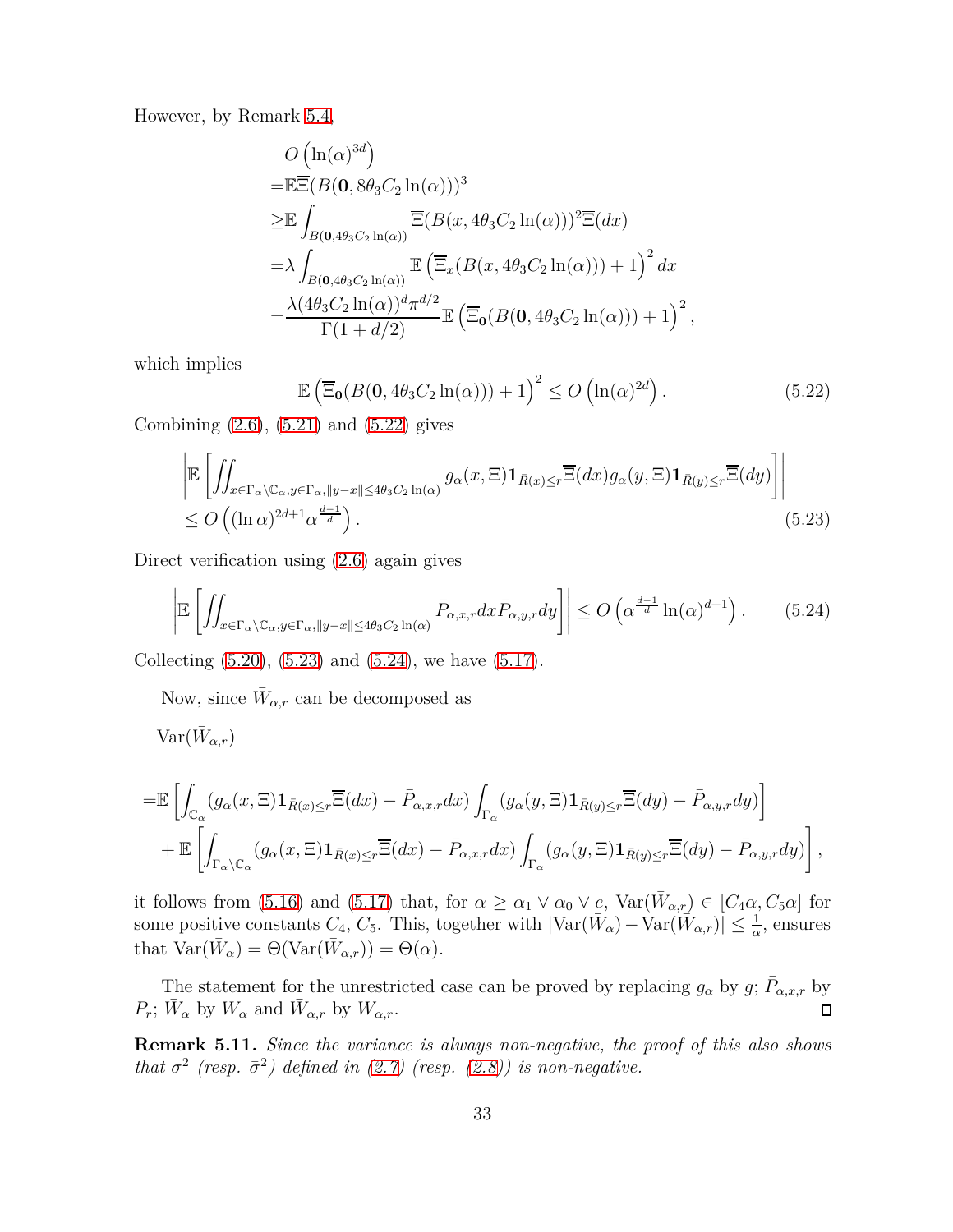**Remark 5.12.** *Using the same idea as in the proof of Theorem 2.11, we can see that*  $Var(W_\alpha)$  and  $Var(\overline{W}_\alpha)$  cannot have an order greater than  $\alpha$ .

*Proof of Theorem [2.9.](#page-9-0)* Let  $\mu_{\alpha} := \mathbb{E}(\bar{W}_{\alpha}), \mu_{\alpha,r} := \mathbb{E}(\bar{W}_{\alpha,r}), \sigma_{\alpha}^{2} := \text{Var}(\bar{W}_{\alpha}), \sigma_{\alpha,r}^{2} :=$  $\text{Var}\left(\bar{W}_{\alpha,r}\right)$  and  $\bar{Z}_{\alpha,r} \sim N\left(\frac{\mu_{\alpha,r}-\mu_{\alpha}}{\sigma_{\alpha}}, \frac{\sigma_{\alpha,r}^2}{\sigma_{\alpha}^2}\right)$ , then it follows from the triangle inequality that

<span id="page-33-0"></span>
$$
d_{W}\left(\frac{\bar{W}_{\alpha}-\mu_{\alpha}}{\sigma_{\alpha}},Z\right) \leq d_{W}\left(\frac{\bar{W}_{\alpha}-\mu_{\alpha}}{\sigma_{\alpha}},\frac{\bar{W}_{\alpha,r}-\mu_{\alpha}}{\sigma_{\alpha}}\right) + d_{W}\left(Z,\bar{Z}_{\alpha,r}\right) + d_{W}\left(\frac{\bar{W}_{\alpha,r}-\mu_{\alpha}}{\sigma_{\alpha}},\bar{Z}_{\alpha,r}\right).
$$
\n
$$
(5.25)
$$

Next, we analyse the three terms of [\(5.25\)](#page-33-0) separately. We start with the exponentially stabilising case (ii).

The first term of  $(5.25)$  can be bounded using Lemma 5.2 (b), the variation condition and the property of the Wasserstein distance. Let  $U_{\alpha} := (\bar{W}_{\alpha} - \mu_{\alpha})/\sigma_{\alpha}$  and  $U_{\alpha,r} := (\bar{W}_{\alpha,r} - \mu_{\alpha,r})/\sigma_\alpha$ . According to the property of the total variation distance and [\[Barbour, Holst and Janson \(1992\),](#page-38-5) p. 254], we can find a coupling  $(\bar{U}_{\alpha}, \bar{U}_{\alpha,r})$  of  $U_{\alpha}$  and  $U_{\alpha,r}$  such that  $\bar{U}_{\alpha} \stackrel{d}{=} U_{\alpha}$ ,  $\bar{U}_{\alpha,r} \stackrel{d}{=} U_{\alpha,r}$  and

$$
\mathbb{P}(\bar{U}_{\alpha} \neq \bar{U}_{\alpha,r}) =: \mathbb{P}(E_{\alpha,r}) = d_{TV}(U_{\alpha}, U_{\alpha,r}) = d_{TV}(\bar{W}_{\alpha}, \bar{W}_{\alpha,r}) \leq C_1 \alpha e^{-C_2 r}.
$$

Then from Hölder's inequality, the variation condition and Lemma 5.5,

$$
d_{W}\left(\frac{\bar{W}_{\alpha} - \mu_{\alpha}}{\sigma_{\alpha}}, \frac{\bar{W}_{\alpha,r} - \mu_{\alpha}}{\sigma_{\alpha}}\right)
$$
  
= 
$$
\inf_{X \stackrel{d}{=} U_{\alpha}, Y \stackrel{d}{=} U_{\alpha,r}} \mathbb{E}(|X - Y|)
$$
  

$$
\leq \mathbb{E}(|\bar{U}_{\alpha} - \bar{U}_{\alpha,r}|) \leq \mathbb{E}\left(|\bar{U}_{\alpha}|\mathbf{1}_{E_{\alpha,r}}\right) + \mathbb{E}\left(|\bar{U}_{\alpha,r}|\mathbf{1}_{E_{\alpha,r}}\right) \leq \frac{1}{\alpha}, \qquad (5.26)
$$

for  $r > C_3 \ln(\alpha)$ .

For the second term of [\(5.25\)](#page-33-0), we can establish an upper bound using Lemma [5.1.](#page-21-1) To this end, [\(5.4\)](#page-24-0) gives

<span id="page-33-4"></span><span id="page-33-2"></span>
$$
\left|\sigma_{\alpha}^{2} - \sigma_{\alpha,r}^{2}\right| \le \frac{1}{\alpha},\tag{5.27}
$$

which, together with the condition given in the theorem, implies

<span id="page-33-1"></span>
$$
\sigma_{\alpha,r}^2 = \Omega(\alpha^{\nu}), \qquad \sigma_{\alpha}^2 = \Omega(\alpha^{\nu}), \tag{5.28}
$$

for  $r > C_4 \ln(\alpha)$ . We combine [\(5.8\)](#page-24-4) and [\(5.28\)](#page-33-1) to obtain

<span id="page-33-3"></span>
$$
\frac{|\mu_{\alpha} - \mu_{\alpha,r}|}{\sigma_{\alpha}} \le O\left(\alpha^{-1}\right),\tag{5.29}
$$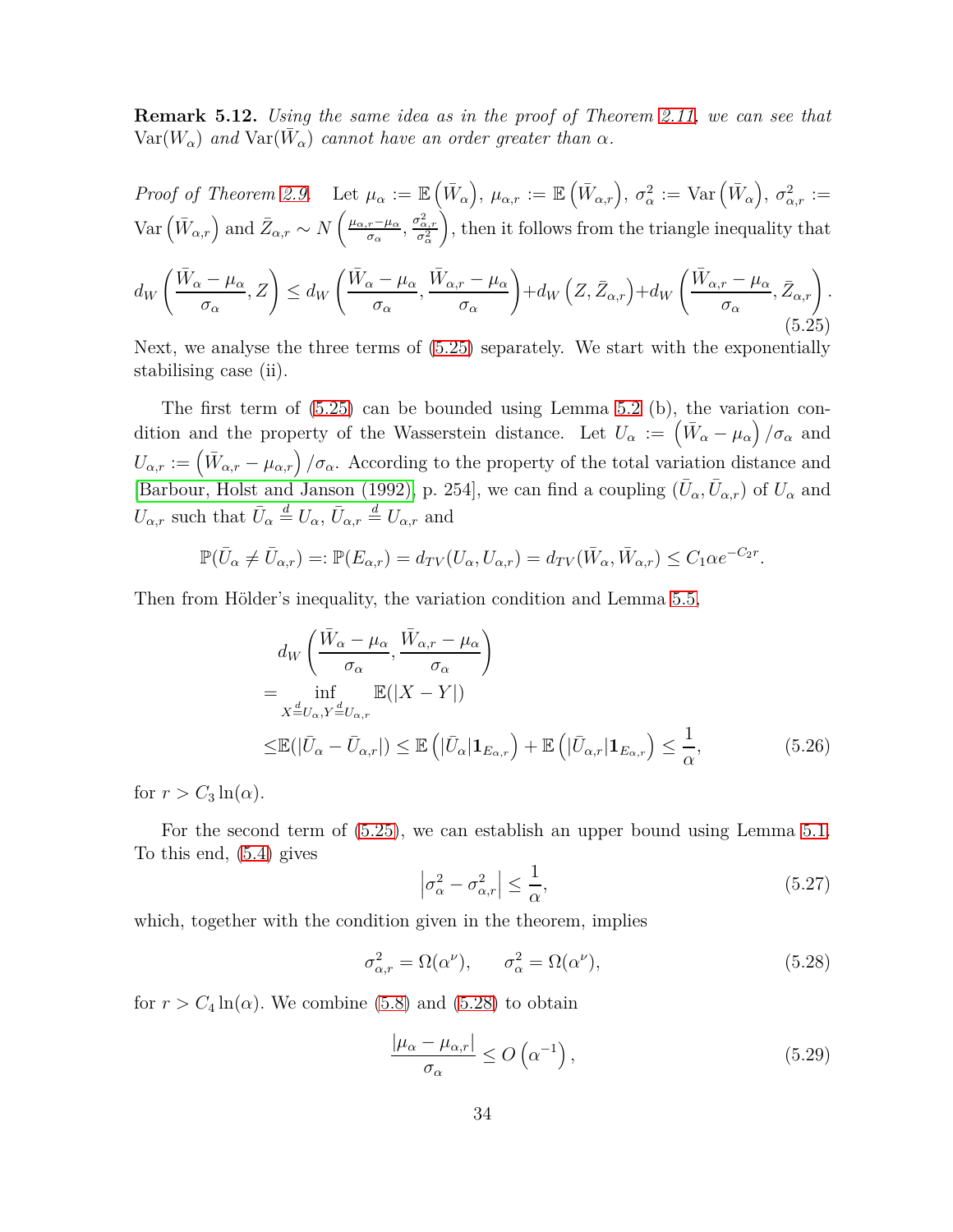for  $r > C_5 \ln(\alpha)$ . Therefore, it follows from  $(5.27)$ ,  $(5.28)$ ,  $(5.29)$  and Lemma [5.1](#page-21-1) that

<span id="page-34-4"></span>
$$
d_W(Z, \bar{Z}_{\alpha,r}) \le \frac{|\mu_\alpha - \mu_{\alpha,r}|}{\sigma_\alpha} + \frac{|\sigma_{\alpha,r} - \sigma_\alpha|}{\sigma_\alpha} \le O(\alpha^{-1})
$$
(5.30)

for  $r > C_6 \ln(\alpha)$ .

It remains to tackle the last term of [\(5.25\)](#page-33-0). From the definition of the Wasserstein distance, we have

$$
d_{W}\left(\frac{\bar{W}_{\alpha,r} - \mu_{\alpha}}{\sigma_{\alpha}}, \bar{Z}_{\alpha,r}\right) = d_{W}\left(\frac{\bar{W}_{\alpha,r} - \mu_{\alpha,r}}{\sigma_{\alpha}}, \bar{Z}_{\alpha,r} + \frac{\mu_{\alpha} - \mu_{\alpha,r}}{\sigma_{\alpha}}\right)
$$
  

$$
\leq \frac{\sigma_{\alpha,r}}{\sigma_{\alpha}} d_{W}\left(\frac{\bar{W}_{\alpha,r} - \mu_{\alpha,r}}{\sigma_{\alpha,r}}, Z\right) \leq 2d_{W}\left(V_{\alpha,r}, Z\right)
$$
(5.31)

for  $r > C_4 \ln(\alpha)$  when  $\alpha$  large, where  $V_{\alpha,r} := \left(\bar{W}_{\alpha,r} - \mu_{\alpha,r}\right)/\sigma_{\alpha,r}$ . We now use Stein's method to bound the Wasserstein distance between *Vα,r* and *Z*. Stein's method for the normal approximation hinges on a Stein equation (see [Chen, [Goldstein and Shao \(2011\),](#page-39-14) pp. 15–16])

<span id="page-34-3"></span><span id="page-34-0"></span>
$$
f'(w) - wf(w) = h(w) - Nh,
$$
\n(5.32)

where  $Nh := \mathbb{E}h(Z)$ . The solution of [\(5.32\)](#page-34-0) is given by

$$
f_h(w) = e^{w^2/2} \int_{-\infty}^w e^{-t^2/2} (h(t) - Nh) dt = -e^{w^2/2} \int_w^{\infty} e^{-t^2/2} (h(t) - Nh) dt.
$$

Recall the definition of the Wasserstein distance [\(2.9\)](#page-8-0), we have, for any random variable *X*,

<span id="page-34-1"></span>
$$
d_W(X, Z) = \sup_{h \in \mathscr{F}_{\text{Lip}}} |\mathbb{E}(h(X) - h(Z))| \le \sup_{f \in \mathscr{F}} |\mathbb{E}(f'(X) - Xf(X))|, \tag{5.33}
$$

where  $\mathscr{F} := \left\{ f: \ \mathbb{R} \to \mathbb{R}, \|f\| \leq 2, \ \|f'\| \leq \sqrt{\frac{2}{\pi}}, \ \|f''\| \leq 2 \right\}$ . From the definition of  $V_{\alpha,r}$ , we can represent it as  $V_{\alpha,r} = \frac{1}{\sigma_{\alpha}}$ *σα,r* R Γ*α*  $(g_{\alpha}(x,\Xi)\mathbf{1}_{\bar{R}(x)\leq r}\overline{\Xi}(dx)-P_{\alpha,x,r}dx) =: \int_{\Gamma_{\alpha}}V(dx)$  if this does not cause confusion. Then, from the definition of  $V_{\alpha,r}$ , we have

$$
1 = \text{Var}(V_{\alpha,r}) = \mathbb{E}\left(\int_{\Gamma_{\alpha}} V(dx)\right)^2.
$$

To bound  $d_W(V_{\alpha,r}, Z)$ , by [\(5.33\)](#page-34-1), it is sufficient to bound

<span id="page-34-2"></span>
$$
\left| \mathbb{E} \left( f'(V_{\alpha,r}) - V_{\alpha,r} f(V_{\alpha,r}) \right) \right| \tag{5.34}
$$

for all  $f \in \mathscr{F}$ . To do this, let's consider the two terms separately.

Before analysing [\(5.34\)](#page-34-2), for large  $\alpha$ , we can divide  $\Gamma_{\alpha}$  into disjoint cubes with volumes at least  $\alpha_0 \leq \alpha$  for some positive constant  $\alpha_0$ . To this end, we can find a partition of  $\Gamma_\alpha$ ,  $\mathscr{C} := \{ \mathbb{C}_1, \ldots, \mathbb{C}_{n_\alpha} \}$ , where  $\mathbb{C}_i$  are cubes with edge length  $\frac{\alpha^{1/d}}{|\alpha(\alpha_0)|}$  $\frac{\alpha^{1/a}}{\left[\left(\alpha/\alpha_0\right)^{1/d}\right]}$  for all  $1 \leq i \leq n_\alpha$ .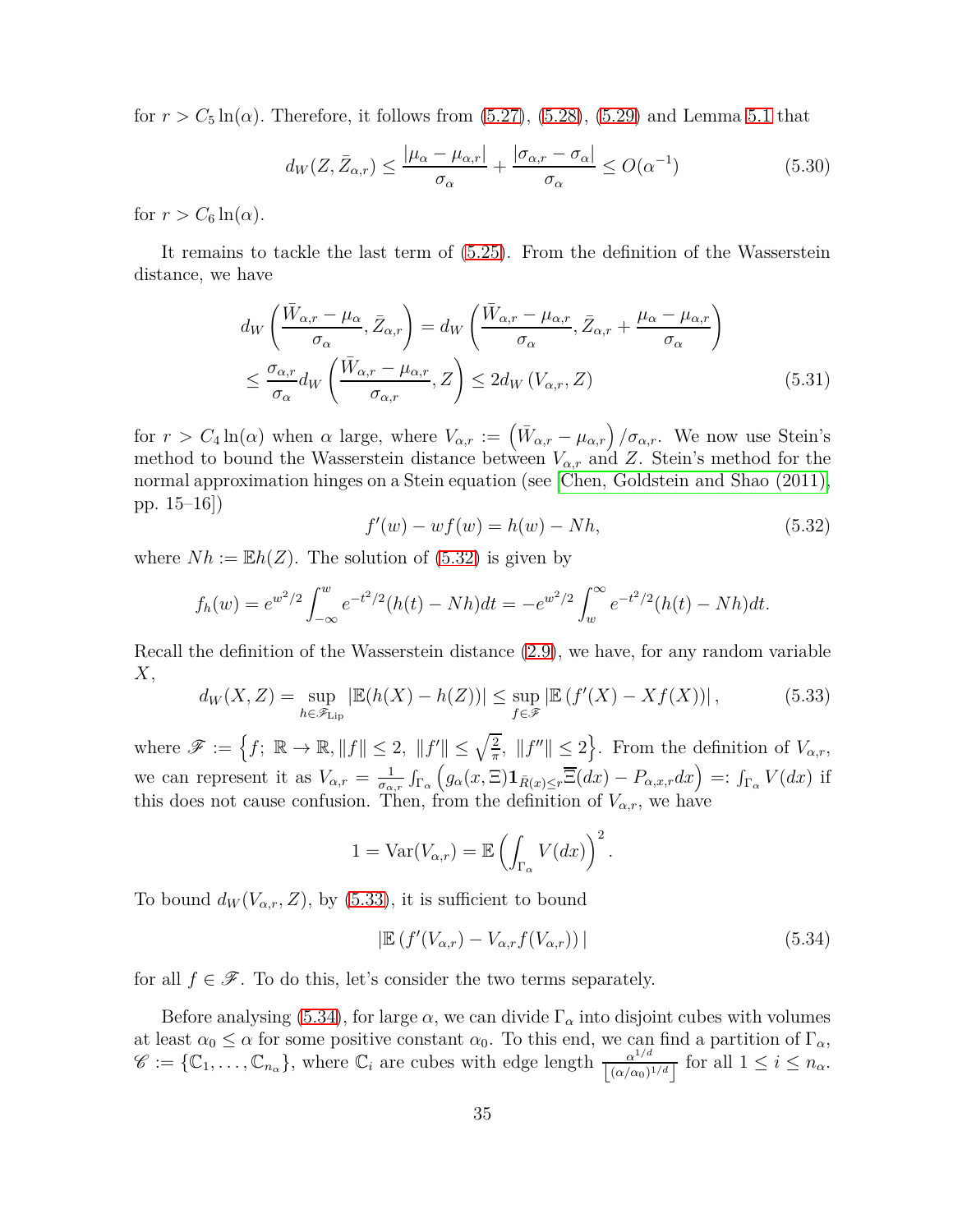Then each cube in  $\mathscr C$  has a volume no more than  $2^d\alpha_0$  and  $n_\alpha$  has the same order as  $\alpha$ . Let  $N'_{i,\alpha,r} = B(\mathbb{C}_i, 3r) \cap \Gamma_\alpha$  and  $N''_{i,\alpha,r} = B(\mathbb{C}_i, 6r) \cap \Gamma_\alpha$ , we have  $N'_{i,\alpha,r} \subset B(\mathbb{C}_i, 3r)$ and  $N''_{i,\alpha,r} \subset B(\mathbb{C}_i, 6r)$ , so the volumes of  $N'_{i,\alpha,r}$  and  $N''_{i,\alpha,r}$  are bounded by  $O(r^d)$  for all  $1 \leq i \leq n_{\alpha}$ . Define  $S_{i,\alpha,r} = \int_{\mathbb{C}_i} V(dy)$ ,  $S'_{i,\alpha,r} = \int_{N'_{i,\alpha,r}} V(dy)$  and  $S''_{i,\alpha,r} = \int_{N''_{i,\alpha,r}} V(dy)$ . Clearly,  $V(dx)$  is a function of  $\Xi_{B(x,r)} \cap \Gamma_{\alpha}$ ,  $S'_{i,\alpha,r}$ ,  $S''_{i,\alpha,r}$ ,  $V_{\alpha,r} - S'_{i,\alpha,r}$  and  $V_{\alpha,r} - S''_{i,\alpha,r}$  are functions of  $\Xi_{B(\mathbb{C}_i,4r)}$ ,  $\Xi_{B(\mathbb{C}_i,7r)}$ ,  $\Xi_{\Gamma_\alpha\setminus B(\mathbb{C}_i,2r)}$  and  $\Xi_{\Gamma_\alpha\setminus B(\mathbb{C}_i,5r)}$  respectively. For convenience, we write  $\tilde{\Xi}$  as an independent copy of  $\Xi$  and  $\tilde{V}_{\alpha,r}$ ,  $\tilde{V}(dx)$ ,  $\tilde{S}'_{i,\alpha,r}$ ,  $\tilde{S}''_{i,\alpha,r}$  as the corresponding counterparts of  $V_{\alpha,r}$ ,  $V(dx)$ ,  $S'_{i,\alpha,r}$ ,  $S''_{i,\alpha,r}$ .

For the first term in [\(5.34\)](#page-34-2),

$$
\mathbb{E}f'(V_{\alpha,r})
$$
\n
$$
= \mathbb{E}\left(\int_{\Gamma_{\alpha}} V(dx)\right)^{2} \mathbb{E}f'(V_{\alpha,r})
$$
\n
$$
= \sum_{i=1}^{n_{\alpha}} \mathbb{E}\left(S_{i,\alpha,r}S'_{i,\alpha,r}\right) \mathbb{E}f'(V_{\alpha,r}) + \mathbb{E}\left(\left(\int_{\Gamma_{\alpha}} V(dx)\right)^{2} - \sum_{i=1}^{n_{\alpha}} S_{i,\alpha,r}S'_{i,\alpha,r}\right) \mathbb{E}f'(V_{\alpha,r})
$$
\n
$$
= \sum_{i=1}^{n_{\alpha}} \mathbb{E}\left(S_{i,\alpha,r}S'_{i,\alpha,r}\right) \left(\mathbb{E}f'(V_{\alpha,r}) - \mathbb{E}f'(V_{\alpha,r} - S''_{i,\alpha,r}) + \mathbb{E}f'(V_{\alpha,r} - S''_{i,\alpha,r})\right) + \epsilon_{1}
$$
\n
$$
= \sum_{i=1}^{n_{\alpha}} \left(\mathbb{E}\left(S_{i,\alpha,r}S'_{i,\alpha,r}\right) \mathbb{E}\left(\int_{0}^{S''_{i,\alpha,r}} f''(V_{\alpha,r} - x)dx\right)\right) + \sum_{i=1}^{n_{\alpha}} \mathbb{E}\left(S_{i,\alpha,r}S'_{i,\alpha,r}f'(\tilde{V}_{\alpha,r} - \tilde{S}''_{i,\alpha,r})\right)
$$
\n
$$
+ \epsilon_{1}
$$
\n
$$
= \sum_{i=1}^{n_{\alpha}} \mathbb{E}\left(S_{i,\alpha,r}S'_{i,\alpha,r}\left(f'(\tilde{V}_{\alpha,r} - \tilde{S}''_{i,\alpha,r}) - f'(V_{\alpha,r} - S''_{i,\alpha,r}) + f'(V_{\alpha,r} - S''_{i,\alpha,r})\right)\right) + \epsilon_{1} + \epsilon_{2}
$$
\n
$$
= \sum_{i=1}^{n_{\alpha}} \mathbb{E}\left(S_{i,\alpha,r}S'_{i,\alpha,r}f'(V_{\alpha,r} - S''_{i,\alpha,r})\right) + \epsilon_{1} + \epsilon_{2} + \epsilon_{3},
$$
\n(5.35)

where

<span id="page-35-0"></span>
$$
\epsilon_1 = \mathbb{E}\left(\left(\int_{\Gamma_{\alpha}} V(dx)\right)^2 - \sum_{i=1}^{n_{\alpha}} S_{i,\alpha,r} S'_{i,\alpha,r}\right) \mathbb{E}f'(V_{\alpha,r});
$$
  
\n
$$
\epsilon_2 = \sum_{i=1}^{n_{\alpha}} \left(\mathbb{E}\left(S_{i,\alpha,r} S'_{i,\alpha,r}\right) \mathbb{E}\left(\int_0^{S''_{i,\alpha,r}} f''(V_{\alpha,r} - x) dx\right)\right);
$$
  
\n
$$
\epsilon_3 = \sum_{i=1}^{n_{\alpha}} \mathbb{E}\left(S_{i,\alpha,r} S'_{i,\alpha,r} \left(f'(\tilde{V}_{\alpha,r} - \tilde{S}''_{i,\alpha,r}) - f'(V_{\alpha,r} - S''_{i,\alpha,r})\right)\right).
$$

Using the same idea as in the proof of Lemma 5.10 and the fact that  $||f'|| \leq \sqrt{\frac{2}{\pi}}$ , we have

<span id="page-35-1"></span>
$$
|\epsilon_1| \le \sqrt{\frac{2}{\pi}} \left| \mathbb{E} \sum_{i=1}^{n_{\alpha}} S_{i,\alpha,r} \left( \int_{\Gamma_{\alpha}} V(dx) - S'_{i,\alpha,r} \right) \right| \le \alpha^{-1}
$$
 (5.36)

for  $r > C_7 \ln(\alpha)$  for some positive constant  $C_7$ .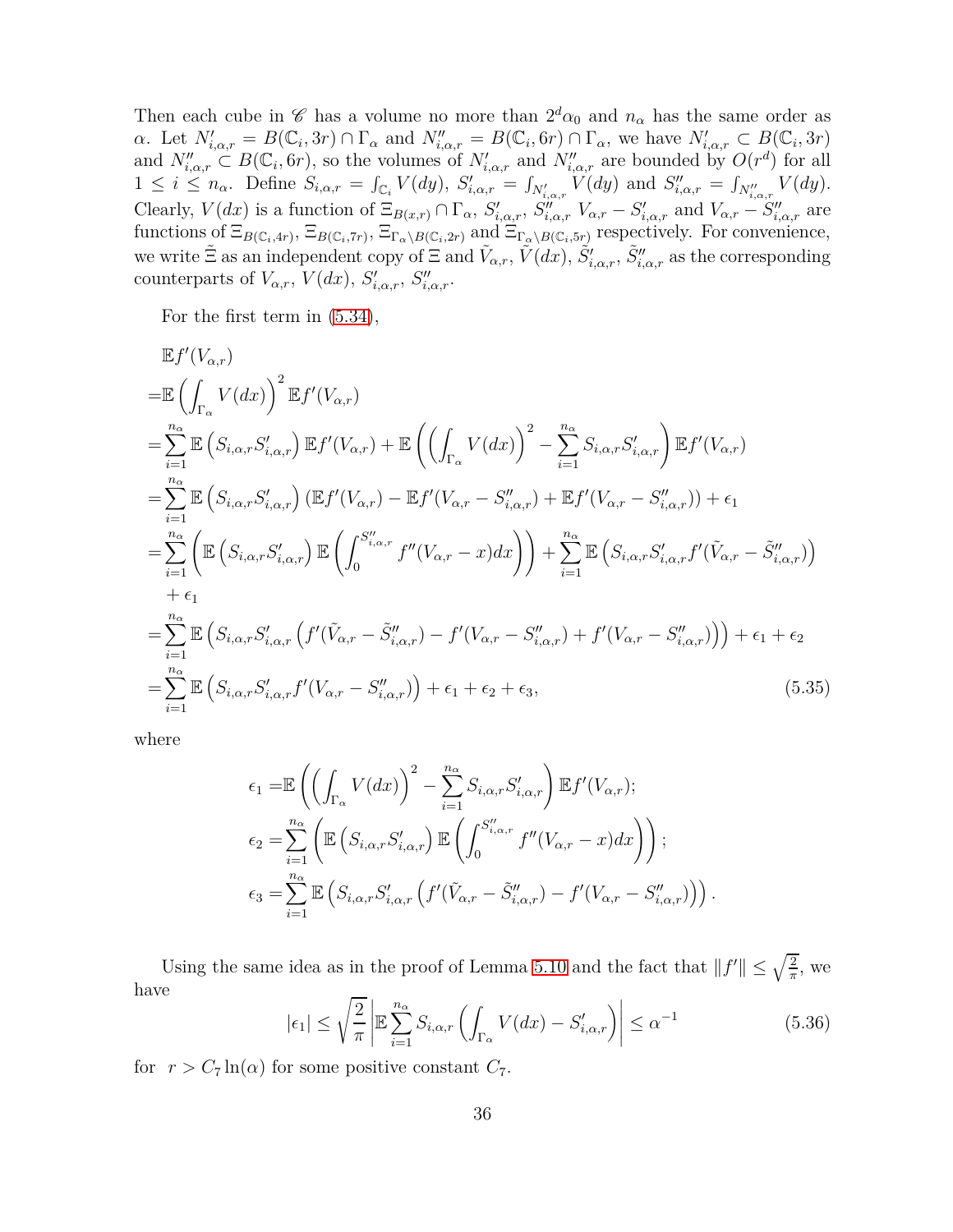For  $\epsilon_2$ , using the fact that  $||f''|| \leq 2$  and Remark [5.7,](#page-23-3) we have

<span id="page-36-2"></span>
$$
|\epsilon_2| \leq 2 \sum_{i=1}^{n_{\alpha}} \left( \mathbb{E} \left( \left| S_{i,\alpha,r} S'_{i,\alpha,r} S''_{i,\alpha,r} \right| \right) \right)
$$
  
 
$$
\leq O(\sigma_{\alpha,r}^{-3} n_{\alpha} \max_{i} \{ \text{Vol}(N'_{i,\alpha,r}), \text{Vol}(N''_{i,\alpha,r}) \}^{5}) = O(\alpha^{-\frac{3}{2}\nu + 1} r^{5d}). \tag{5.37}
$$

To bound  $\epsilon_3$ , we can use the coupling method. Since  $(S_{i,\alpha,r}, S'_{i,\alpha,r})$  is a function of  $\Xi_{B(\mathbb{C}_i,4r)}$  and  $V_{\alpha,r}-S''_{i,\alpha,r}$  is a function of  $\Xi_{\Gamma_\alpha\setminus B(\mathbb{C}_i,5r)}$ , from the EDD and [\[Barbour, Holst and Janson \(1992\),](#page-38-5) p. 254], there is a coupling  $(X_{i,1}, X_{i,2}, X_{i,3})$  and  $(Y_{i,1}, Y_{i,2}, Y_{i,3})$  of  $(S_{i,\alpha,r}, S'_{i,\alpha,r}, f'(\tilde{V}_{\alpha,r} (\tilde{S}''_{i,\alpha,r})$  and  $(S_{i,\alpha,r},S'_{i,\alpha,r},f'(V_{\alpha,r}-S''_{i,\alpha,r}))$  such that  $\mathbb{P}(E_i) := \mathbb{P}((X_{i,1},X_{i,2},X_{i,3}) \neq (Y_{i,1},Y_{i,2},Y_{i,3})) \leq$  $\alpha^{\theta_0/d}C_8r^{\theta_0}e^{-C_9r}$ , for all  $1 \leq i \leq n_\alpha$ . Then for  $r > C_{10}\ln(\alpha)$  where  $C_{10}$  is large enough,  $\mathbb{P}(E_i) \leq C_{11} \alpha^{-6}$ . Now,

<span id="page-36-0"></span>
$$
|\epsilon_{3}| \leq \sum_{i=1}^{n_{\alpha}} \left| \mathbb{E} \left( S_{i,\alpha,r} S'_{i,\alpha,r} \left( f'(\tilde{V}_{\alpha,r} - \tilde{S}''_{i,\alpha,r}) - f'(V_{\alpha,r} - S''_{i,\alpha,r}) \right) \right) \right|
$$
  
\n
$$
= \sum_{i=1}^{n_{\alpha}} \left| \mathbb{E} \left( X_{i,1} X_{i,2} X_{i,3} - Y_{i,1} Y_{i,2} Y_{i,3} \right) \right|
$$
  
\n
$$
\leq \sum_{i=1}^{n_{\alpha}} \left( \left| \mathbb{E} \left( X_{i,1} X_{i,2} X_{i,3} \mathbf{1}_{E_i} \right) \right| + \left| \mathbb{E} \left( Y_{i,1} Y_{i,2} Y_{i,3} \mathbf{1}_{E_i} \right) \right| \right).
$$
 (5.38)

However, applying Hölder's inequality, the fact that  $||f'|| \leq \sqrt{\frac{2}{\pi}} \leq 1$  and Remark [5.7,](#page-23-3) we have

$$
|\mathbb{E}\left(X_{i,1}X_{i,2}X_{i,3}\mathbf{1}_{E_i}\right)| \leq \|X_{i,1}X_{i,2}\|_{3/2}\mathbb{P}(E_i)^{1/3} \leq O\left(r^{10d/3}\right)\sigma_{\alpha,r}^{-2}\mathbb{P}(E_i)^{1/3},
$$
  

$$
|\mathbb{E}\left(Y_{i,1}Y_{i,2}Y_{i,3}\mathbf{1}_{E_i}\right)| \leq \|Y_{i,1}Y_{i,2}\|_{3/2}\mathbb{P}(E_i)^{1/3} \leq O\left(r^{10d/3}\right)\sigma_{\alpha,r}^{-2}\mathbb{P}(E_i)^{1/3}.
$$

Combining with [\(5.38\)](#page-36-0), we get

<span id="page-36-1"></span>
$$
|\epsilon_3| \le n_\alpha \sigma_{\alpha,r}^{-2} O(r^{10d/3}) \max_{1 \le i \le n_\alpha} \mathbb{P}(E_i)^{1/3} \le O(\alpha^{-1-\nu} r^{10d/3}). \tag{5.39}
$$

For the second term in [\(5.34\)](#page-34-2), we have

$$
\mathbb{E}V_{\alpha,r}f(V_{\alpha,r})
$$
\n
$$
= \sum_{i=1}^{n_{\alpha}} \mathbb{E}\left(S_{i,\alpha,r}f(V_{\alpha,r})\right)
$$
\n
$$
= \sum_{i=1}^{n_{\alpha}} \mathbb{E}\left(S_{i,\alpha,r}\left(f(V_{\alpha,r} - S'_{i,\alpha,r}) + f(V_{\alpha,r}) - f(V_{\alpha,r} - S'_{i,\alpha,r})\right)\right)
$$
\n
$$
= \sum_{i=1}^{n_{\alpha}} \mathbb{E}\left(S_{i,\alpha,r}S'_{i,\alpha,r}\int_{0}^{1}f'(V_{\alpha,r} - uS'_{i,\alpha,r})du\right) + \sum_{i=1}^{n_{\alpha}} \mathbb{E}\left(S_{i,\alpha,r}f(\tilde{V}_{\alpha,r} - \tilde{S}'_{i,\alpha,r})\right)
$$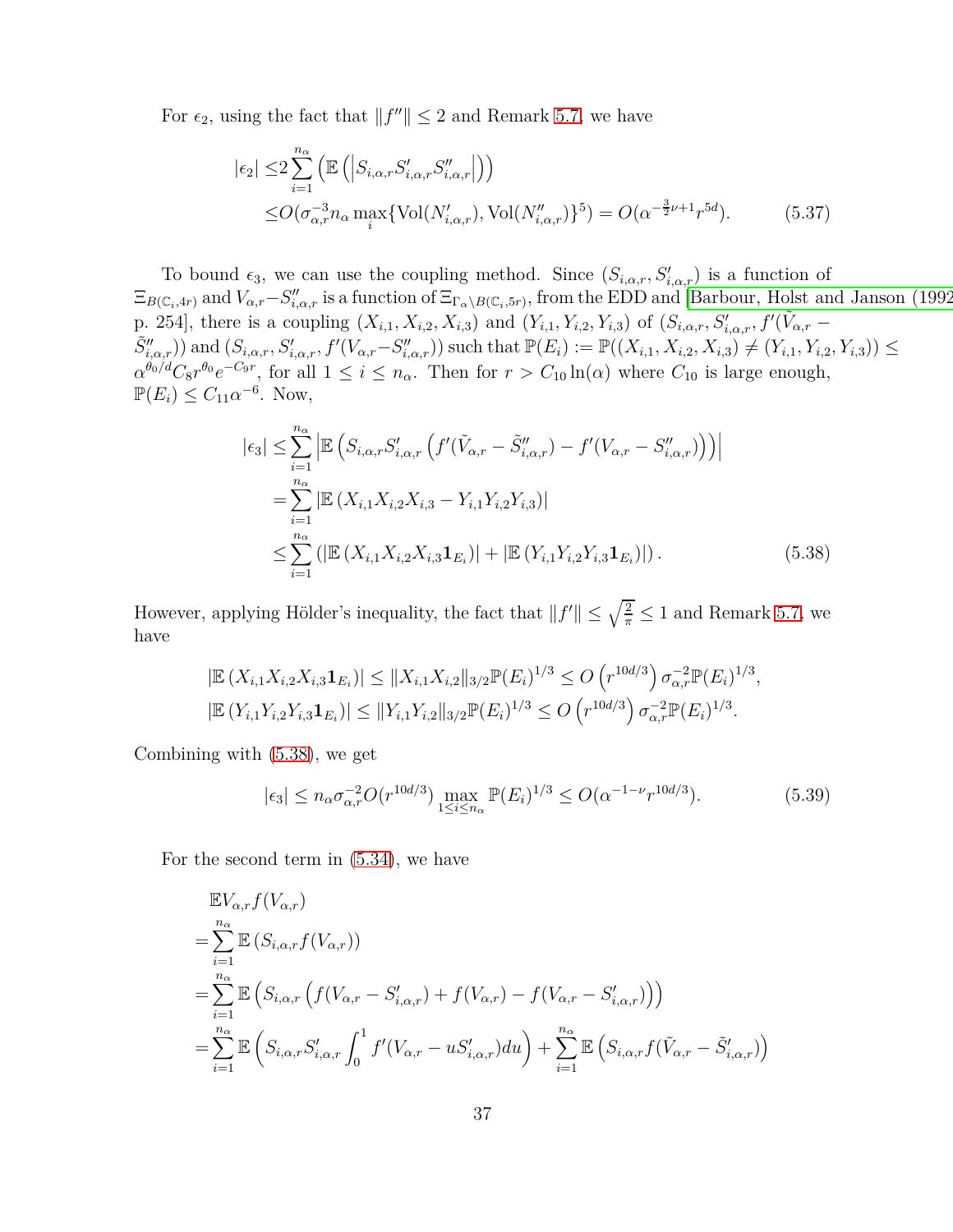$$
+\sum_{i=1}^{n_{\alpha}} \mathbb{E}\left(S_{i,\alpha,r}\left(f(V_{\alpha,r}-S'_{i,\alpha,r})-f(\tilde{V}_{\alpha,r}-\tilde{S}'_{i,\alpha,r})\right)\right)
$$
  

$$
=\sum_{i=1}^{n_{\alpha}} \mathbb{E}\left(S_{i,\alpha,r}S'_{i,\alpha,r}\int_{0}^{1}f'(V_{\alpha,r}-uS'_{i,\alpha,r})du\right)+\epsilon_{4}+\epsilon_{5},
$$
 (5.40)

where

$$
\epsilon_4 = \sum_{i=1}^{n_{\alpha}} \mathbb{E} \left( S_{i,\alpha,r} f(\tilde{V}_{\alpha,r} - \tilde{S}'_{i,\alpha,r}) \right);
$$
  

$$
\epsilon_5 = \sum_{i=1}^{n_{\alpha}} \mathbb{E} \left( S_{i,\alpha,r} \left( f(V_{\alpha,r} - S'_{i,\alpha,r}) - f(\tilde{V}_{\alpha,r} - \tilde{S}'_{i,\alpha,r}) \right) \right).
$$

Since  $f(\tilde{V}_{\alpha,r} - \tilde{S}'_{i,\alpha,r})$  is independent of  $S_{i,\alpha,r}$  for all  $1 \leq i \leq n_\alpha$ ,

<span id="page-37-1"></span><span id="page-37-0"></span>
$$
\epsilon_4 = \sum_{i=1}^{n_{\alpha}} \mathbb{E}\left(S_{i,\alpha,r}\right) \mathbb{E}\left(f(\tilde{V}_{\alpha,r} - \tilde{S}'_{i,\alpha,r})\right) = 0 \tag{5.41}
$$

from the definition of  $S_{i,\alpha,r}$  and  $||f|| \leq 2$ .

To bound  $\epsilon_5$ , we can use the same idea as that for bounding  $\epsilon_3$ , i.e., we can construct a coupling of  $(S_{i,\alpha,r}, f(V_{\alpha,r} - S'_{i,\alpha,r}))$  and  $(S_{i,\alpha,r}, f(\tilde{V}_{\alpha,r} - \tilde{S}'_{i,\alpha,r}))$ . Since  $S_{i,\alpha,r}$  is a function of  $\Xi_{B(\mathbb{C}_i,r)}$  and  $V_{\alpha,r} - S'_{i,\alpha,r}$  is a function of  $\Xi_{\Gamma_\alpha \setminus B(\mathbb{C}_i,2r)}$ , from the EDD and  $[\text{Barbour, Holst and Janson (1992), p. 254]$ , there is a coupling  $((X_{i,1}, X_{i,2}), (Y_{i,1}, Y_{i,2}))$  of  $(S_{i,\alpha,r},f(V_{\alpha,r}-S'_{i,\alpha,r}))$  and  $(S_{i,\alpha,r},f(\tilde{V}_{\alpha,r}-\tilde{S}'_{i,\alpha,r}))$  such that  $\mathbb{P}((X_{i,1},X_{i,2})\neq (Y_{i,1},Y_{i,2}))$  =:  $\mathbb{P}(E') \leq \alpha^{\theta_0/d} C_{12} r^{\theta_0} e^{-C_{13}r}$  for all  $1 \leq i \leq n_\alpha$ , where  $C_{12}$ ,  $C_{13} \in \mathbb{R}_+$  are independent of *i*'s. Then we follow the steps as for [\(5.39\)](#page-36-1) to get

<span id="page-37-2"></span>
$$
|\epsilon_5| \le O(\alpha^{-1-\nu} r^{10d/3}),\tag{5.42}
$$

for  $r > C_{14} \ln(\alpha)$  with sufficiently large  $C_{14}$ .

Also, from the fact that  $||f''|| \le 2$  and Remark [5.7,](#page-23-3)

$$
|\epsilon_{6}| := \left| \sum_{i=1}^{n_{\alpha}} \mathbb{E} \left( S_{i,\alpha,r} S'_{i,\alpha,r} f'(V_{\alpha,r} - S''_{i,\alpha,r}) \right) - \sum_{i=1}^{n_{\alpha}} \mathbb{E} \left( S_{i,\alpha,r} S'_{i,\alpha,r} \int_{0}^{1} f'(V_{\alpha,r} - u S'_{i,\alpha,r}) du \right) \right|
$$
  
\n
$$
\leq \sum_{i=1}^{n_{\alpha}} \left| \mathbb{E} \left( S_{i,\alpha,r} S'_{i,\alpha,r} \int_{0}^{1} \left( f'(V_{\alpha,r} - u S'_{i,\alpha,r}) - f'(V_{\alpha,r} - S''_{i,\alpha,r}) \right) du \right) \right|
$$
  
\n
$$
\leq \sum_{i=1}^{n_{\alpha}} \left| \mathbb{E} \left( S_{i,\alpha,r} S'_{i,\alpha,r} \int_{0}^{1} \int_{0}^{S''_{i,\alpha,r} - u S'_{i,\alpha,r}} f''(V_{\alpha,r} - S''_{i,\alpha,r} + v) dv du \right) \right|
$$
  
\n
$$
\leq 2 \sum_{i=1}^{n_{\alpha}} \mathbb{E} \left( \left| S_{i,\alpha,r} S'_{i,\alpha,r} \right| \left( \left| S''_{i,\alpha,r} \right| + \left| S'_{i,\alpha,r} \right| \right) \right) \leq O(\alpha^{-\frac{3}{2}\nu + 1} r^{5d}). \tag{5.43}
$$

Combining [\(5.31\)](#page-34-3), [\(5.34\)](#page-34-2), [\(5.35\)](#page-35-0), [\(5.36\)](#page-35-1), [\(5.37\)](#page-36-2), [\(5.39\)](#page-36-1), [\(5.40\)](#page-37-0), [\(5.41\)](#page-37-1), [\(5.42\)](#page-37-2) and [\(5.43\)](#page-37-3), we obtain the bound

<span id="page-37-4"></span><span id="page-37-3"></span>
$$
d_W\left(\frac{\bar{W}_{\alpha,r} - \mu_\alpha}{\sigma_\alpha}, \bar{Z}_{\alpha,r}\right) \le O(\alpha^{-\frac{3}{2}\nu + 1}r^{5d})\tag{5.44}
$$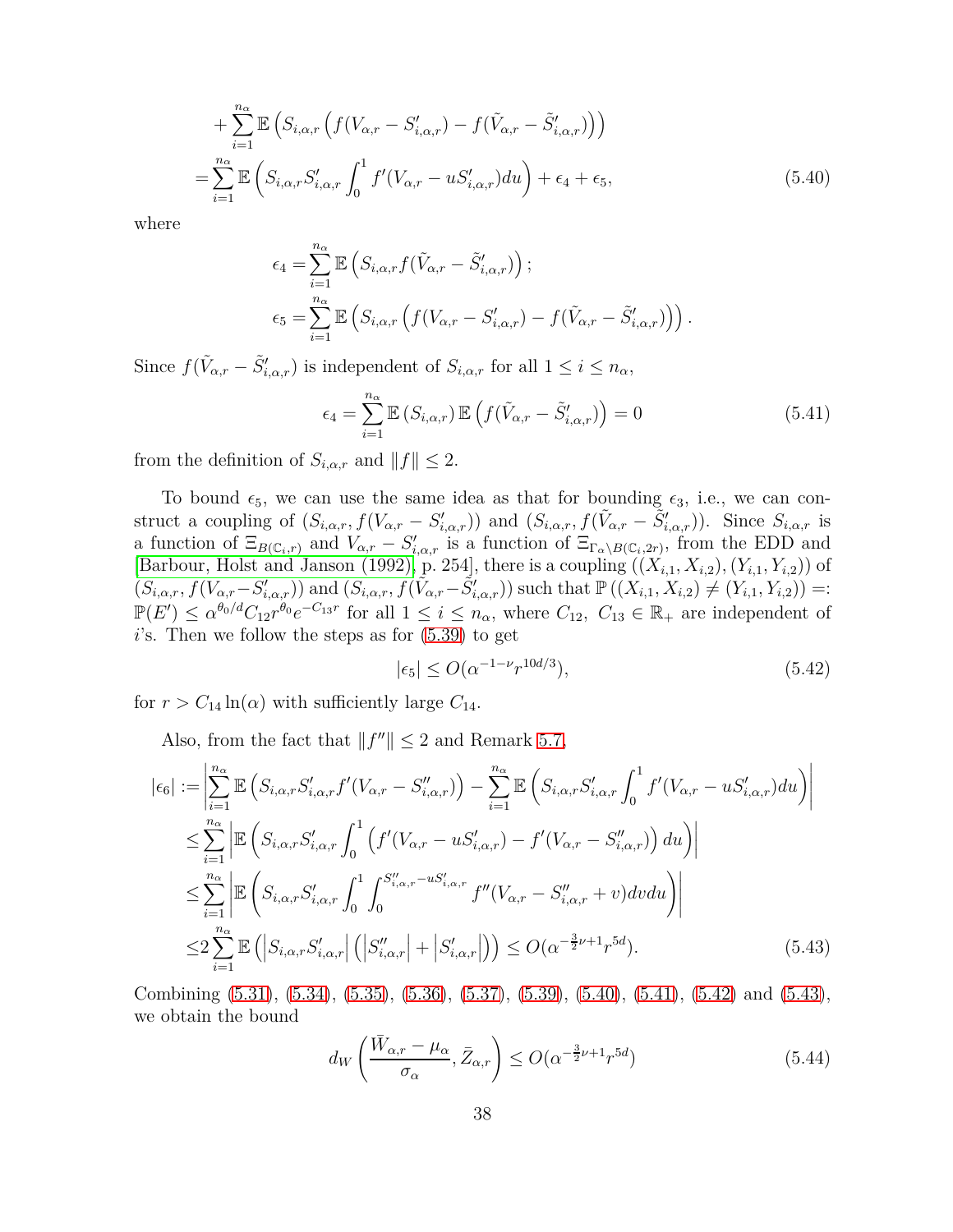for  $r > C_{15} \ln(\alpha)$ , where  $C_{15} = \max\{C_7, C_{10}, C_{14}\}.$ 

From [\(5.25\)](#page-33-0), taking  $r = \max\{C_3, C_4, C_6, C_{15}\}\ln(\alpha)$  for large  $\alpha$ , together with the bounds in  $(5.26)$ ,  $(5.30)$  and  $(5.44)$ , we have

$$
d_W\left(\frac{\bar{W}_{\alpha} - \mu_{\alpha}}{\sigma_{\alpha}}, Z\right) \leq \alpha^{-\frac{3}{2}\nu + 1} \ln(\alpha)^{5d}.
$$

(i) If *η* is range-bound, then there exists an  $r_1 > 0$  such that  $\bar{W}_{\alpha,r_1} = \bar{W}_{\alpha}$  *a.s.* for all  $\alpha$ , so  $d_W\left(\frac{\bar{W}_{\alpha} - \mu_{\alpha}}{\sigma_{\alpha}}, Z\right) = d_W\left(\frac{\bar{W}_{\alpha, r_1} - \mu_{\alpha}}{\sigma_{\alpha}}\right)$ ). Since  $\eta$  is range-bound, it is also expo- $\frac{r_1 - \mu_\alpha}{\sigma_\alpha}, \bar{Z}_{\alpha, r_1}$ nentially stabilising, [\(5.28\)](#page-33-1) and [\(5.44\)](#page-37-4) still hold, then  $d_W\left(\frac{\bar{W}_{\alpha}-\mu_{\alpha}}{\sigma_{\alpha}},Z\right) = O(\alpha^{-\frac{3}{2}\nu+1}r_1^{5d})$  $O(\alpha^{-\frac{3}{2}\nu+1})$ , completing the proof.  $\Box$ 

*Proof of Theorem [2.7.](#page-8-1)* The statement can be shown by replacing  $\bar{W}_{\alpha}$ ,  $\bar{W}_{\alpha,r}$ ,  $\bar{Z}_{\alpha}$ ,  $\bar{Z}_{\alpha,r}$ ,  $g_{\alpha}(x,\Xi)$  and  $\bar{R}(x,\alpha)$  by their counterparts  $W_{\alpha}$ ,  $W_{\alpha,r}$ ,  $Z_{\alpha}$ ,  $Z_{\alpha,r}$ ,  $g(\Xi^x)$  and  $\bar{R}(x)$  in the proof of Theorem [2.9.](#page-9-0)  $\Box$ 

According to Theorem 2.11, Corollary [2.8](#page-8-2) and Corollary [2.10](#page-9-1) are special cases of Theorem [2.7](#page-8-1) and Theorem [2.9](#page-9-0) respectively.

# **References**

- <span id="page-38-2"></span>[Avram and Bertsimas (1993)] Avram, F. and Bertsimas, D. (1993). On central limit theorems in geometrical probability. *Ann. Appl. Probab.* **3**, 1033–1046.
- <span id="page-38-4"></span>[Baddeley et al. (2005)] Baddeley, A., Gregori, P., Mateu, J., Stoica, R., and Stoyan, D. (2005). *Case studies in spatial point process models.* Lecture Notes in Statistics **185**, Springer-Verlag, New-York.
- <span id="page-38-5"></span>[Barbour, Holst and Janson (1992)] Barbour, A. D., Holst, L. and Janson, S. (1992). *Poisson approximation*. Oxford University Press.
- <span id="page-38-3"></span>[Barbour and Xia (2001)] Barbour, A. D. and Xia, A. (2001). The number of two dimensional maxima. *Adv. Appl. Prob.* **33**, 727–750.
- <span id="page-38-1"></span>[Beardwood, Halton and Hammersley (1959)] Beardwood, J., Halton, J. and Hammersley, J. (1959). The shortest path through many points. *Math. Proc. Camb. Philos. Soc.* **55**, 299–327.
- <span id="page-38-0"></span>[Błaszczyszyn, Yogeshwaran and Yukich (2019)] Błaszczyszyn, B., Yogeshwaran, D. and Yukich, J. E. (2019). Limit theory for geometric statistics of point processes having fast decay of correlations. *Ann. Probab.* **47**, 835–895. https://arxiv.org/pdf/1606.03988.pdf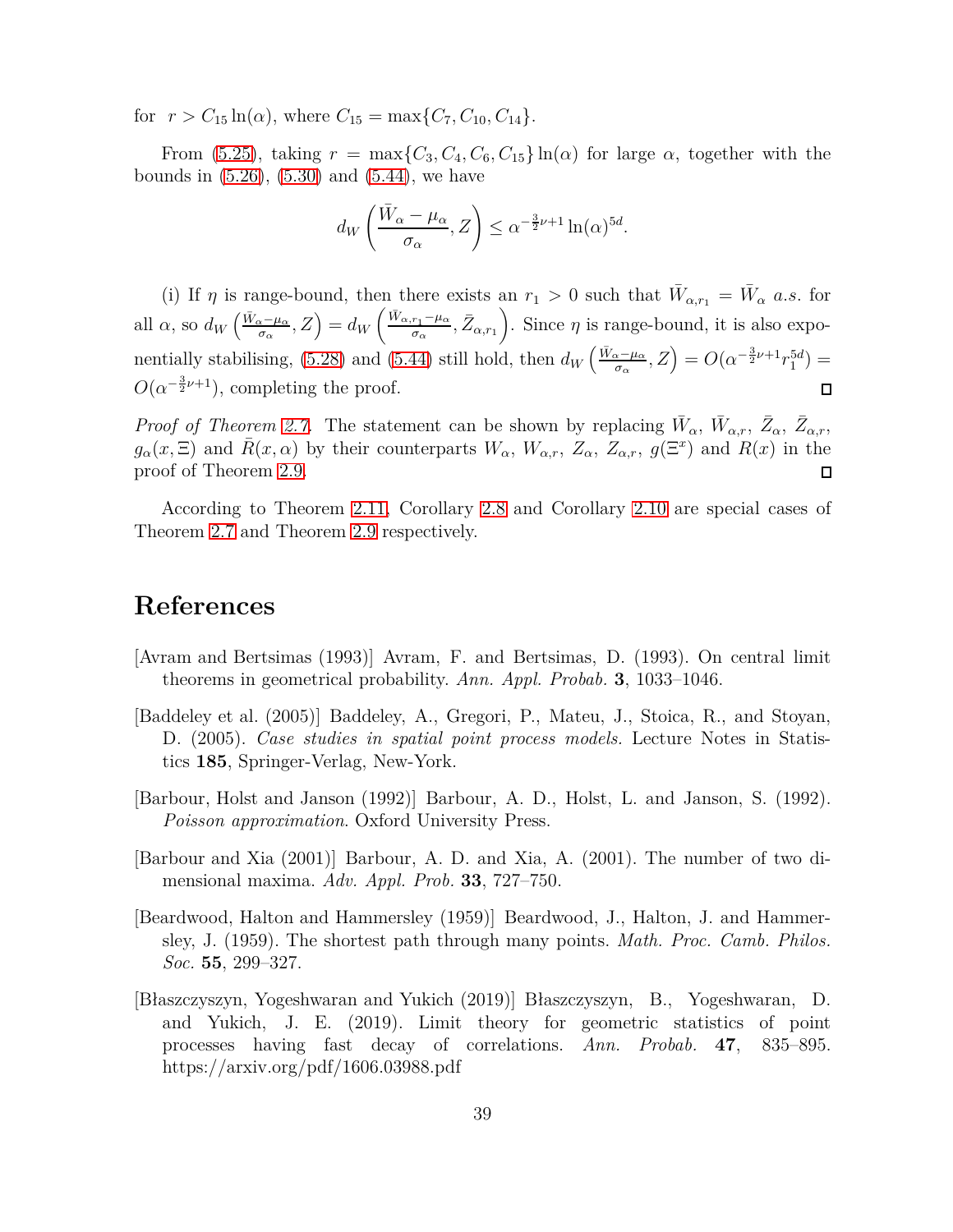- <span id="page-39-12"></span>[Cai (1980)] Cailliez, F. (1980). Forest volume estimation and yield prediction. *Food and Agriculture Organization of the United Nations*.
- <span id="page-39-13"></span>[Chafaï and Malrieu (2010)] Chafaï, D. and Malrieu, F. (2010). On fine properties of mixtures with respect to concentration of measure and Sobolev type inequalities. *Ann. Inst. H. Poincaré Probab. Statist.* **46**, 72–96.
- <span id="page-39-14"></span>[Chen, Goldstein and Shao (2011)] Chen, L. H. Y., Goldstein, L. and Shao, Q. M. (2011). *Normal approximation by Stein's method*. Springer-Verlag.
- <span id="page-39-0"></span>[Chen and Shao (2004)] Chen, L. H. Y. and Shao, Q. M. (2004). Normal approximation under local dependence. *Ann. Probab.* **32**, 1985–2028.
- <span id="page-39-4"></span>[Cong and Xia (2020)] Cong, T. and Xia, A. (2020). Normal approximation in total variation for statistics in geometric probability. *arXiv preprint* 2011.07781
- <span id="page-39-5"></span>[Daley and Vere-Jones (2003)] Daley, D. J. and Vere-Jones, D. (2003). *An introduction to the theory of point processes.* Vol. 1, Springer, New York.
- <span id="page-39-3"></span>[Daley and Vere-Jones (2008)] Daley, D. J. and Vere-Jones, D. (2008). *An introduction to the theory of point processes.* Vol. 2, Springer, New York.
- <span id="page-39-6"></span>[Dereudre (2019)] Dereudre, D. (2019). *Introduction to the Theory of Gibbs Point Processes.* In: Coupier D. (eds) Stochastic Geometry. Lecture Notes in Mathematics **2237**. Springer, Cham.
- <span id="page-39-11"></span>[Devroye (1988)] Devroye, L. (1988). The expected size of some graphs in computational geometry. *Comput. Math. Appl.* **15**, 53–64.
- <span id="page-39-9"></span>[Ferrari, Fernández and Garcia (2002)] Ferrari, P. A., Fernández, R. and Garcia, N. L. (2002). Perfect simulation for interacting point processes, loss networks and Ising models. *Stochastic Process. Appl.* **102**, 63–88.
- <span id="page-39-7"></span>[Georgii and Yoo (2005)] Georgii, H.-O. and Yoo, H. J. (2005). Conditional intensity and Gibbsianness of determinantal point processes. *J. Stat. Phys.* **118**, 55–84.
- <span id="page-39-8"></span>[Geyer (1999)] Geyer, C. (1999). Likelihood inference for spatial point processes. In O. E. Barndroff-Nielsen, W. S. Kendall and M. N. M. van Lieshout (Eds.), *Stochastic Geometry: Likelihood and Computation*, 79–140. London: Chapman and Hall/CRC.
- <span id="page-39-10"></span>[Heinrich and Molchanov (1999)] Heinrich, L. and Molchanov, I. S. (1999). Central limit theorem for a class of random measures associated with germ-grain models. *Adv. Appl. Prob.* **31**, 283–314.
- <span id="page-39-1"></span>[Kallenberg (1983)] Kallenberg, O. (1983). *Random measures.* Academic Press, London.
- <span id="page-39-2"></span>[Kallenberg (2017)] Kallenberg, O. (2017). *Random measures, theory and applications.* Springer-Verlag.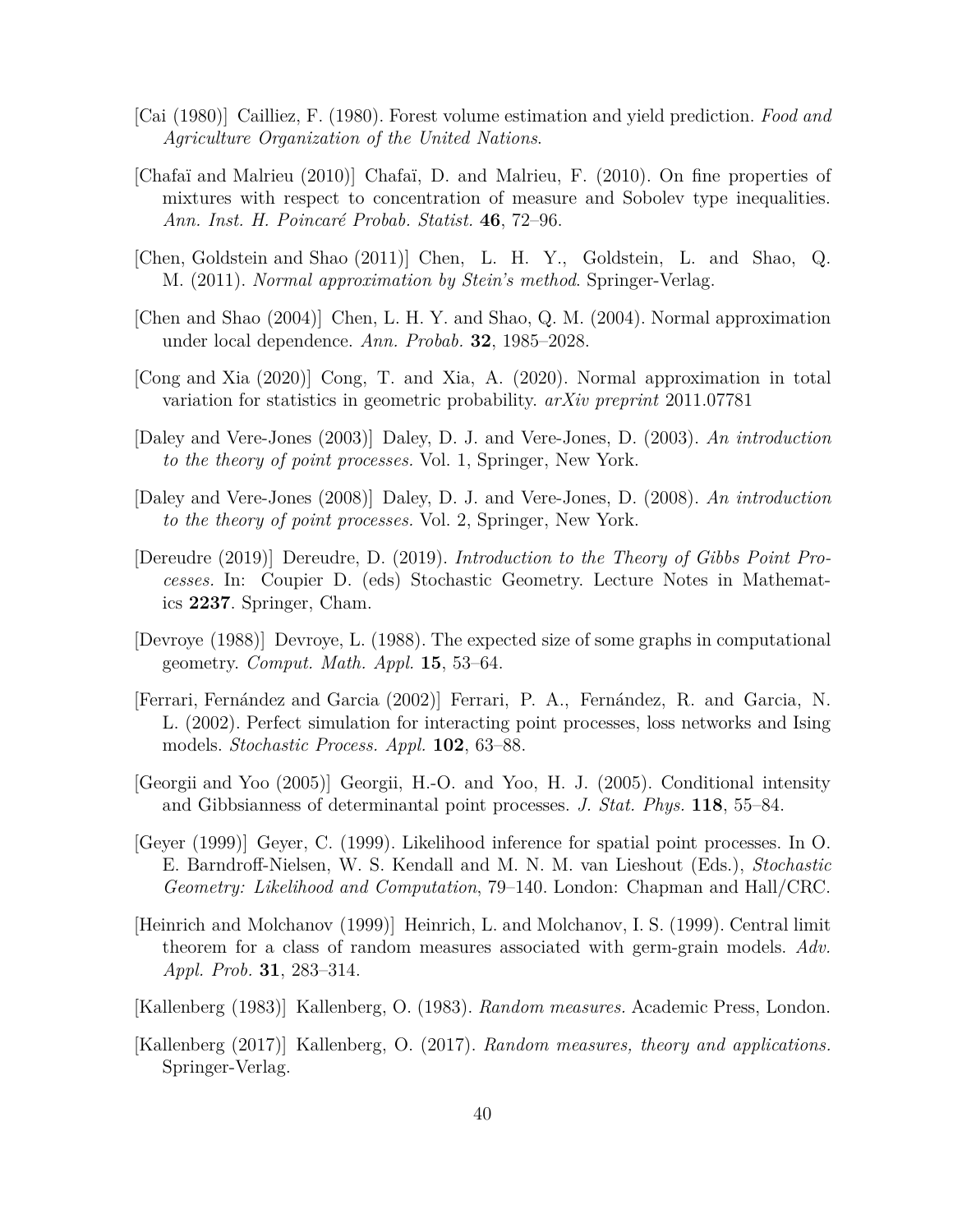- <span id="page-40-0"></span>[Lachièze-Rey, Schulte and Yukich (2019)] Lachièze-Rey, R., Schulte, M. and Yukich, J. E. (2019). Normal approximation for stabilising functionals. *Ann. Appl. Probab.* **29**, 931–993.
- <span id="page-40-9"></span>[Lavancier, Møller and Rubak (2015)] Lavancier, F., Møller, J. and Rubak, E. (2015) Determinantal point process models and statistical inference. *J. R. Stat. Soc. B* **77**, 853–877.
- <span id="page-40-12"></span>[Li et al. (2015)] Li, C., Barclay, H., Hans, H. and Sidders, D. (2015). Estimation of log volumes: A Comparative Study. *Canadian Wood Fibre Centre.*
- <span id="page-40-7"></span>[Møller and Waagepetersen (2004)] Møller, J. and Waagepetersen, R. P. (2004). *Statistical Inference and Simulation for Spatial Point Processes.* Boca Raton: Chapman and Hall–CRC.
- <span id="page-40-8"></span>[Møller and Waagepetersen (2007)] Møller, J. and Waagepetersen, R. P. (2007). Modern spatial point process modelling and inference (with discussion). *Scand. J. Statist.* **34**, 643–711.
- <span id="page-40-1"></span>[Nazarov and Sodin (2012)] Nazarov, F. and Sodin, M. (2012). Correlation functions for random complex zeroes: strong clustering and local universality. *Comm. Math. Phys.* **310**, 75–98.
- <span id="page-40-5"></span>[Penrose (2007a)] Penrose, M. D. (2007a). Gaussian limits for random geometric measures. *Electron. J. Probab.* **12**, 989–1035.
- <span id="page-40-6"></span>[Penrose (2007b)] Penrose, M. D. (2007b). Laws of large numbers in stochastic geometry with statistical applications. *Bernoulli* **13**, 1124–1150.
- <span id="page-40-2"></span>[Penrose and Yukich (2001)] Penrose, M. D. and Yukich, J. E. (2001). Central limit theorems for some graphs in computational geometry. *Ann. Appl. Probab.* **11**, 1005– 1041.
- <span id="page-40-3"></span>[Penrose and Yukich (2003)] Penrose, M. D. and Yukich, J. E. (2003). Weak laws of large numbers in geometric probability. *Ann. Appl. Probab.* **13**, 277–303.
- <span id="page-40-4"></span>[Penrose and Yukich (2005)] Penrose, M. D. and Yukich, J. E. (2005). Normal approximation in geometric probability. *Stein's Method and Applications*, Eds. A. D. Barbour & L. H. Y. Chen, World Scientific Press, Singapore, 37–58.
- <span id="page-40-11"></span>[Poinas (2019)] Poinas, A. (2019). A bound of the *β*-mixing coefficient for point processes in terms of their intensity functions. *Stat. Probab. Lett.* **148**, 88–93.
- <span id="page-40-10"></span>[Rajala, Murrell and Olhede (2018)] Rajala, T., Murrell, D. J. and Olhede, S. C. (2018). Detecting multivariate interactions in spatial point patterns with Gibbs models and variable selection. *J. R. Stat. Soc. C* **67**, 1237–1273.